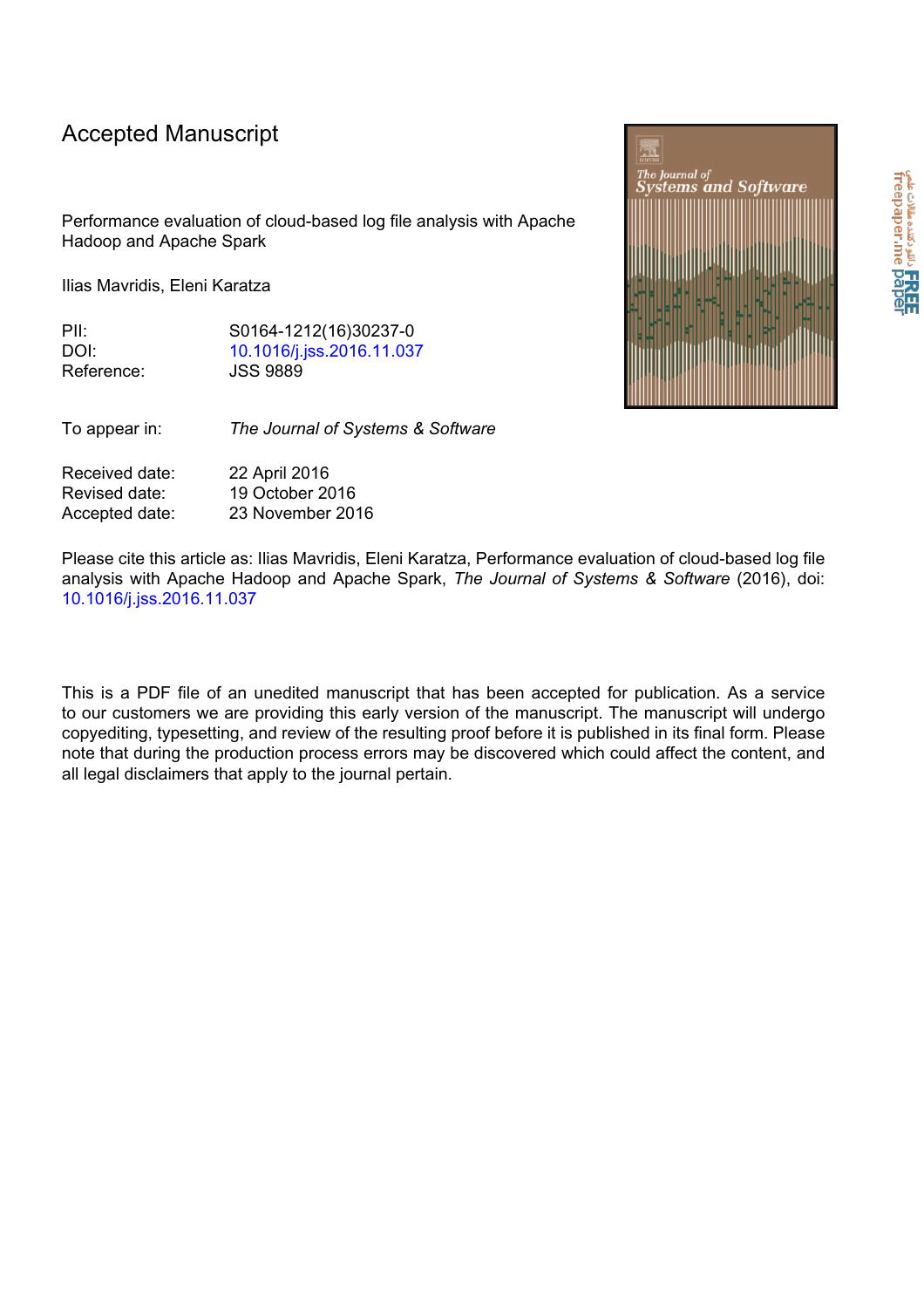# ACCEPTED MANUSCRIPT

# Highlights

– We focus on three performance indicators, the execution time, resource utilization and scalability.

ACCEPTED MANUSCRIPT

- We conducted realistic log file analysis experiments in both frameworks.
- We proposed a power consumption model and an utilization-based cost estimation.
- We experimentally confirmed Spark's best performance.

1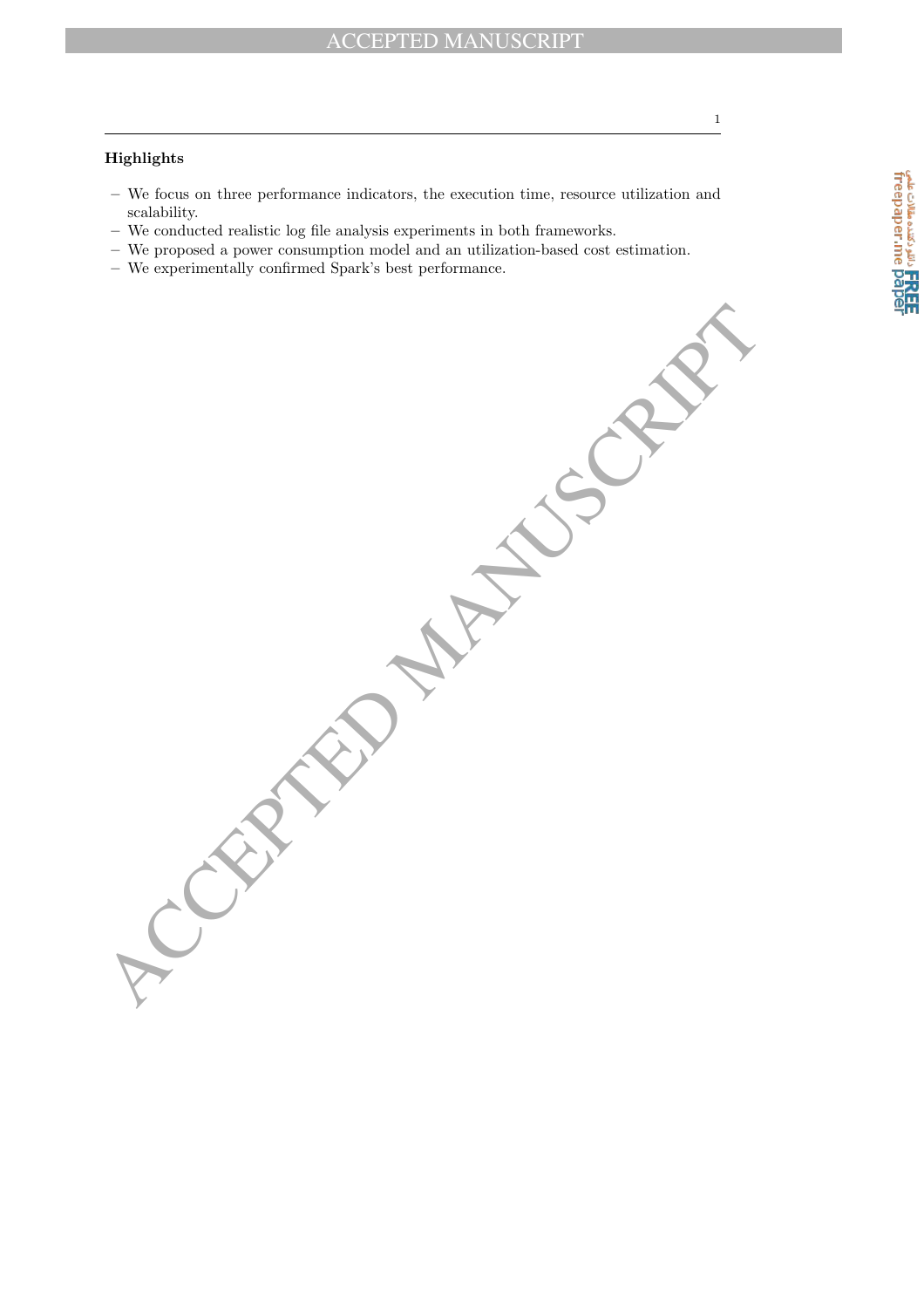# Performance evaluation of cloud-based log file analysis with Apache Hadoop and Apache Spark

Ilias Mavridis<sup>a</sup>, Eleni Karatza<sup>b</sup>

 $a$  I. Mavridis Department of Informatics, Aristotle University of Thessaloniki 54124 Thessaloniki, Greece

 $b$  E. Karatza Department of Informatics, Aristotle University of Thessaloniki 54124 Thessaloniki, Greece  $Tel: +30-2310-997974$ 

Fax: +30-2310-997974

#### Abstract

ACCEPTED MANUSCRIPT Log files are generated in many different formats by a plethora of devices and software. The proper analysis of these files can lead to useful information about various aspects of each system. Cloud computing appears to be suitable for this type of analysis, as it is capable to manage the high production rate, the large size and the diversity of log files. In this paper we investigated log file analysis with the cloud computational frameworks Apache<sup>TM</sup> Hadoop® and Apache Spark<sup>TM</sup>. We developed realistic log file analysis applications in both frameworks and we performed SQL-type queries in real Apache Web Server log files. Various experiments were performed with different parameters in order to study and compare the performance of the two frameworks.

Keywords: Log Analysis, Cloud, Apache Hadoop, Apache Spark, Performance Evaluation

# 1. Introduction

Log files are a very important source of information, useful in many cases. However as the scale and complexity of the systems are being increased, the analysis of log files is becoming more and more demanding. The effort of collecting, storing and indexing a large number of logs is aggravated even more when the logs are heterogeneous.

The log production rate can reach to several TeraBytes (TB) or PetaBytes (PB) per day. For example Facebook dealt with 130 TB of logs every day in 2010 [1] and in 2014 they have stored 300 PB of logs [2]. Due to the size of these datasets conventional database solutions cannot be used for the analysis, instead

Preprint submitted to Elsevier November 24, 2016

*Email addresses:* imavridis@csd.auth.gr (Ilias Mavridis<sup>a</sup>, Eleni Karatza<sup>b</sup>), karatza@csd.auth.gr (Ilias Mavridis $^a$ , Eleni Karatza $^b)$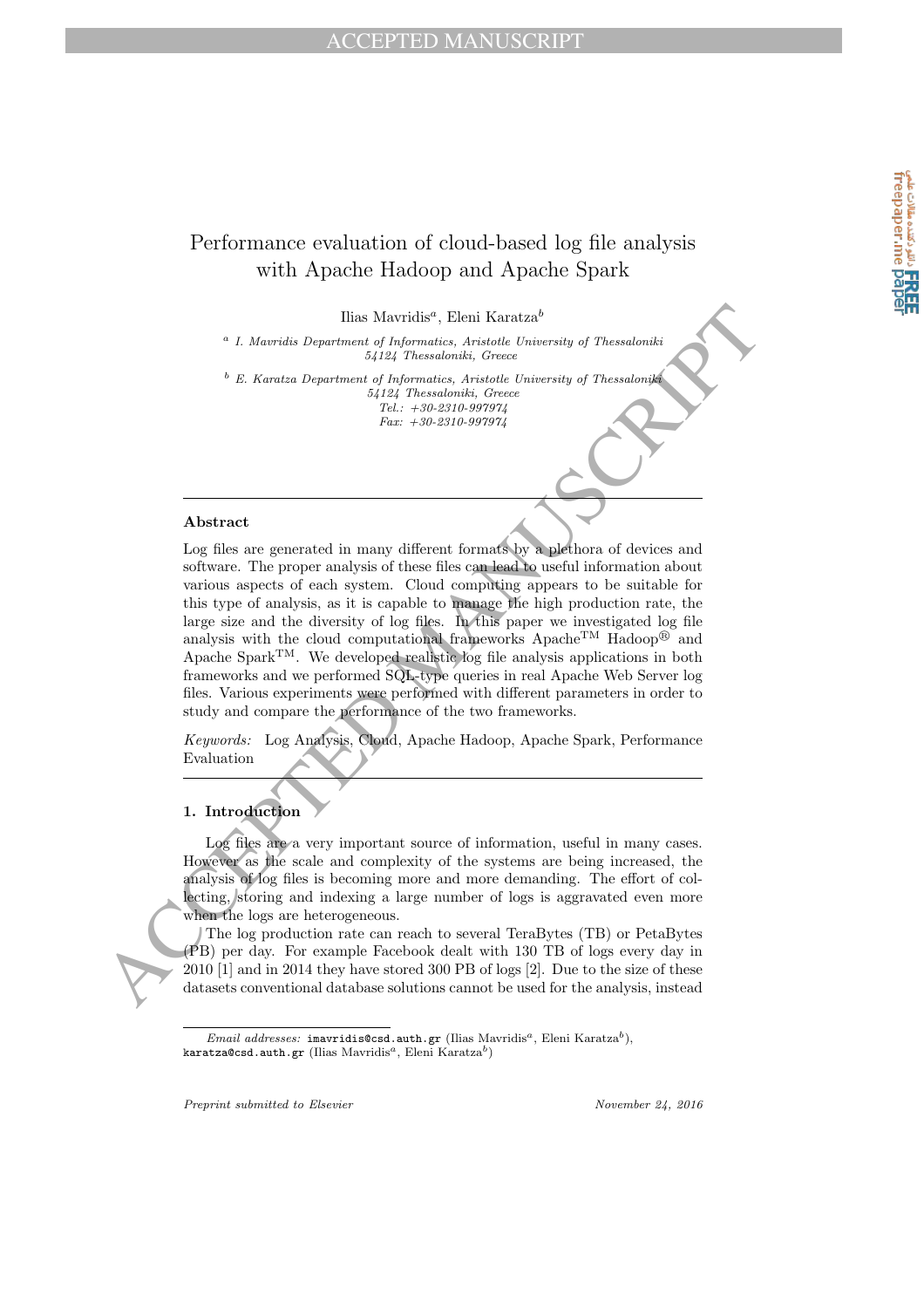virtual databases combined with distributed and parallel processing systems are considered more appropriate [3].

Although there are still open challenges, cloud or even interconnected cloud systems [4] meet the needs of log analysis. Cloud is a field proven solution that is used for years by many big companies like Facebook, Amazon, ebay, etc. to analyze logs. Also in academia there are many studies that investigated cloud computing (mainly Hadoop) to analyze logs [5] - [15]. By the aforementioned, we can assume that log analysis is a big data use case and as a result many of the important challenges of cloud-based log file analysis are actually big data challenges. These challenges like data variety, data storage, data processing, and resource management are studied in many works [16].

is used for yearns by many big companies like Becchesi, Annazon, claus at the constrained analytic logical computing (mainly Hadoo) is only at the correlation of the minimum (mainly Hadoo) is only at the important challen The data variety research issues are related to the handling of the increasing volume of data, to the extraction of meaningful content and to the aggregation and correlation of streaming data from multiple sources. Data storage related issues are about efficient methods to recognize and store important information, techniques to store large volumes of information in a way it can be easily retrieved and migrated between data centers. The data processing and resource management are about programming models optimized for streaming and multidimensional data, engines able to combine multiple programming models on a single solution and resource usage and energy consumption optimization techniques.

Also the analysis of log files comes with some extra challenges. Since many systems are distributed and heterogeneous, logs from a number of components must be correlated first [17]. Moreover, maybe there are missing, duplicate or misleading data that makes log analysis more complex or even impossible. Furthermore many analytical and statistical modeling techniques do not always provide actionable insights [17]. For example, statistical techniques could reveal an anomaly in network utilization, but they do not explain how to address this problem.

Hadoop is the framework that has mainly been used for log analysis in cloud by many big companies and in academia too [5]-[15]. Hadoop was originally designed for batch processing providing scalability and fault tolerance but not fast performance [18]. It enables applications to run even in thousands of nodes with Petabytes of data. Hadoop manages the large amount of log data by breaking up the files into blocks and distributes them to the nodes of the Hadoop cluster. It follows a similar strategy for computing by breaking jobs into a number of smaller tasks. Hadoop supports quick retrieval and searching of log data, scales well, supports faster data insertion rates than traditional database systems and is fault tolerant [19].

Hadoop follows a processing model that frequently writes and reads data from the disk; this affects its performance and makes it unsuitable for real-time applications [20]. On the other hand, Spark uses more effectively the main memory and minimizes these data transfers from and to disk, by performing in-memory computations. Also Spark provides a new set of high-level tools for SQL queries, stream processing, machine learning and graph processing [21].

The main contribution of this work is the performance evaluation of log file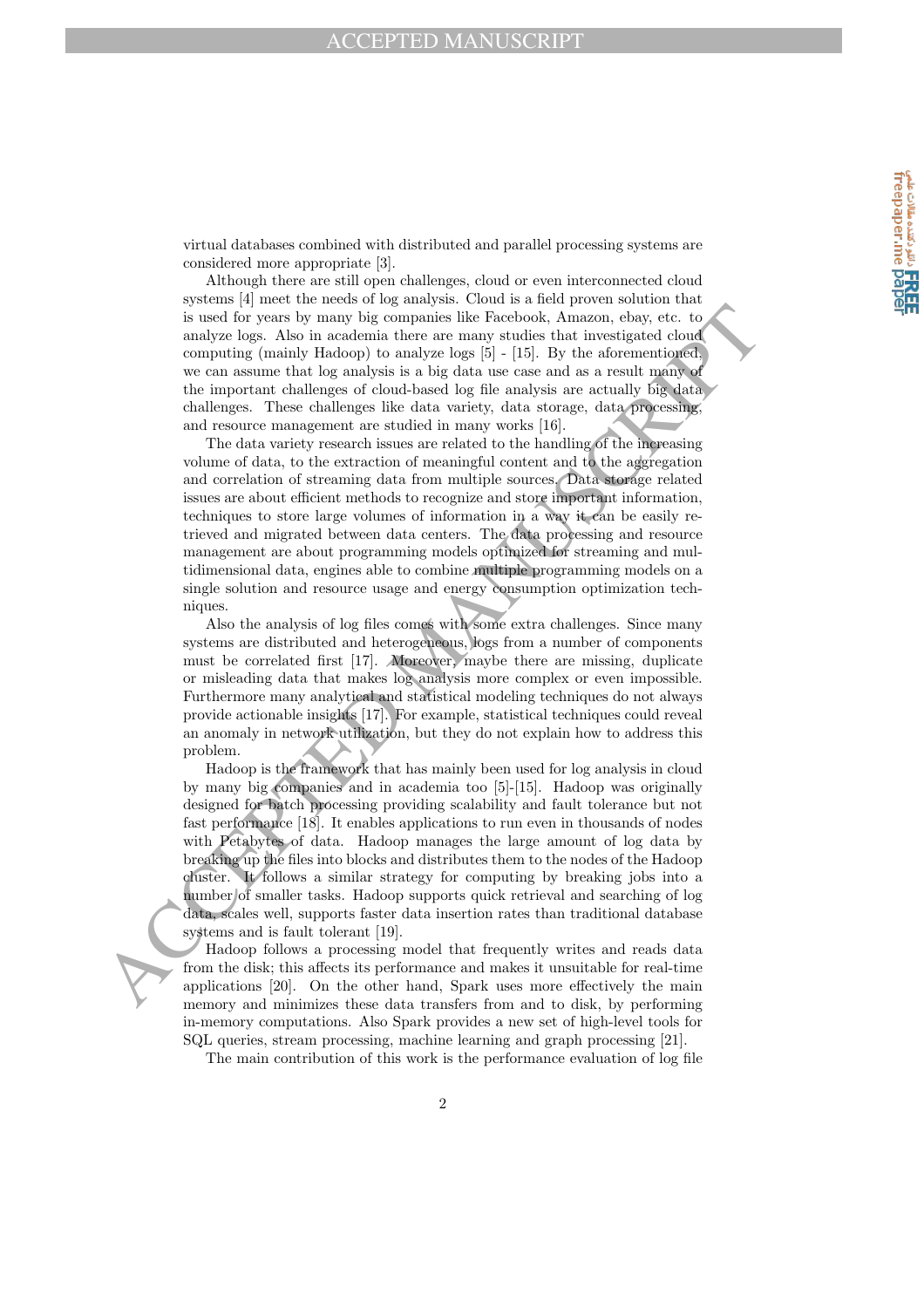critics in both Hadoop and Spack. To the best of our knowledge this is the set of the set of the set of the set of the set of the set of the set of the set of the set of the set of the set of the set of the set of the set analysis with Hadoop and Spark. Although log analysis in cloud has been studied in many works like [5]-[15], most of them are about Hadoop based tools and they ignore the powerful Spark. Our work complements the existing studies by investigating and comparing the performance of realistic log analysis applications in both Hadoop and Spark. To the best of our knowledge this is the first work that investigates and compares the performance of real log analysis applications in Hadoop and Spark with real world log data. We conducted several experiments with different parameters in order to study and compare the performance of the two frameworks. This paper extends our previous work [22] by introducing two additional performance indicators, scalability and resource utilization. Also we proposed a power consumption model and we make an utilization-based cost estimation. In order to further investigate the performance of log analysis we developed additional applications and we conducted a new series of experiments in both frameworks.

The rest of the paper is organized as follows. Section II provides an overview of related research. Section III describes briefly what is a log file and log file analysis in cloud. Section IV outlines the two open source computing frameworks Hadoop and Spark. Section V describes the setup of our experiments. Section VI presents the experimental results and the evaluation of the frameworks. Finally Section VII concludes this paper.

#### 2. Related work

Cloud computing for log file analysis is presented in several studies. In [5], the authors highlighted the differences between traditional relational database and big data. They claimed that log files are produced in higher rate than traditional systems can serve and they proposed and presented log file analysis with Hadoop cluster.

A weblog analysis system based on Hadoop HDFS, Hadoop MapReduce and Pig Latin Language was implemented in [6]. The proposed system aims to overcome the bottleneck of massive data processing of traditional relational databases. The system was designed to assist administrators to quickly analyze log data and take business decisions. It provides an administrator monitoring system, problem identification and systems future trend prediction.

Narkhede et al. presented a Hadoop based system with Pig for web log applications [7]. A web application was created to store log files on Hadoop cluster, run MapReduce jobs and display results in graphical formats. The authors concluded that Hadoop can successfully and efficiently process large datasets by moving computation to the data rather than moving data to computation.

In agreement with [6] and [7], [8] proposed mass log data processing and data mining methods based on Hadoop to achieve scalability and high performance. To achieve scalability and reliability, log data are stored in HDFS and are processed with Hadoop MapReduce. In this case, the experimental results showed that the Hadoop based processing and mining system improved the performance of statistics query.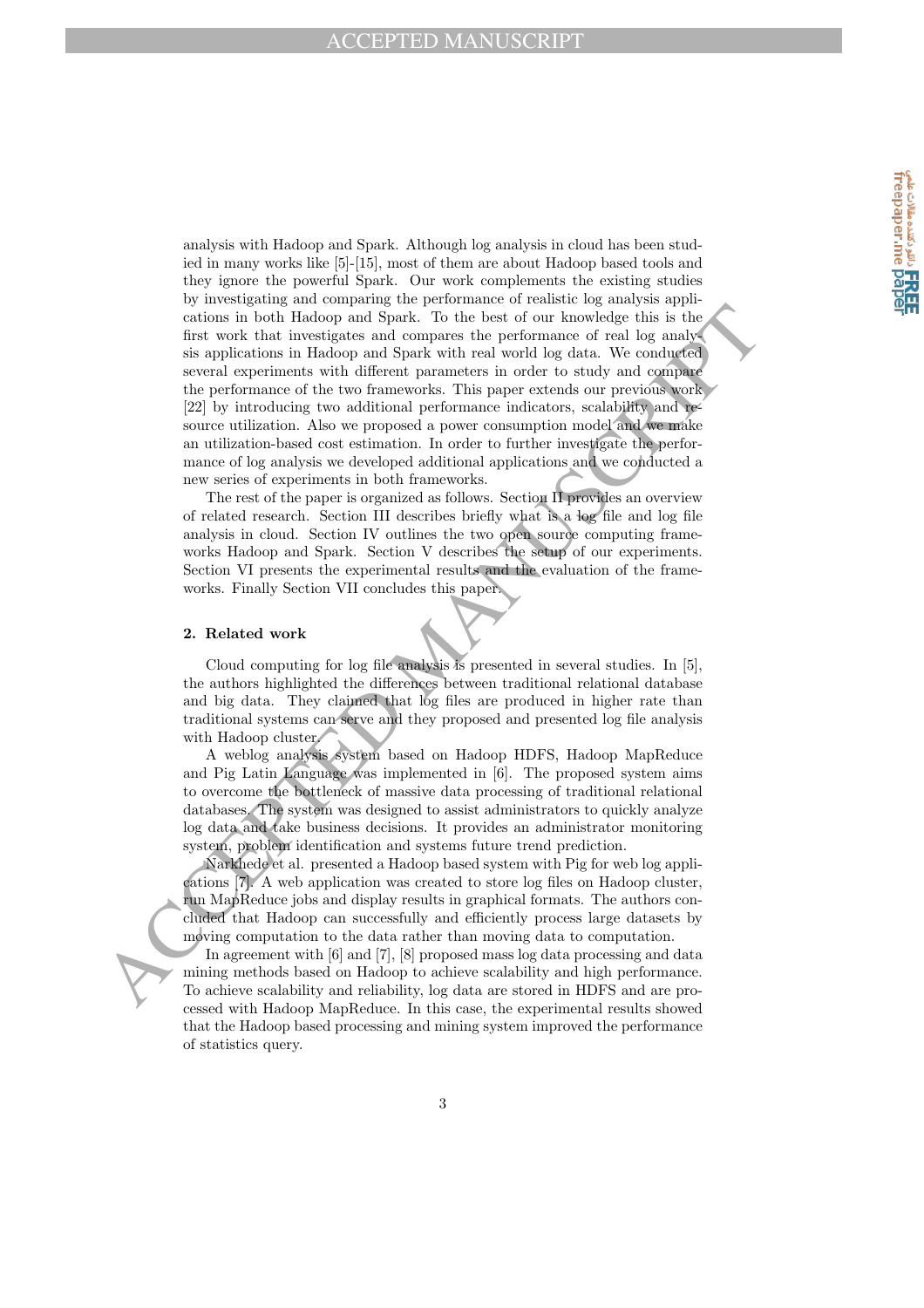In [9], the authors presented a scalable platform named Analysis Farm, for network log analysis with fast aggregation and agile query. To achieve storage scale-out, computation scale-out and agile query, OpenStack was used for resource provisioning and MongoDB for log storage and analysis. In experiments with Analysis Farm prototype with ten MongoDB servers, the system managed to aggregate about three million log records in a ten minute interval time and effectively queried more than four hundred million records per day.

In [10], a Hadoop based flow logs analyzing system has been proposed. This system uses a new script language called Log-QL. Log-QL is a SQL-like language that was translated and submitted to the MapReduce framework. After experiments the authors concluded that their distributed system is faster and can handle much bigger datasets compared to centralized systems.

A cloud platform for log data analysis that combines Hadoop and Spark is presented in [11]. The proposed platform has batch processing and in-memory computing capabilities by using Hadoop, Spark and Hive/Shark at the same time. The authors claimed that their platform managed to analyze logs with higher stability, availability and efficiency than standalone Hadoop-based log analysis tools.

with Analysis Darm protosype with the Bongolff servers, hie system managed to agregate about three million by records in a ten minute interval time and diffusion question in the proposed for box analyzing system has been Liu et al. implemented a MapReduce-based framework to analyze log files for anomaly detection [12]. The system monitors the distributed cluster status and detects its anomalies by following a specific methodology. First, system logs were collected from each node of the monitored cluster to the analysis cluster. Then, the K-means clustering algorithm was applied to integrate the collected logs. After that, a MapReduce-Based algorithm was executed to parse these clustered log files.

In [13], log file analysis was used for system threats and problem identification. The proposed system used a MapReduce algorithm to identify the security threats and problems. With this technique the proposed system achieved a significant improvement in response time of large log files analysis that leads to a faster reaction by system's administrator.

Log file analysis can also be used for intrusion detection. In [14], the authors described the architecture and implemented an intrusion detection system based on log analysis. They described an approach that uses Hadoop MapReduce in order to enhance throughput and scalability. Various experiments showed that the system fulfills the initial expectations for scalability, fault tolerant and reliability.

Finally in [15] the authors presented SAFAL, a Spatio-temporal Analyzer of FTP Access Logs that uses Hadoop MapReduce and aims to identify trends in GPS data usage. The specific log files contain massive amounts of data like meteorological and digital imagery data. After several experiments the authors found that SAFAL was able to analyze very efficiently millions of lines of FTP Access Logs and that it could be possible to create near real time maps.

The majority of the above studies are about Hadoop and they do not take into consideration the powerful Spark to analyze logs. Our work differentiates from the existing ones by investigating and comparing the performance of realistic log analysis applications in both Hadoop and Spark. To the best of our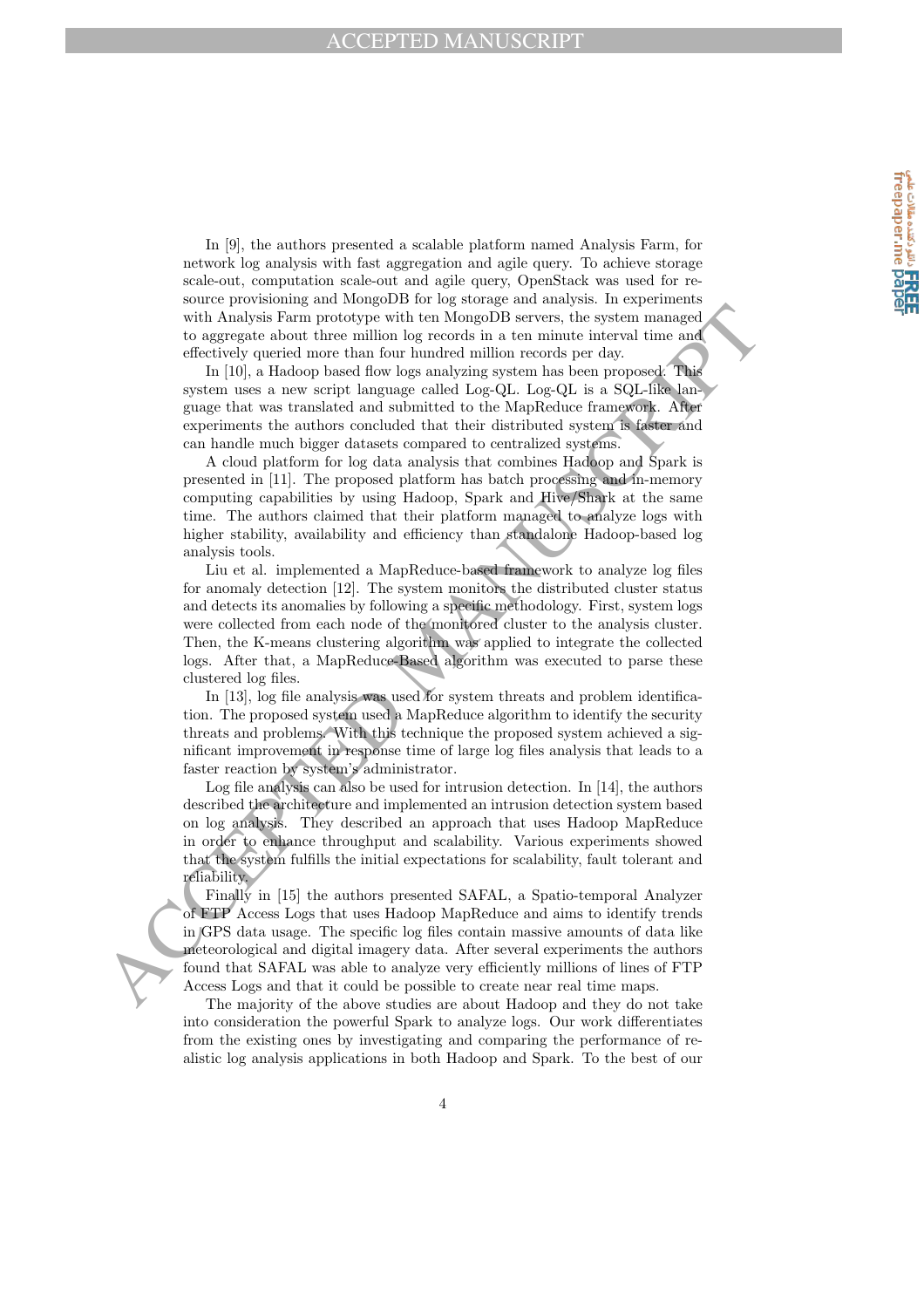| 1 157.55.33.xx0 - - [16/Jan/2013:17:57:48 -0800] "GET /webboard/ HTTP/1.0" 503 441                                 |
|--------------------------------------------------------------------------------------------------------------------|
| 227.130.254.xx9 - - [16/Jan/2013:17:57:48 -0800] "GET / HTTP/1.1" 200 6210                                         |
| 366.249.75.xx3 - - [16/Jan/2013:17:57:51 -0800] "GET /webboard/index.php?area=statistics:u=24404 HTTP/1.1" 503 441 |
| 4 157.56.93.xx3 - - [16/Jan/2013:17:58:45 -0800] "GET /webboard/index.php?topic=2635.0 HTTP/1.0" 503 441           |
| 561.19.227.xx0 - - [16/Jan/2013:17:58:53 -0800] "GET /uploads/menu 1 324.gif HTTP/1.1" 200 6018                    |
| 6 223.205.40.xx9 - - [16/Jan/2013:17:58:54 -0800] "GET /index1.php?id=13 HTTP/1.1" 200 15095                       |
| 769.171.228.xx7 - - [16/Jan/2013:17:58:54 -0800] "GET /index1.php?id=13 HTTP/1.1" 200 15095                        |
| 8 223.205.40.xx9 - - [16/Jan/2013:17:58:55 -0800] "GET /poll/chartpoll2.php HTTP/1.1" 200 1220                     |
| 9 223.205.40.xx9 - - [16/Jan/2013:17:58:55 -0800] "GET /poll/chartpoll.php HTTP/1.1" 200 1209                      |
| 10 223.205.40.xx9 - - [16/Jan/2013:17:58:55 -0800] "GET /FCKeditor/UserFiles/Image/dr sda.jpg HTTP/1.1" 200 17158  |
|                                                                                                                    |

|  |  | Figure 1: Apache web access log. |  |  |  |
|--|--|----------------------------------|--|--|--|
|--|--|----------------------------------|--|--|--|

knowledge this is the first work that studies the performance of real log analysis applications in Hadoop and Spark with real world log data.

#### 3. Log file analysis

Log file analysis is the analysis of log data in order to extract some useful information [21]. A proper analysis requires a good knowledge of the device or software that produces the log data. It must be clear how the system that produces the logs works and what is good, suspicious or bad for it. Worth noting that a same value in two different systems maybe is bad for one but completely normal for the other.

#### 3.1. Log files

Each working computer system collects information about various operations. This information is stored in specific files which called log files [23]. Log files are consisting of log messages or simply log(s). A log message is what a computer system, software, etc. generates in response to some sort of stimulation [19]. The information that pulled out of a log message and declares the reason that the log message was generated is called log data [19].

A common log message contains the timestamp, the source, and the data. The timestamp indicates the time at which the log message was created. The source is the system that created the log message and the data is the core of the log message. Unfortunately this format is not a standard; a log message can be significantly different from system to system.

One of the most common used types of log files in the web is the log file that is generated by the Apache HTTP Server [24]. Figure 1 shows the first ten lines of a real Apache web access log file.

Figure 2.1. Interaction is a set of dimensional of the system of the system of the system of the system of the system of the system of the system of the system of the system of the system of the system of the system of th As shown in Figure 1, the first element of each row is the ip address of the client (e.g., 157.55.33.xx0) or may be the name of the node that made the request to the server. Then there are two dashes (- -) that means that there is no value for this two fields [24]. The first dash stands for the identity of the client specified in RFC 1413 [25], and the second dash represents the user id of the person requesting the server. The fourth element in each of these log messages indicates the date and time that the clients request had been served by the server and in the same brackets there is the servers time zone (e.g., - 0800). Next in double quotes is the request line from the client. The request line first contains the method that has been used by the client (e.g., GET), then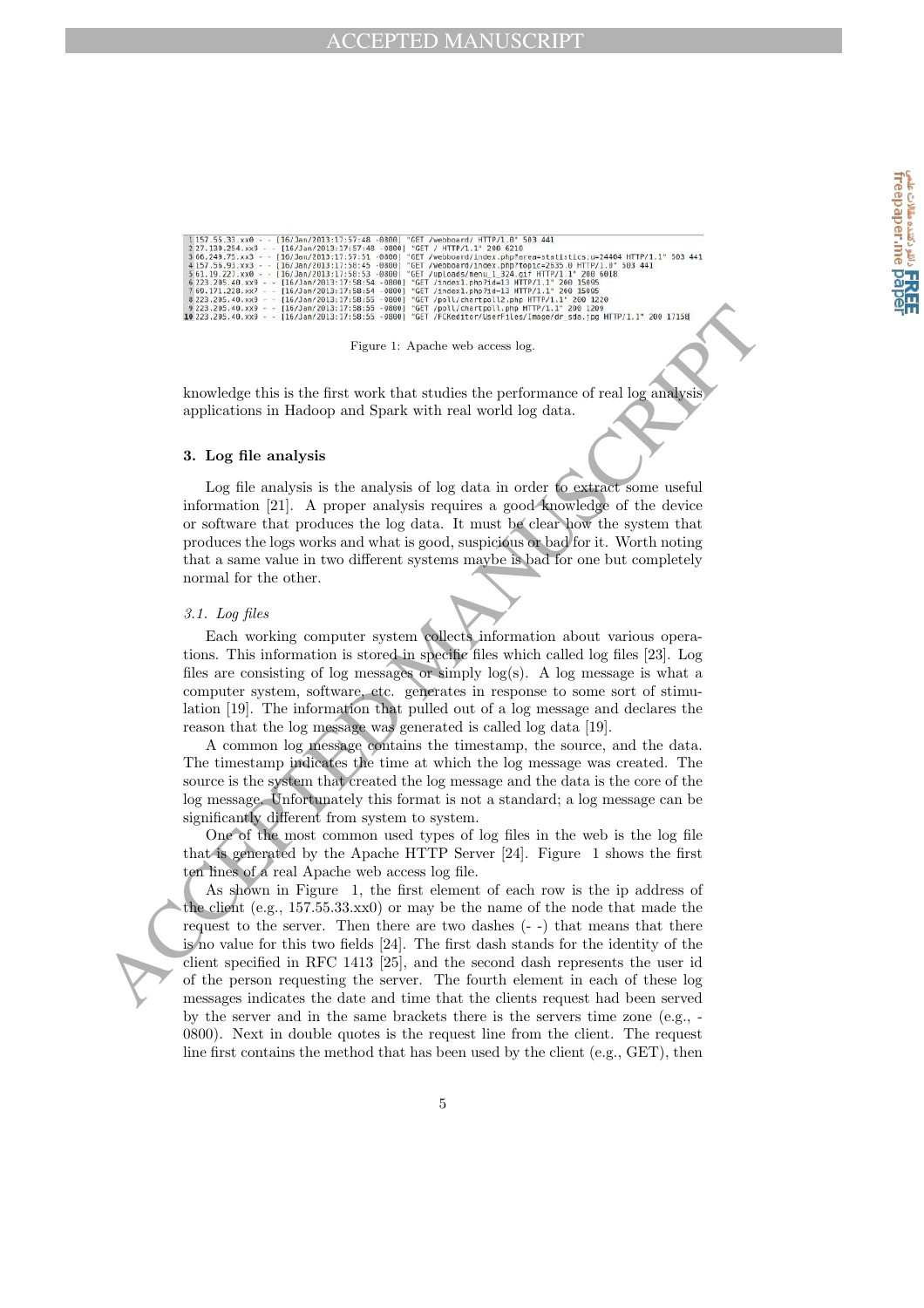is the requested source (e.g., /poll/chartpoll2.php) and finally the used protocol (e.g., HTTP/1.1). At the end of each row there are two numbers that follow the request line. The first number is the status code that the server returns to the client (e.g., 200) and the last number indicates the size of the object returned to the client and is usually expressed in bytes (e.g., 6210).

### 3.2. Log analysis in the Cloud

The growing need for processing and storing resources for log analysis can be fulfilled by the virtually unlimited resources of cloud. By the combination of cloud and log analysis, a new term emerged the Logging as a Service (LaaS). With LaaS anybody can collect, store, index and analyze log data from different systems, without the need of purchasing, installing and maintaining his own hardware and software solutions.

There are some cloud service providers that maintain globally distributed data centers who undertake to analyze log files for one of their clients [26]. Usually these providers offer real-time, birds-eye view of the logs, a customized dashboard with easy to read line, bar, or pie charts. Users of such services can collect logs from various devices and software and submit them to the cloud using pre-built connectors for different languages and environments, as shown in Figure 2.



Figure 2: Logging as a Service (LaaS).

To uploading logs to the cloud, most LaaS providers support Syslog (the most widespread logging standard), TCP/UDP, SSL/TLS and a proprietary API typically RESTful over HTTP/HTTPS [19]. Also many providers have custom APIs in order to support not Syslog logs and a customizable alerting system.

The LaaS is a quite new cloud service but there are already providers like [27] and [28] which offer different service products. There are some features and capabilities common to all and some others that may vary from provider to provider. Every LaaS must support file uploading from the user to the cloud,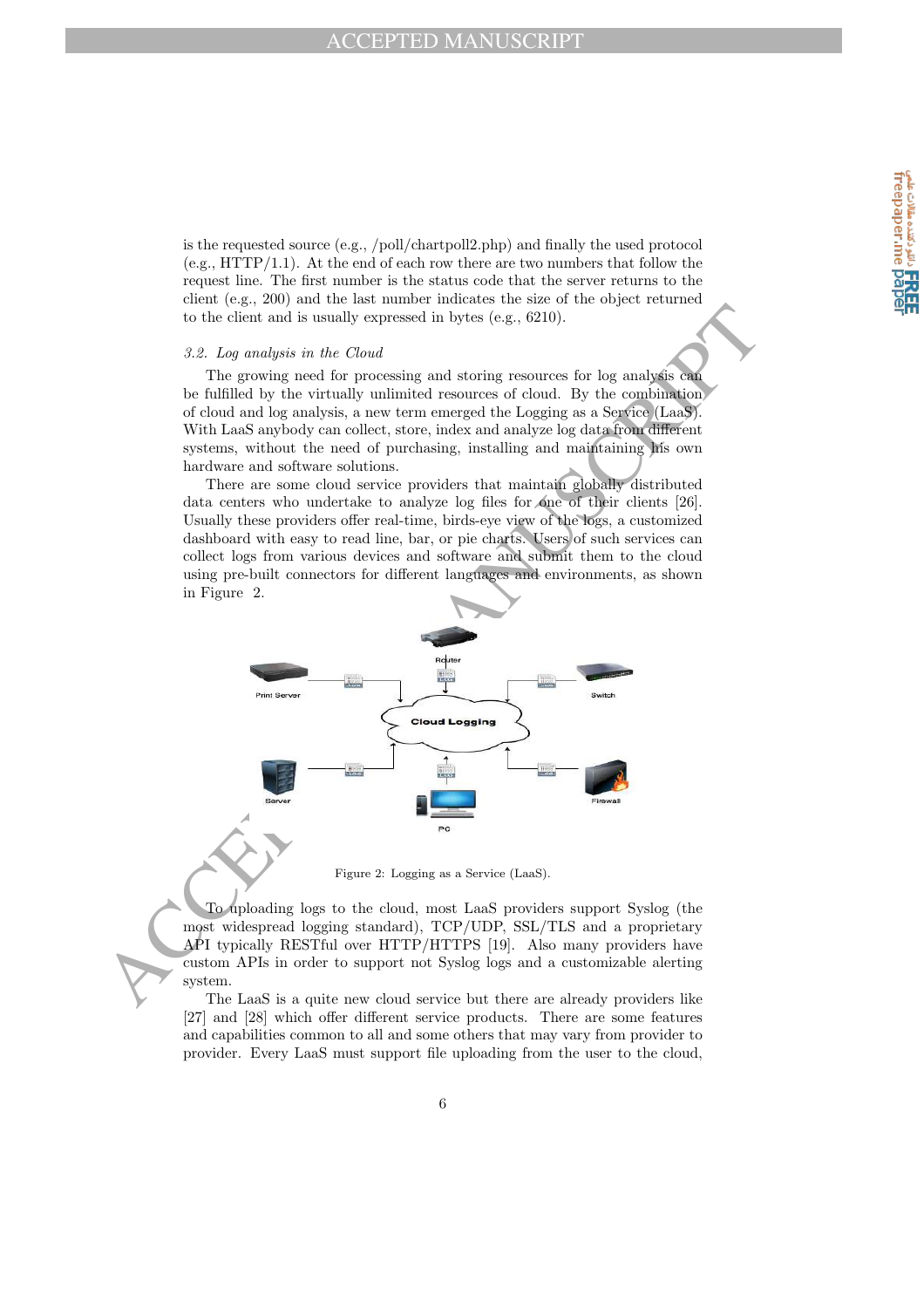indexing of data (for fast search, etc.), long-term storage and a user interface for searching and reviewing the data [19]. Most providers also support various types of log formats and have their own API [27] [28]. Moreover, the majority of providers charge their services with the model pay as you go, where the user is charged depending on the use of services he has made.

On the other hand, not every LaaS provider is the same. For example there are differences in the way that each provider has developed its system [19], some providers have built their services to anothers cloud infrastructure, while others in their own cloud infrastructure. Also, although all LaaS providers offer the possibility of long-term storage of data, the charges are not the same and the highest possible storage time differs also. Furthermore as it was expected the charges vary from provider to provider.

### 4. Cloud computational frameworks

is charged depending on the use of services he has made. For example then any of the diversion in the way that cosin provider has developed in system [16], such that the cosine in the cosine providers have hind their serv We studied two of the most commonly used cloud computational frameworks, Hadoop and Spark. Hadoop is a well-established framework that is used for storing, managing and processing large data volumes for many years by web behemoths like Facebook, Yahoo, Adobe, Twitter, ebay, IBM, Linkedin and Spotify [29]. Hadoop is based on MapReduce programming model for batch processing. However the need for faster real-time data analysis led to a new general engine for large-scale data processing, Spark. Spark was developed by AMPLab [30] of UC Berkeley and it can achieve up to one hundred times higher performance compared to Hadoop MapReduce [31] by using more effectively the main memory.

## 4.1. Apache Hadoop

Hadoop origins from Apache Nutch [32], which is an open source search engine. Basic elements to the creation of Hadoop were two Google studies, the first one was published in 2003 and describes the Google Distributed Filesystem (GFS) [33] and the second one was published in 2004, and describes MapReduce [34]. In February 2006 a part of Nutch became independent and created Hadoop. In 2010 a team from Yahoo began to design the next generation of Hadoop, the Hadoop YARN (Yet Another Resource Negotiator) or MapReduce2 [35].

YARN changed the resource management of Hadoop and supported a wide range of new applications with new features. YARN is more general than MapReduce (Figure 3), in fact MapReduce is a YARN application. There are other YARN applications like Spark [36], which can run parallel to the MapReduce, under the same resource manager.

## 4.1.1. Hadoop Distributed File System

Hadoop Distributed File System (HDFS) stores files into blocks of a fixed size in different nodes of Hadoop cluster [37] (Figure 4). By dividing files into smaller blocks, HDFS can store much bigger files than the disk capacity of each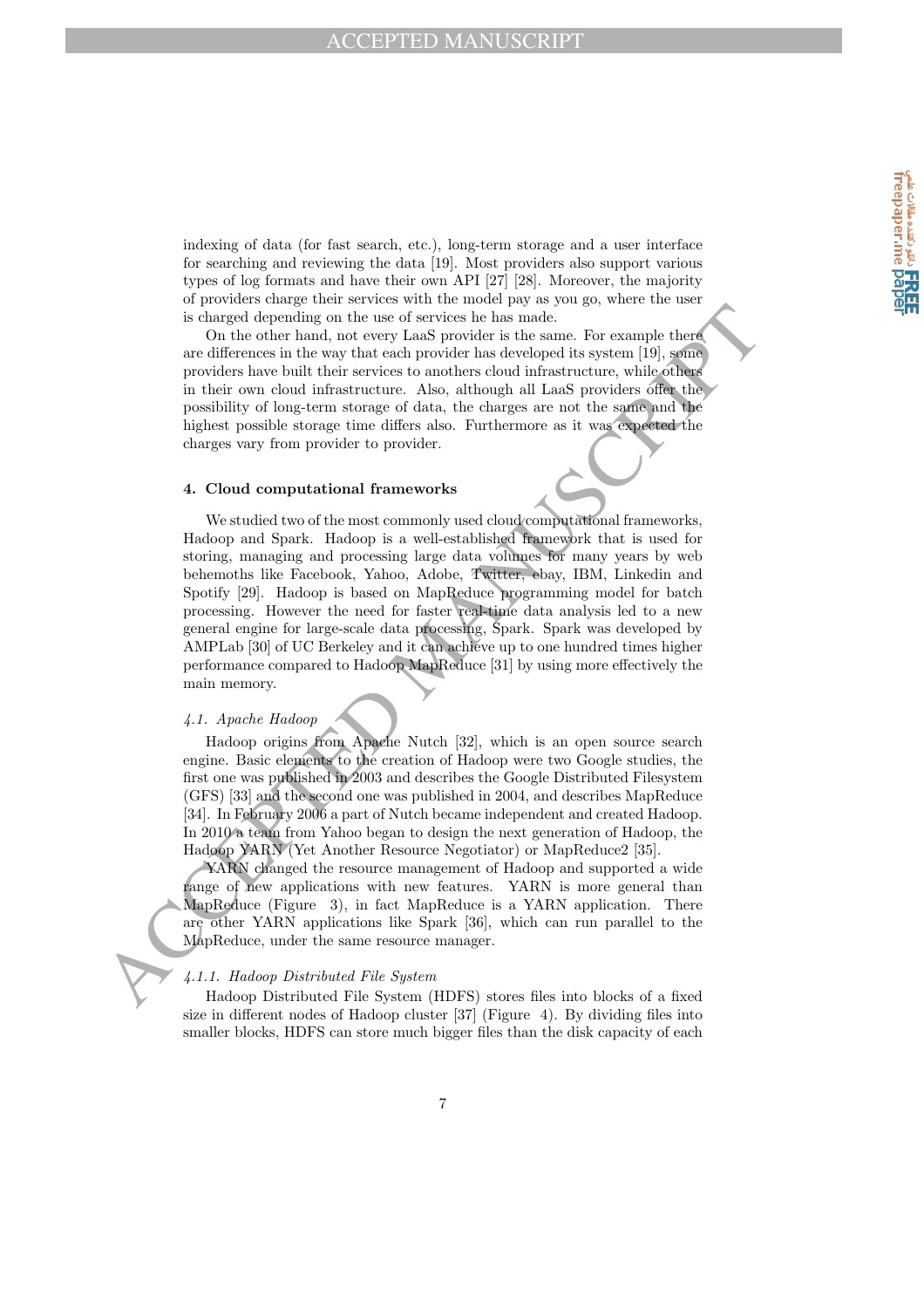

node. The stored files follow the write-once, read-many approach and cannot be modified.

The HDFS follows the master/slave model. The NameNode is the master that manages the file system namespace and determines the access of the clients to the files. The slaves are called DataNodes and are responsible for storing the data and executing NameNodes instructions. For fault-tolerance, HDFS replicates each block of a DataNode to other additional nodes [41].

# 4.1.2. MapReduce

MapReduce was presented by Googles paper [34] and is a batch-based, distributed computing model. A MapReduce program consists of the Map Phase and the Reduce Phase [34]. Initially the data are processed by the map function and produce an intermediate result in the form of (Key, Value). After that follows the reduce function. The reduce function performs a summary operation that processes the intermediate results and generates the final result.

In the original version of the Hadoop MapReduce there are two types of nodes, the JobTracker (master) and TaskTrackers (slaves). In each MapReduce cluster there is a JobTracker that is responsible for resource management, job scheduling and monitoring [42]. The TaskTrackers run processes that were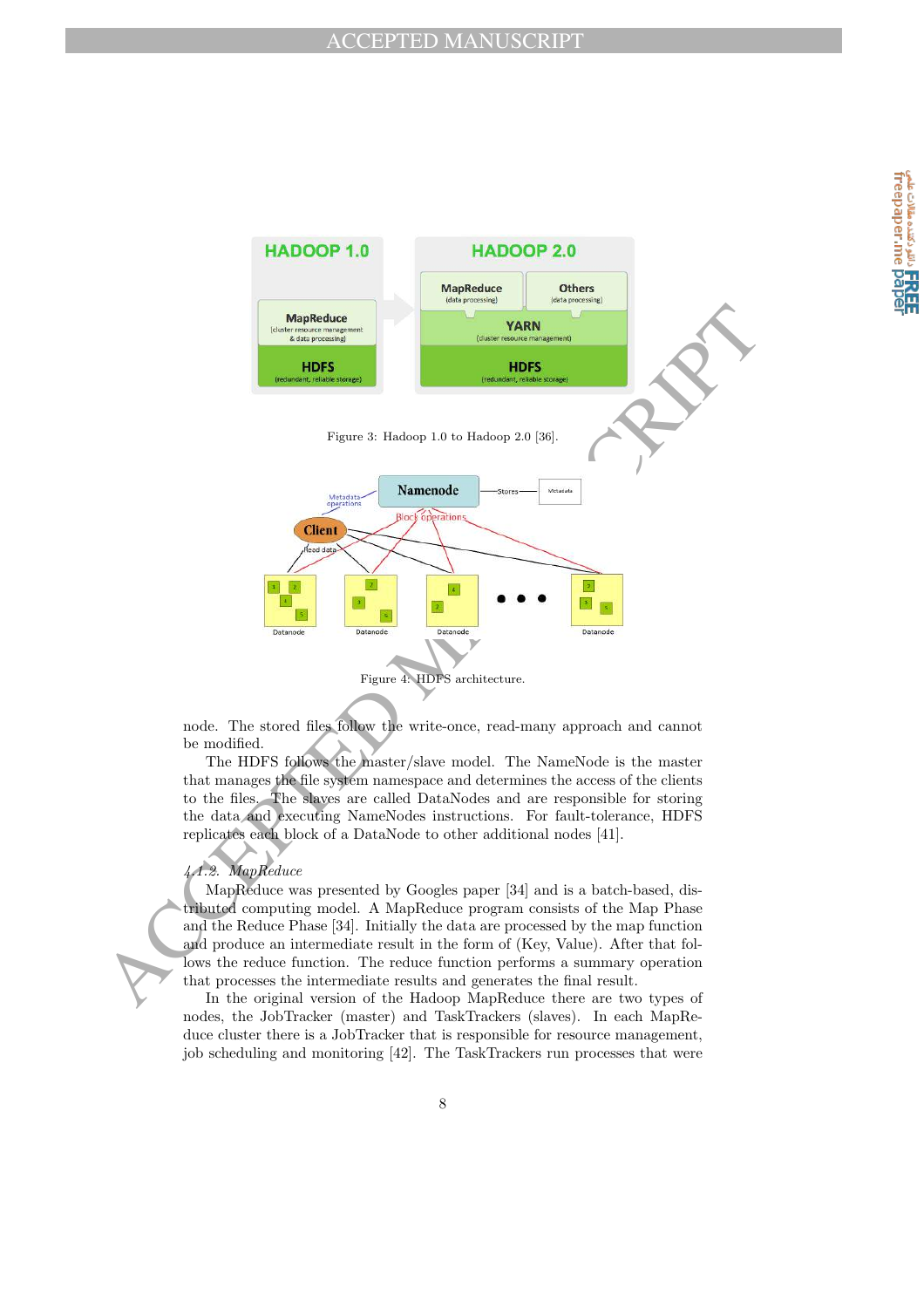assigned to them by the JobTracker.

With Hadoop YARN, there is no longer a single JobTracker that does all the resource management, instead the ResourceManager and the NodeManager manage the applications. The ResourceManager is allocating resources to the different applications of the cluster. The ApplicationMaster negotiates resources from the ResourceManager and works with the NodeManager(s) to execute and monitor the component tasks [35]. The new Hadoop YARN is more scalable and generic than the previous version and it supports applications that do not follow the MapReduce model.

#### 4.2. Apache Spark

Spark was developed in 2009 by AMPLab of UC Berkeley and became an open source project in 2010 [21]. In 2013, the program was donated to the Apache software foundation [43] and in November 2014, the engineering team at Databricks set a new record in large-scale sorting by using Spark [44].

Spark extends the popular MapReduce model and supports the combination of a wider range of data processing techniques, such as SQL-type queries and data flow processing. For ease of use, Spark has Python, Java, Scala and SQL APIs, and many embedded libraries.

One of the main features of Spark is the exploitation of main memory [45]. It may accelerate an application to one hundred times using memory and ten times using only the disc compared to Hadoop MapReduce [21].

#### 4.2.1. Spark ecosystem

Spark is a general purpose engine that supports higher-level items specialized to a particular kind of processing [21]. These components are designed to operate close to the core, and can be used as libraries for application development.





The components of the Spark ecosystem are [21]:

• Spark Core: Is the general execution engine for the Spark platform and every other functionality is built on top of it.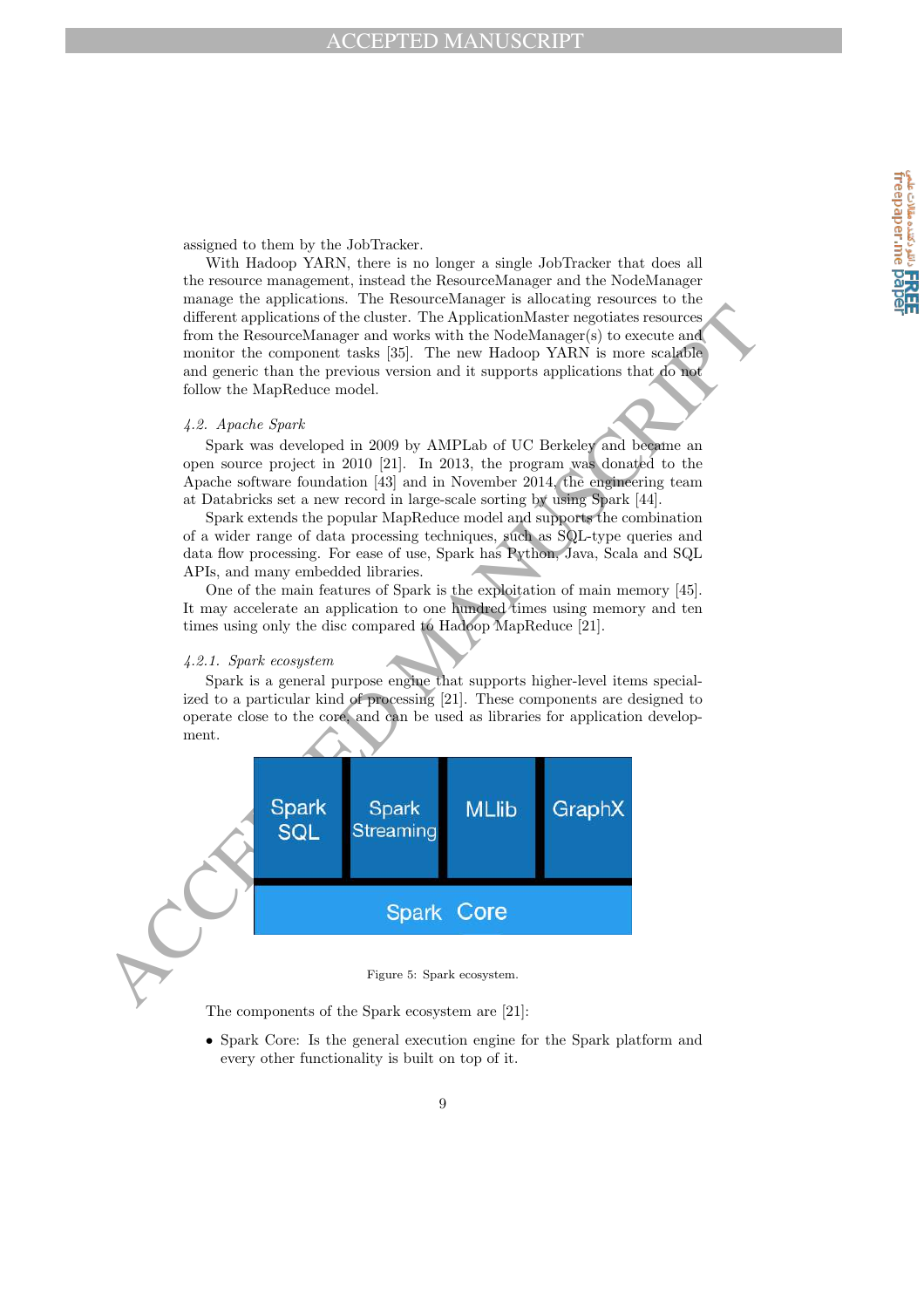- Spark SQL: Is a Spark module for structured data processing. It can be considered as a distributed SQL query engine.
- Spark Streaming: Enables the real time processing of streaming and historical data.
- MLlib: Is a scalable machine learning library.
- GraphX:Is a graph computation engine that enables the manipulation and parallel processing of graphs.

#### 4.2.2. Resilient Distributed Dataset

Resilient Distributed Dataset (RDD) is Spark's parallel and fault-tolerant data structure [46]. Spark automatically distributes the RDD data into the cluster and performs parallel operations on them. RDDs can contain any object or class of Python, Java or Scala. One of the most important capabilities of Spark is the persisting or caching a dataset in main memory [21]. The cached RDDs are fault-tolerant and are processed much faster by the nodes of the cluster.

RDD supports two types of operations. Transformations which generate a new dataset from an existing one, and actions which return a value from a dataset [47]. For example, map is a transformation that passes each element of a RDD to a function and results to a new RDD with the computed values. On the contrary, reduce is an action that passes each element of a RDD to a function and returns a single value as a result.

# 4.3. Key differences between Hadoop and Spark

The big difference between Hadoop and Spark is that Hadoop processes data on disk while Spark processes data in-memory and tries to minimize the disk usage. Spark avoids using the disk by keeping data in memory between Map and Reduce phases. By this way it achieves a performance boost especially for applications that do many iterative computations on the same data.

Interaction as a stable machine learning library.<br>
• Mildib: Is a scalable machine learning library.<br>
• GraphX18 a graph computation engine that enables the manipulation and particle processing of graphs.<br>  $\ell$ .2.2. Resid However, Spark needs a lot of memory to caching the data. If Spark runs on YARN with other resource-demanding services, or the data are more than the available memory, then it is possible for Hadoop to reach Sparks performance. Also the use of main memory affects the cost of the infrastructure. Memory resources are more expensive than disk and as a result Spark needs a more expensive infrastructure to run properly compared to Hadoop. However Spark is more cost-effective due to its better performance.

Spark has also build-in modules for stream processing, machine learning and graph processing, without the need of any additional platforms like Hadoop does. Hadoop MapReduce is suitable for batch processing but it needs another platform like Storm for stream processing, which requires additional maintenance. Also because Spark uses micro batches is more stable for stream processing than Hadoop. Hadoop is mainly for static data operations and for applications that do not need direct results. On the other hand for applications like analytics on streaming data, or applications with multiple operations Spark is the best choice.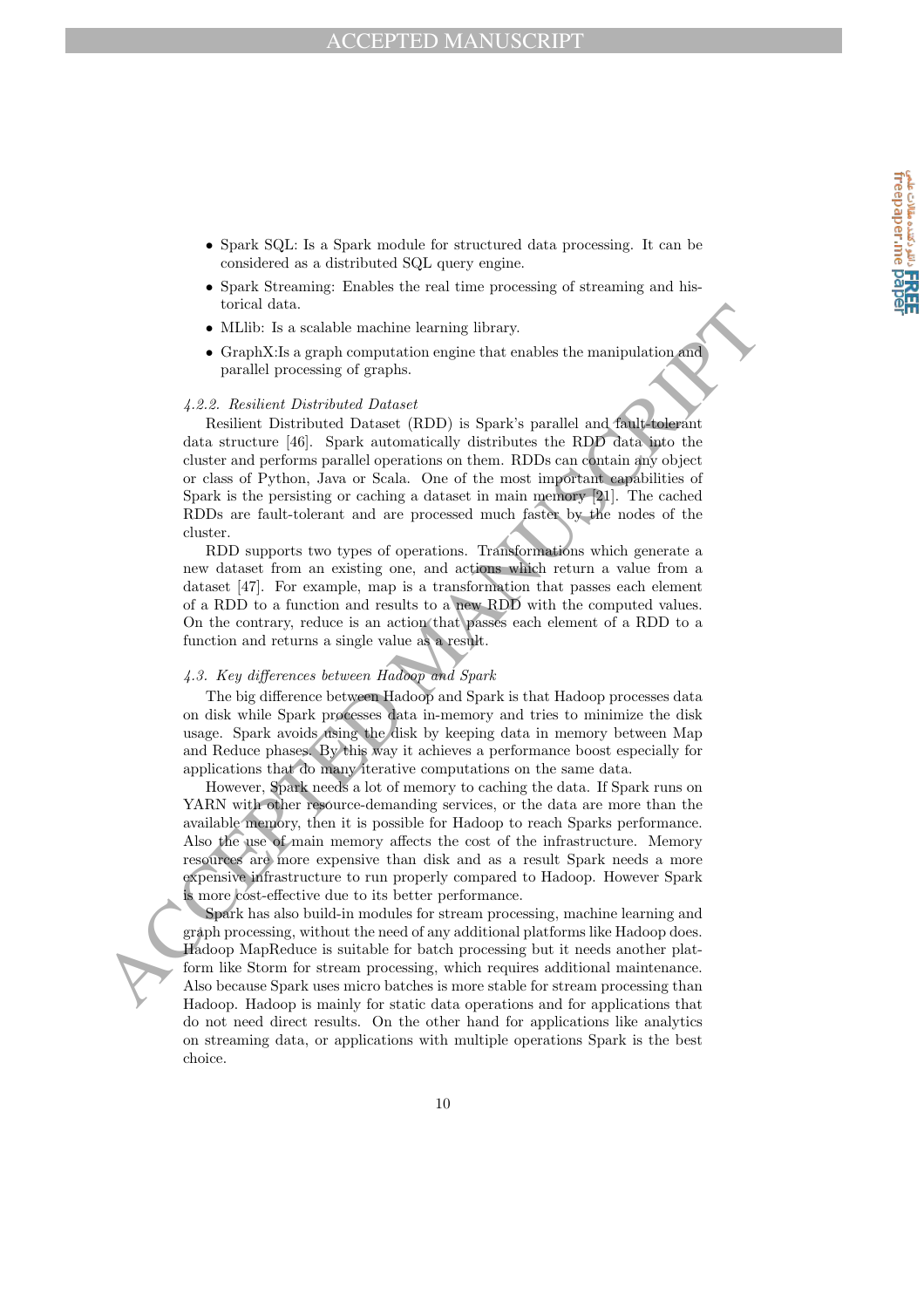Regarding security, the web UI of Spark can be secured via javax servlet filters. Spark can run on YARN and use Kerberos authentication, HDFS file permissions and encryption between nodes. Hadoop is more secured and has many security projects like Knox Gateway and Sentry.

## 4.4. SQL-type queries in Hadoop and Spark

4.4. SQL-type queries in Hadoop and Speck spectral into the spectral partner of the spectral partner of the spectral into the spectral constrained data problem and introduce and the constrained by exactly described by a m SQL is a special purpose programming language that is used for many years to manage data in relational databases. Although SQL is not suitable for every data problem and maybe it can't be used for complicated analysis, it is being used by many enterprise developers and business analysts because it is easy to use. For these reasons we investigated the distributed SQL-type querying with Apache Hive and Spark SQL. We study in which way and in how much time the semi-structured text log data that are stored in HDFS can be represented in tables of a virtual relational database and how Spark can access and process Hive data. Since we got the data into tables we performed several experiments to find out how much additional time a SQL query needs to run compared to a similar Hadoop or Spark application. After these experiments we concluded if the additional time of developing a Hadoop or Spark java application is justified by the execution time improvement.

Hive is developed by Facebook to run queries on large volume of data [49]. Hive uses a SQL type language the HiveQL and transforms SQL queries into MapReduce jobs. It does not create MapReduce applications, but Mapper and Reducer modules that were regulated by an XML file [50]. There are several interfaces that can be used to access Hive [50]. There is a command line interface (CLI) and various graphical user interfaces, commercial or open source such as Hue [51] of Cloudera. In this work we used the CLI interface.

For SQL-type querying with Spark we used a module that it is embedded in Spark framework, the Spark SQL [52]. Spark SQL can be used in a Spark application as a library and also with external tools connected with JDBC/ODBC [53]. The JDBC server operates as an autonomous Spark driver and can be used by many users. Every user can store tables in memory and execute queries. Also Spark SQL can exist with Apache Hive and offers additional features such as access to Hive boards, UDFs (user-defined functions), SerDes (serialization and deserialization formats) and execution of SQL-type queries with HiveQL.

## 5. Experimental setup

We have conducted a series of experiments in order to evaluate the performance of Hadoop and Spark. We used an IaaS (Infrastructure as a Service) to create a private cloud infrastructure and we developed and ran realistic log analysis applications with real log files.

#### 5.1. Cluster Architecture

For the experiments we used the virtualized computing resources of Okeanos [54]. Okeanos is an open source IaaS, developed by the Greek Research and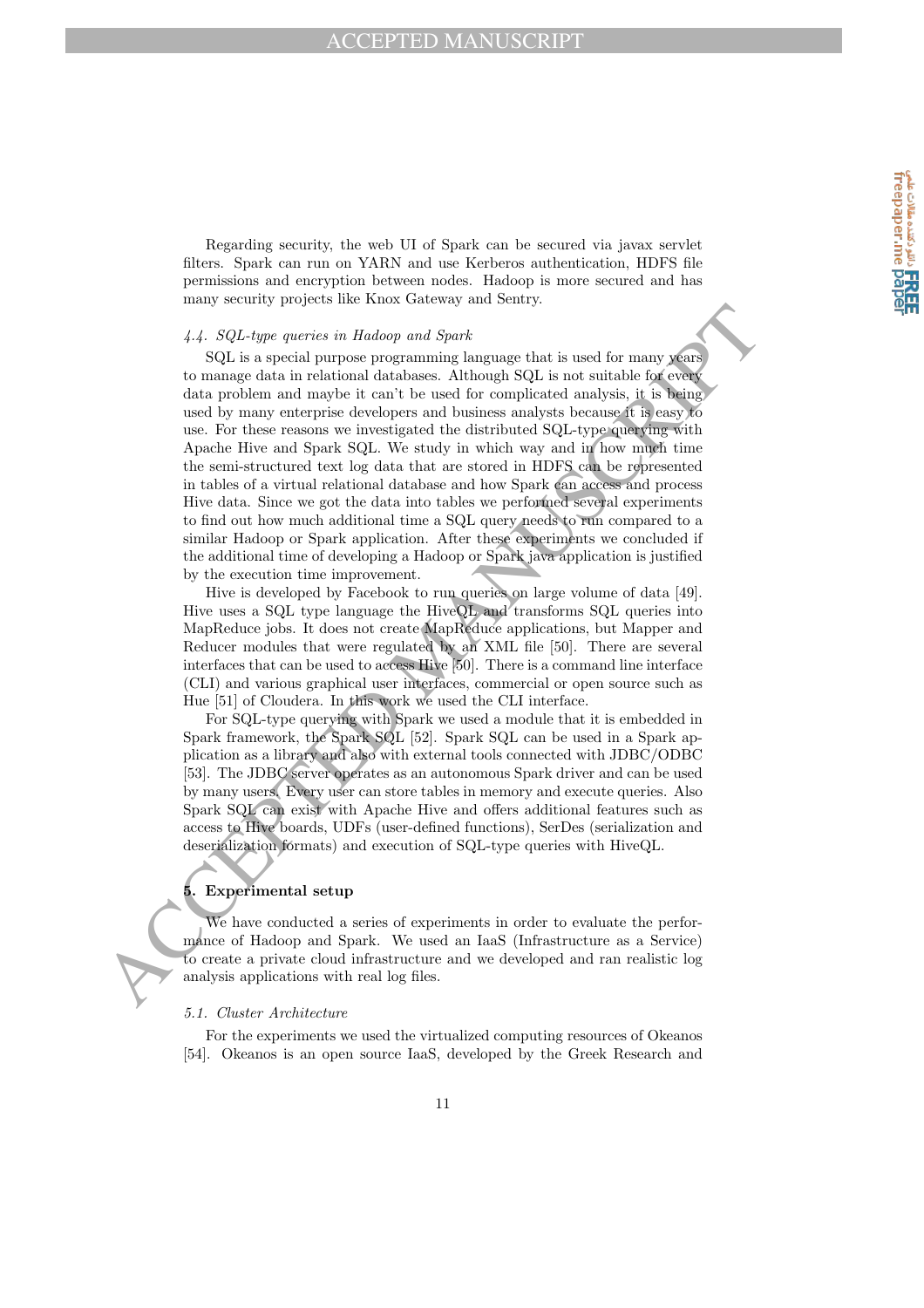Technology Network [55]. It is offered to the Greek Research and Academic community and provides access to virtual machines, virtual ethernets, virtual disks, and virtual firewalls, over a web-based UI. Okeanos used Google Ganeti for the backend and Python/Django API for the frontend. The hypervisor is KVM and the frequency of CPUs is 2100 MHz.

| Name   |                              |                     |                                                                                                                 |                                                                                                                                                                                                                                                                                         |
|--------|------------------------------|---------------------|-----------------------------------------------------------------------------------------------------------------|-----------------------------------------------------------------------------------------------------------------------------------------------------------------------------------------------------------------------------------------------------------------------------------------|
|        | Virtual Cores                | Memory              | Disk                                                                                                            | Network                                                                                                                                                                                                                                                                                 |
| Master | 8                            | 8 GB                | 40 GB                                                                                                           | Local<br>$(192.168.0.1)$ Pub-<br>lic $(83.212.x x.x x)$                                                                                                                                                                                                                                 |
| Slave1 | 4                            | $6$ $GB$            | $40\text{ }\mathrm{GB}$                                                                                         | Local<br>(192.168.0.2)                                                                                                                                                                                                                                                                  |
| Slave2 | 4                            | $6$ GB              | $40$ GB                                                                                                         | Local<br>(192.168.0.3)                                                                                                                                                                                                                                                                  |
|        | 4                            |                     |                                                                                                                 | Local<br>(192.168.0.4)                                                                                                                                                                                                                                                                  |
| Slave4 |                              |                     |                                                                                                                 | Local<br>(192.168.0.5)                                                                                                                                                                                                                                                                  |
|        |                              |                     |                                                                                                                 | Local<br>(192.168.0.6)                                                                                                                                                                                                                                                                  |
|        |                              |                     |                                                                                                                 |                                                                                                                                                                                                                                                                                         |
|        |                              |                     |                                                                                                                 |                                                                                                                                                                                                                                                                                         |
|        | Slave3<br>Slave <sub>5</sub> | 4<br>$\overline{4}$ | $6$ GB<br>$6$ $GB$<br>$6$ GB<br>Hadoop to start and stop various daemons and execute some other utilities [56]. | $40\text{ }\mathrm{GB}$<br>$40$ GB<br>$40$ GB<br>The operating system deployed across all nodes is Debian Base 8.2. Also<br>(as Hadoop requires) in every node has been installed the java version 1.7.0<br>and there is passwordless ssh between the nodes in order to be possible for |

## 5.2. The Dataset

For the experiments was used a real world Apache HTTP Server log file from a company's website. Part of the log file that is used in our experiments in shown in Figure 1. This file was found after a relevant search on the internet and it consists of semi-structured text data. Its size is 1 GB and contains more than nine million lines of log messages. For the experiments that required bigger input file, the content of the original file was copied and merged to one new file. We did not apply any preprocessing to the file before the actual experiments.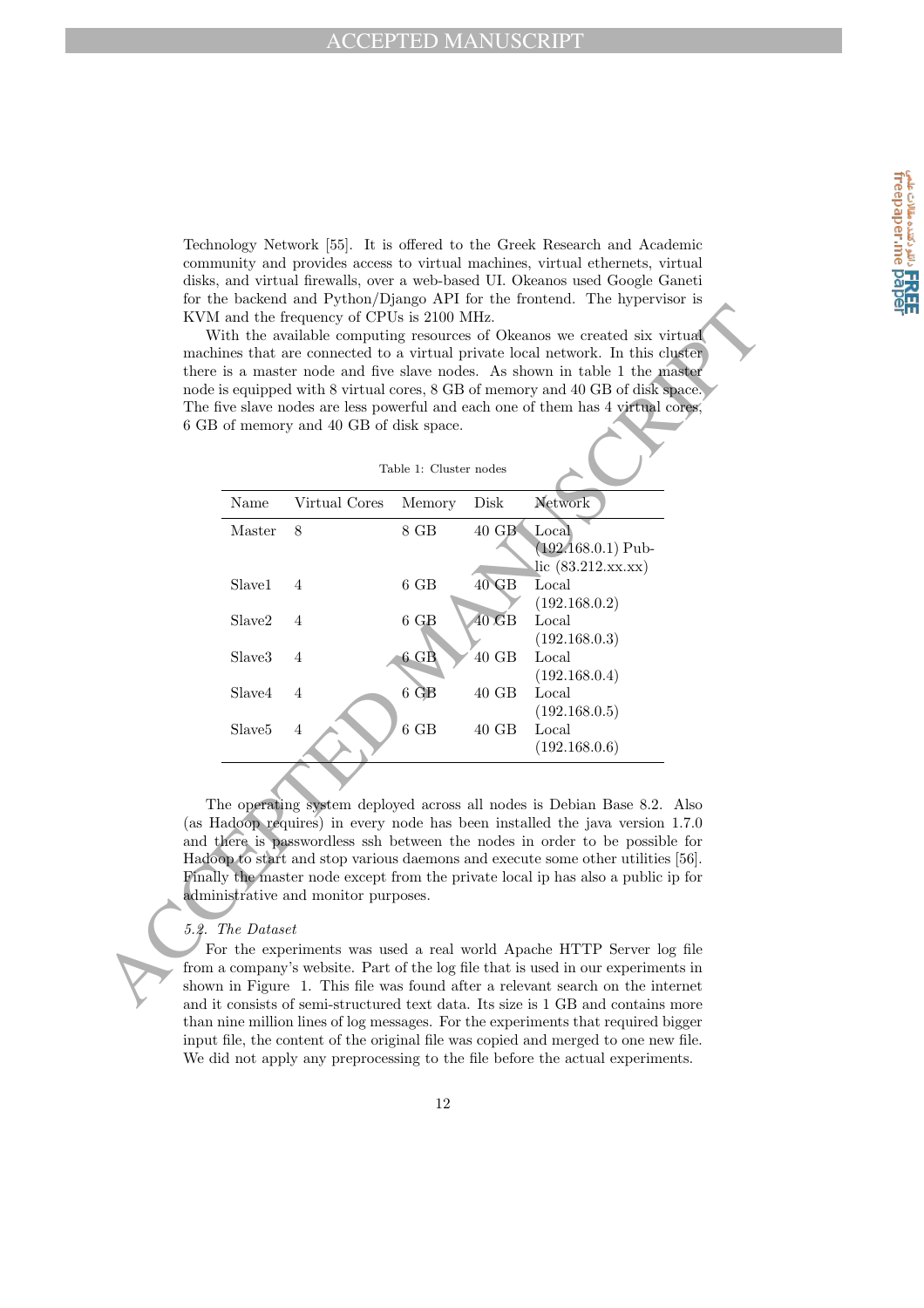To run the experiments we saved the data in HDFS, in blocks of 128 MB. Because the number of active nodes will be different during the experiments every data block was copied to all Datanodes. By this way even if there is only one active Datanode still it will have all the necessary blocks to recreate the original file.

Also in order to execute SQL queries the data must be structured in tables. As the logs are already in HDFS there is no need to re-upload the data. Hive can easily use this data, define the relationships and create a virtual relational database. Using Hive [57] and the appropriate regular expressions we created the database tables in a few seconds.

#### 5.3. Metrics and monitoring tools

In our experiments we took measurements related to the application execution time and resource utilization. These metrics help us to understand the performance impact of different parameters such as input dataset, number of active nodes and type of application. We recorded utilization information about CPU, main memory, disk and network for every node for every moment that the experiments rn.

original file. The research is chosen to research SQL queries the data must be structured in tables. As the logs are already in HDFS later. Before is an eachly use this data, define the matriculation of re-upload dia data Sysstat [58] and Ganglia [59] are the main tools that were used to analyze the resource utilization of the cluster nodes. Sysstat is a monitoring package for Linux systems with low overhead that can be easily used to gather system performance and usage activity information. There are Cloud specific monitoring tools such as Amazon CloudWatch, AzureWatch, Nimsoft and Cloud-Kick [60] but the main disadvantage is that many of them are commercial and provider-dependent. For instance, Amazon Cloud Watch monitors Amazon Web Services(AWS) such as Amazon EC2, Amazon RDS DB instances, and applications running on AWS.

On the other hand there are General purpose monitoring tools that were developed before the advent of Cloud Computing for monitoring of IT infrastructure resources. Many of these tools are evolved and adopted in Cloud. Such tools are Ganglia, Nagios, Collectd, Cacti and Tivoli. General purpose infrastructure monitoring tools usually follow a clientserver model by installing an agent in every system to be monitored.

We selected the open source Ganglia rather than other powerful tool like JCatascopia [61] because Ganglia is lightweight and in many cases adds the lowest overhead at the monitoring hosts compared to other tools. It has features such as scalability, portability and extensibility [60] and it's well documented. Also Ganglia fulfills the monitoring requirements of our experiments as it supports Hadoop and Spark with more than one hundred special built-in metrics like HDFS and YARN metrics.

### 5.4. Experimental scenarios

In order to investigate the log file analysis with Hadoop and Spark we developed realistic applications in both frameworks. All applications are developed in java and are developed with the Eclipse IDE and Apache Maven. The log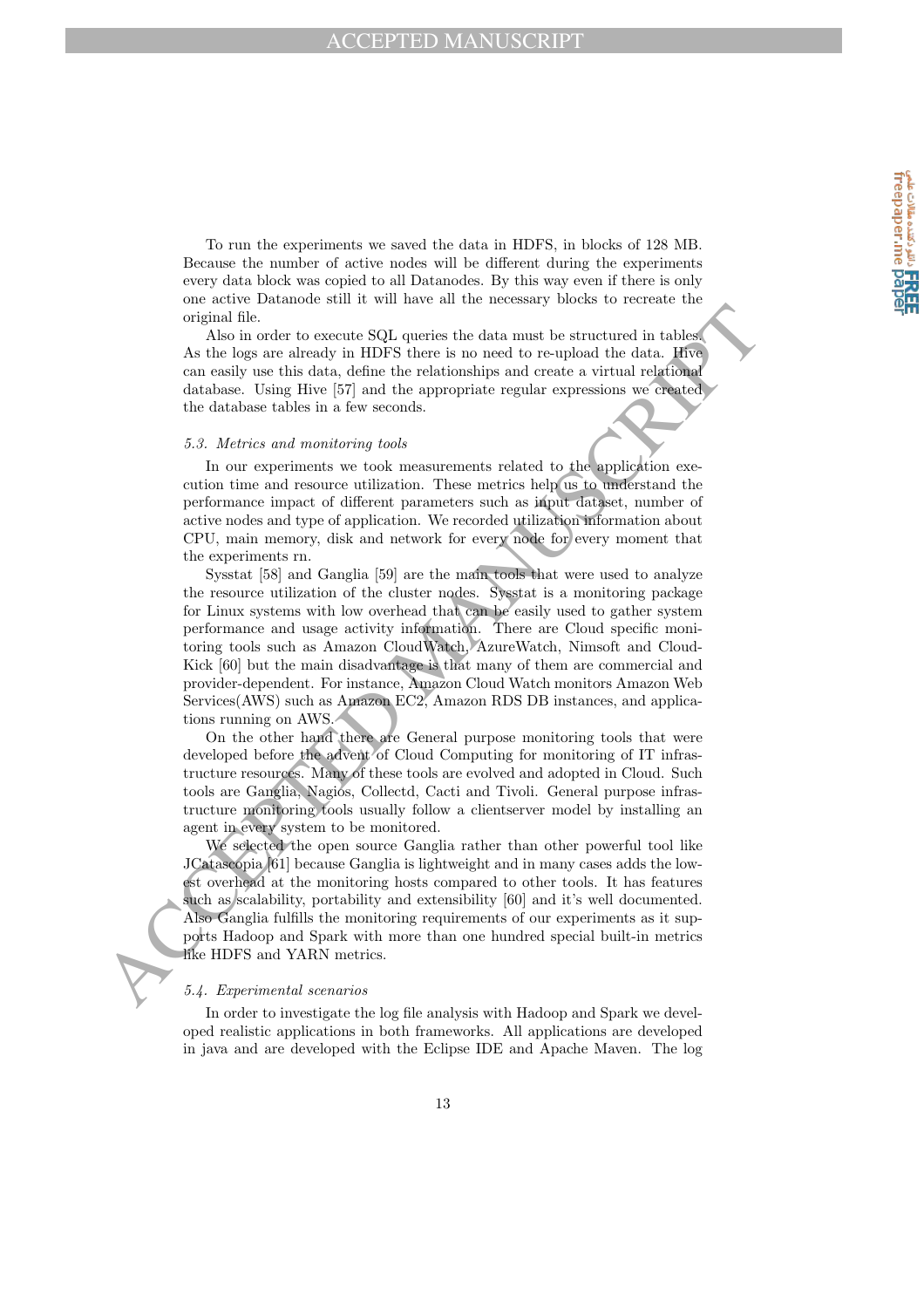

Figure 6: Ganglia monitoring tool.

files that we used for our experiments are stored in HDFS and are accessible by both Hadoop and Spark applications. All applications read the input data from HDFS and produce output results in simple format that can be represented easily in charts and graphs. To parse the log data we used regular expressions.

As we are dealing with http log files, we considered that it would be quite possible for an administrator of a webpage to ask for information about traffic distribution, detection of possible threats and error identification.

Concerning the traffic distribution we developed two applications. The first application measures the requests to the web server and sorts them by day. By this way we can find out how the overall traffic is distributed into the seven days of the week and with minor changes in the source code it could be possible to find the traffic per seconds till years. The second application finds the ten most popular requests and displays them in descending order.

Taking into consideration that one of the most common attacks is denial of service attack (DoS attacks) [62], we developed two applications for detecting and help preventing this kind of malicious attack. So the third application that we developed for both frameworks searches for moments with abnormal big number of identical requests to the server and displays the time and the number of requests. The fourth application examines the suspicious for DoS attack moments, counts and displays the requests that every client made. By this way it is possible to detect the id of suspicious clients and take prevention measures like updating the systems firewall.

Finally we developed another two applications for error detection and correction. In the http log file when a response code is bigger than 300 that means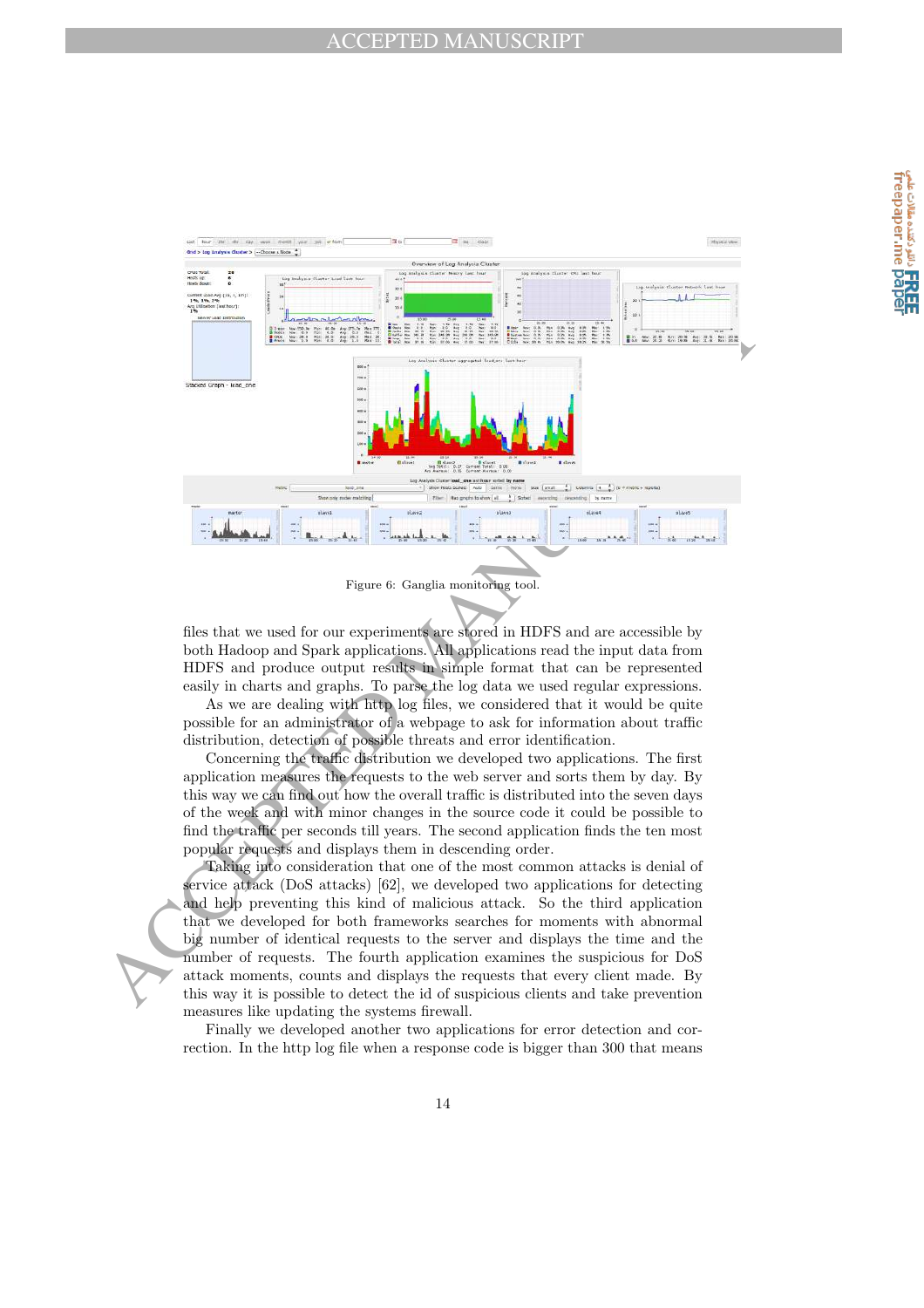that there is an error [63]. So the fifth application identifies the type of errors and counts them. The final application takes the type of an error and returns the specific requests that create the majority of the errors. With these two applications a webpage administrator can identify, count and then correct the errors.

#### 6. Performance analysis and evaluation

There are many works that investigated the performance of cloud computing and studied how various factors affect it [64]-[73]. In our study we focus on three performance indicators, execution time, resource utilization and scalability. We also estimated and compared the cost and power consumption of Hadoop and Spark based on resource utilization and execution time measurements.

### 6.1. Execution time

We conducted several experiments to examine how the total execution time of each application is affected by the number of active slave nodes, the size of the input file and the type of application.

#### 6.1.1. Hadoop execution time

In Figure 7 we see the execution times of six Hadoop applications that were executed with the same input file with different number of slave nodes. In Figure 8 and Figure 9 we see the results of the same experiments with different input file sizes.



Figure 7: Execution time of Hadoop applications with 1.1 GB input file.

In Figures 7, 8 and 9 we observe an execution time reduction when the number of active nodes is increased and an execution time increment when the input file size gets bigger. These observations are completely reasonable because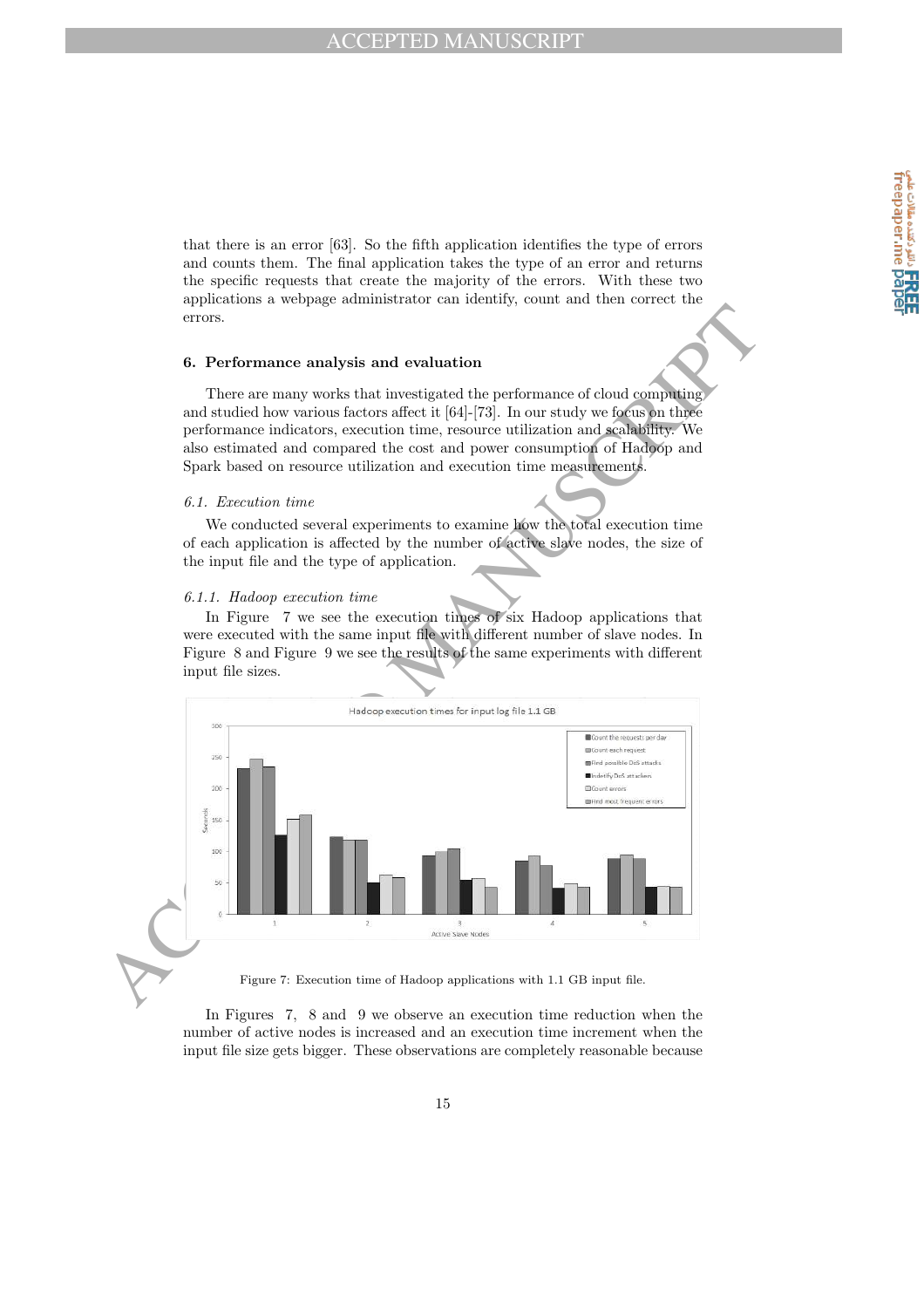

by these ways the processing volume for each node has been increased and as a result the processing time has been increased too.

We also see that in all cases the first three applications take considerably more time to run than the others. This happens because the Reduce Phase of the first three applications requires much more processing work than the Reduce Phase of the others. For example Figure 10 shows the map and reduce execution times for two applications that presents big difference in overall execution time. As we can see for the first application the Map and Reduce execution times is almost the same whereas in the second application the Reduce execution time is significantly less.

In Figure 11 we see the average execution times of the six Hadoop applications. We observe that there is a slight difference in execution times between two to five nodes for the smaller file. This makes sense because the file is relatively small and two nodes have enough computing power to execute the required processes. On the other hand for the same reason we see a bigger difference in execution times for the larger files where each additional node affects more the total execution time.

## 6.1.2. Spark execution time

In correspondence to Hadoop experiments, relevant experiments carried out with Spark and the results are presented in Figures 12, 13, 14. Spark applications can run as a standalone Spark applications or executed on YARN. For the following experiments the applications run as standalone Spark applications (both are supported from the developed system).

In these experiments we generally observed that Spark is significantly faster than Hadoop. As shown in Figures 12, 13 and 14 the increment of the size of the input file or the reduction of active slaves increase the applications execution time especially when remains active only one node. Also the execution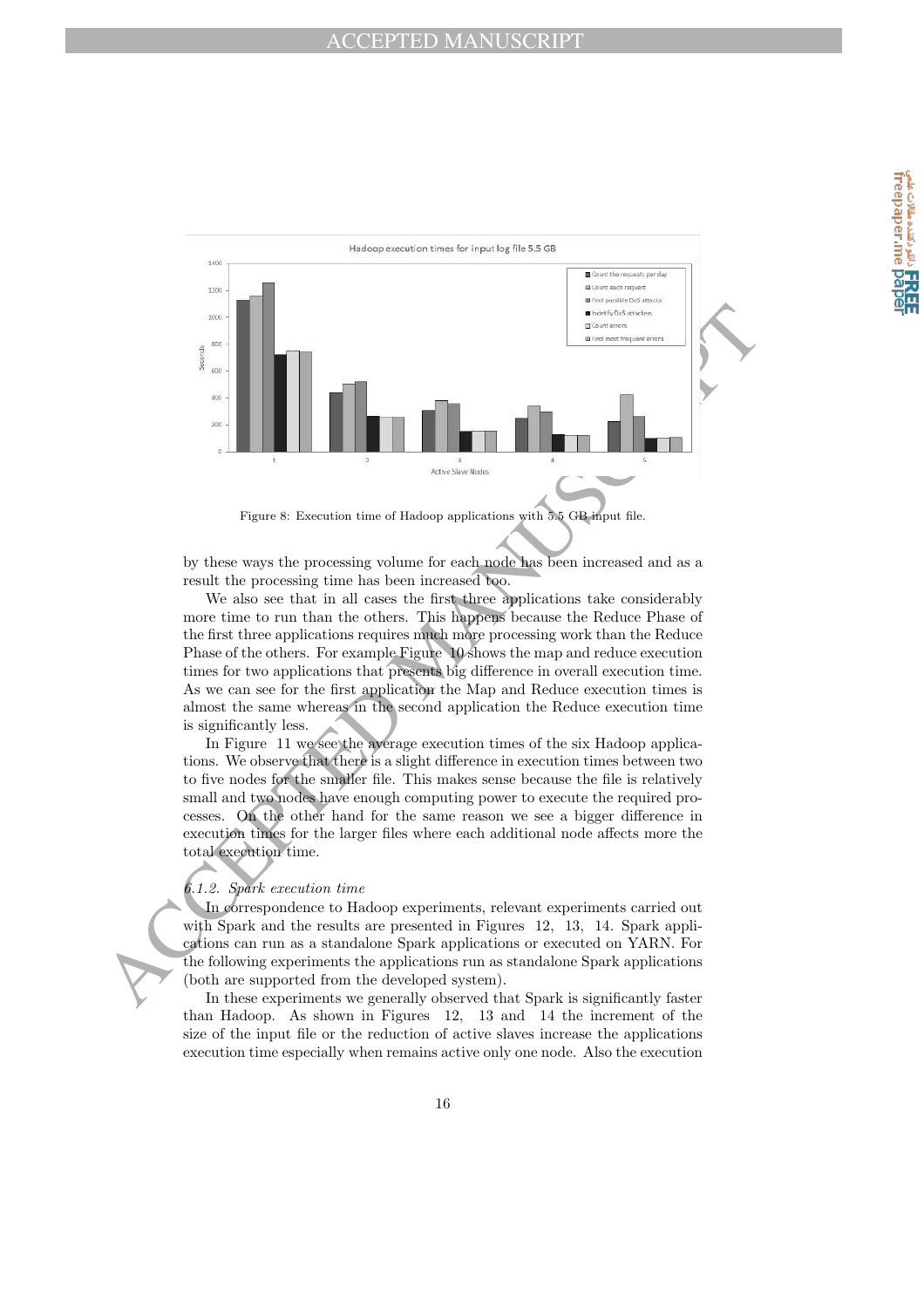# ACCEPTED MANUSCRIPT



Figure 10: Execution time of Map and Reduce phases for two different applications.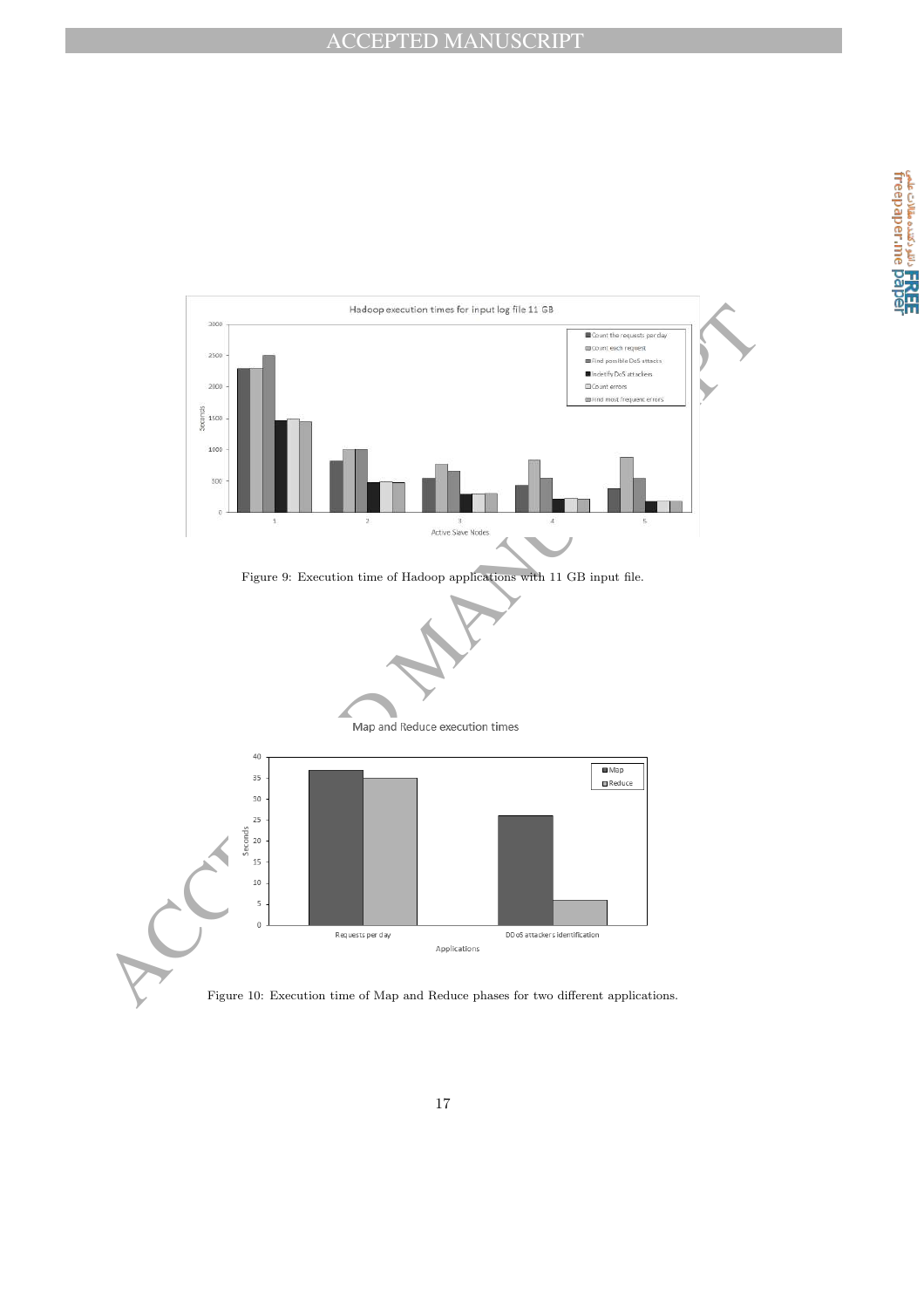# ACCEPTED MANUSCRIPT

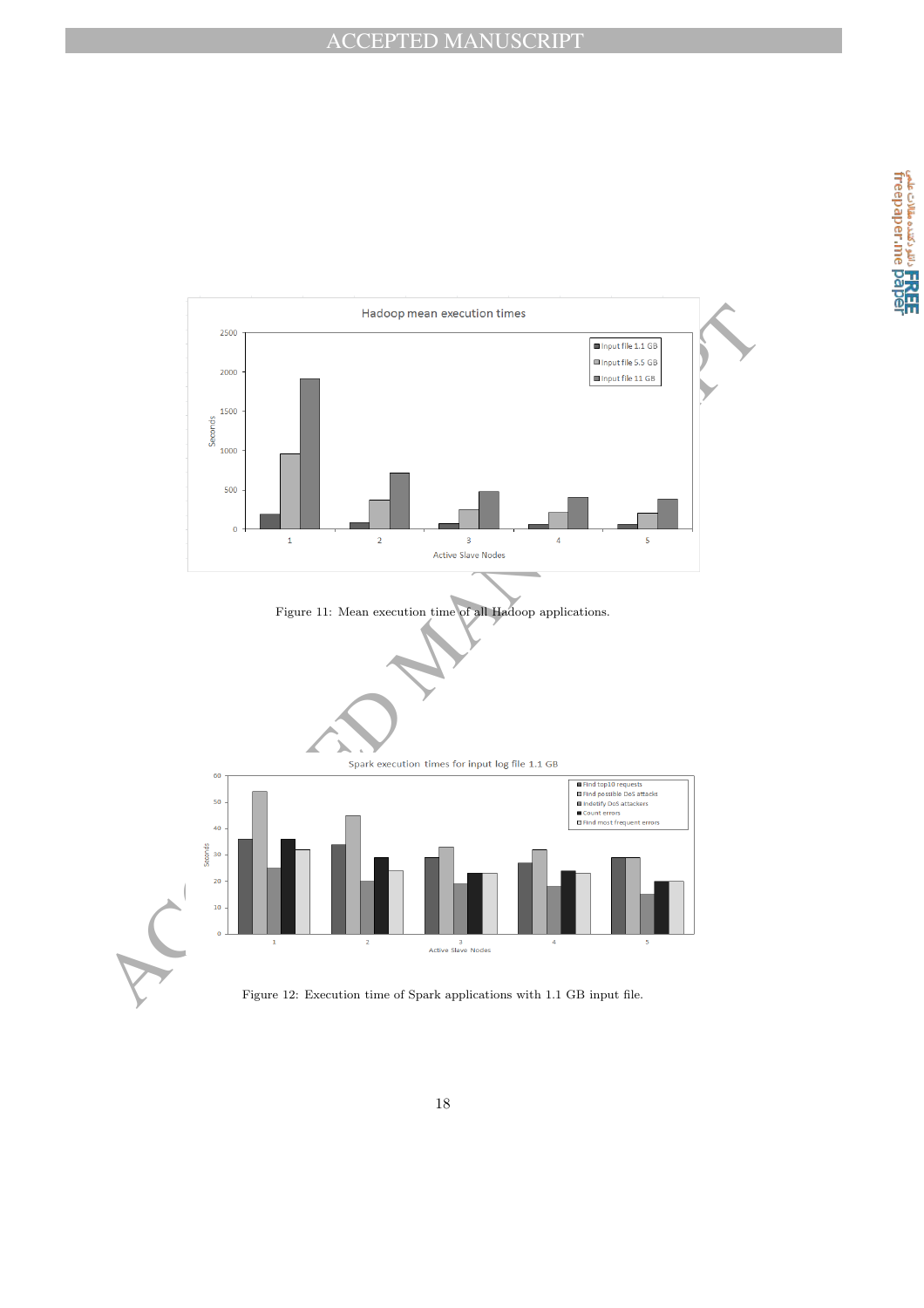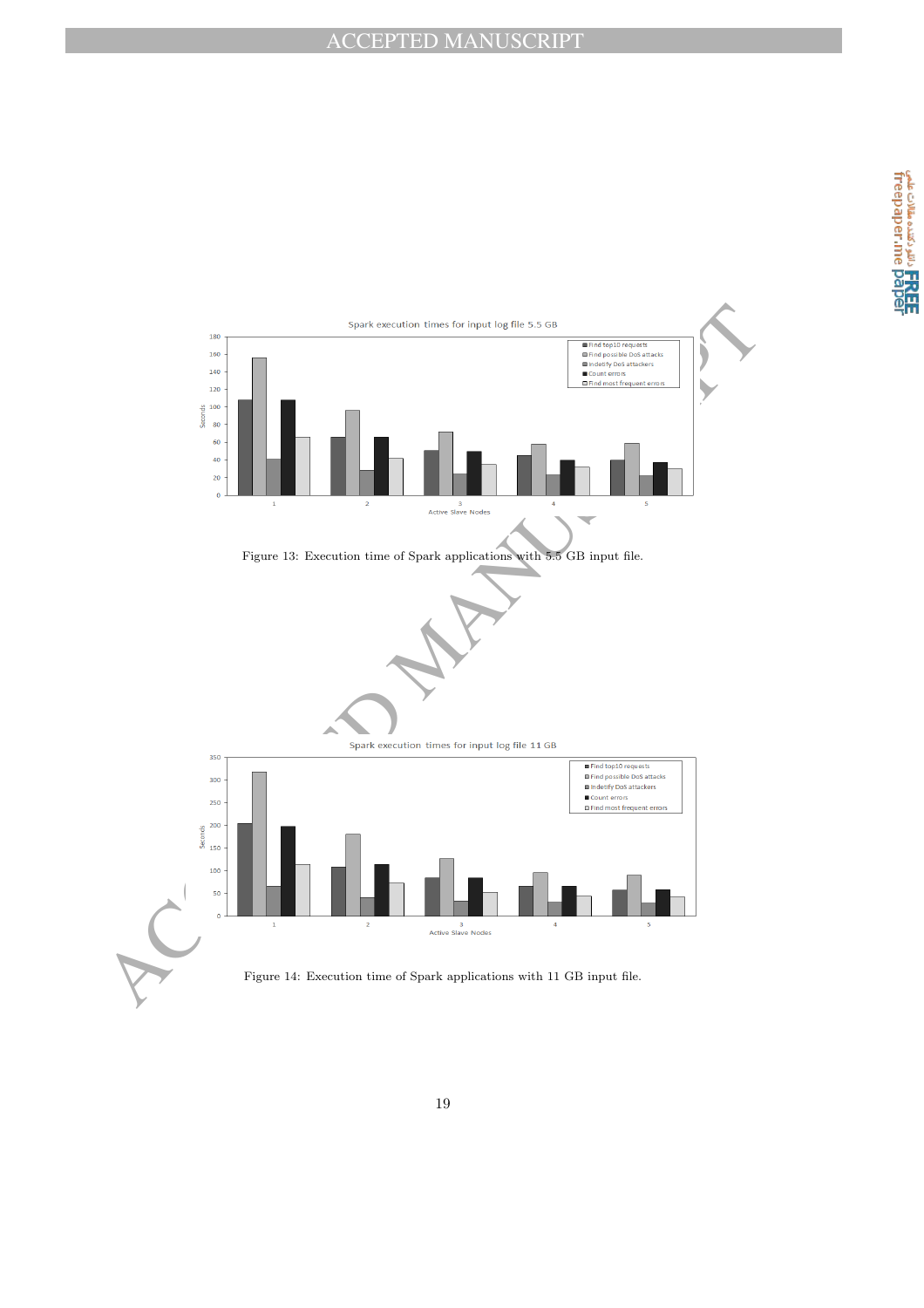

time differs from application to application due to different computing needs.

In addition we executed the find topten requests application with the same input file in the same cluster but in a different way in order to highlight the differences in execution time. Figure 15 shows how the execution time is affected depending on whether the application runs on YARN or standalone. The execution of Spark applications on YARN offers additional features such as monitoring, dynamic resource management of the cluster, security through Kerberos protocol, possibility of parallel execution of various tools (e.g. MapReduce, Hive) and other features that are not supported by the standalone mode. However, we see that in Figure 15 the execution of the applications on YARN is quite slower than standalone; this happens because YARN has a quite complex resource management and scheduling. Also as shown in Figure 15, there are two types of YARN modes. In cluster-mode the driver runs in a process of the master who manages YARN. On the contrary in client-mode the driver runs on clients process [53].

In Figure 15 we see a direct comparison of mean execution time of Hadoop and Spark similar applications, for different data inputs, with different number of slave nodes. Is clear that Spark applications with the same input and number of slave nodes are much faster than similar Hadoop applications with the same options.

From Figure 15 is clear that Spark is faster in every case. However is interesting to study how Spark will perform with much less available memory resources. We configured our cloud with less memory (1 GB per node) and we ran again the count error application with input file of 1.1 GB and 11 GB. We took the measurements that appeared in table 2. And in this case Spark is faster than Hadoop. Spark achieved almost the same execution time as with the larger memory which was quite unexpected. This may happened because

Figure 15: Spark on YARN and Spark standalone.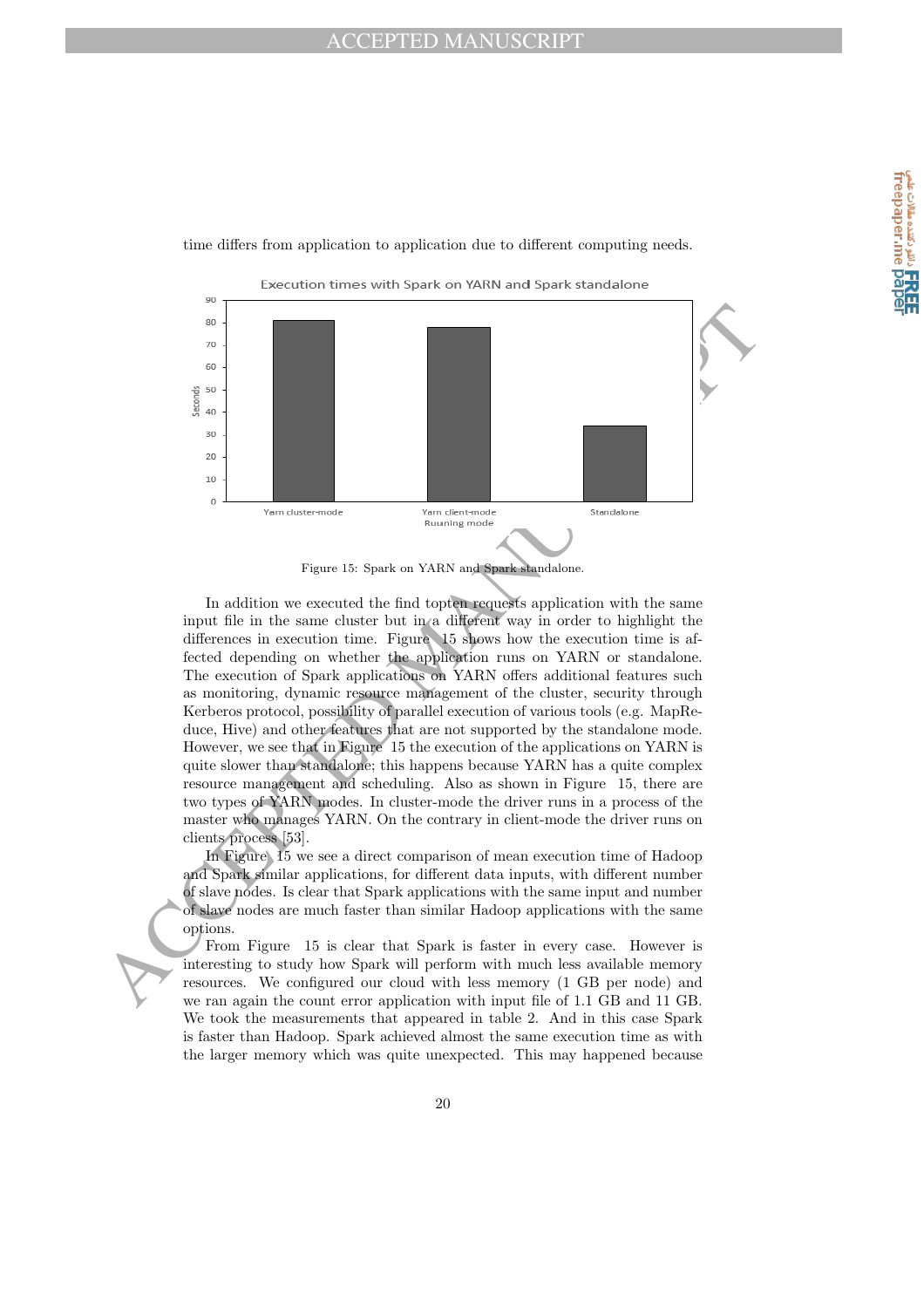

Spark uses techniques like lazy evaluation nad it claims that it can be up to ten times faster only by using the disk.

### 6.1.3. SQL-type execution times

Figure 16 presents the execution times of Hadoop Hive and Spark SQL that are used for SQL-type querying. For these experiments Spark SQL ran in standalone mode and the execution time of Spark SQL queries improved significantly when the table was saved in main memory. Figure 16 shows the execution time of the same SQL code that was executed in both Hive and Spark SQL and counts the errors in a log file. After experiments we concluded that Spark SQL is much faster than Hive. This happens because Spark SQL has a set of techniques to prevent reads and writes to disk storage, caching of tables in memory and optimizing efficiency.

## 6.1.4. Overall execution time results

Various measurements have shown how the size of the input file, the type of running application and the number of available nodes in the cluster affect the total execution time. To directly compare the two frameworks we developed two same applications and SQL queries that executed on both frameworks. The first application is about error counting and the second is about error finding. Figure 17 shows the execution times for the first application, for both frameworks, for input files of 1.1 GB, 5.5 GB and of 11 GB. Spark is the fastest, follows the Spark SQL, and then the Hadoop MapReduce and Hive with big difference in execution times. These results are in complete agreement with what has been previously described and confirm that Spark in most cases is quite faster than Hadoop. The same conclusion is drawn from Figure 18 that shows the execution times of the second application for both frameworks.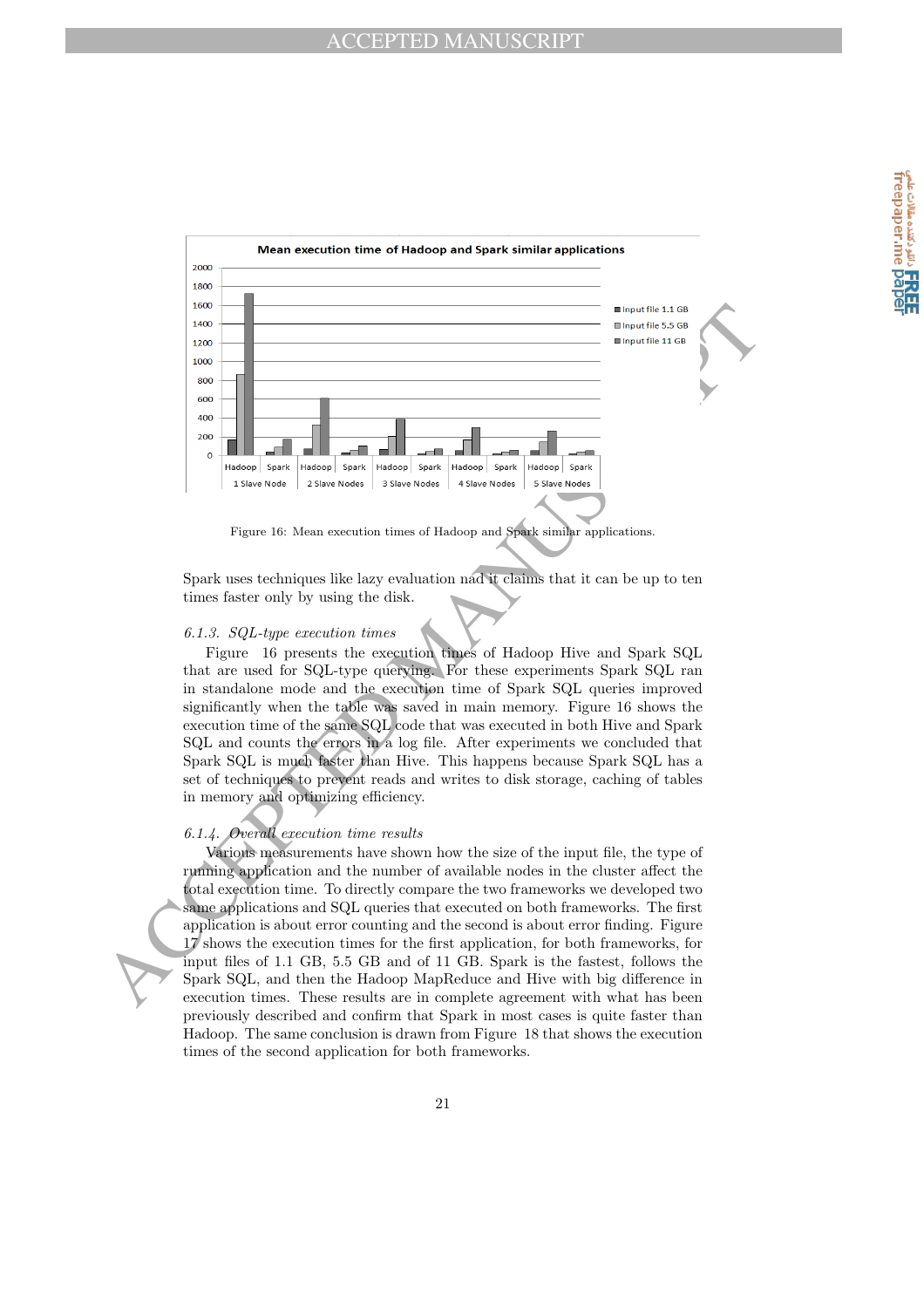| í |
|---|
|   |
|   |
|   |
|   |
|   |
|   |
|   |
|   |
|   |
|   |
|   |
|   |
|   |
|   |
|   |
|   |
|   |

 $\rightarrow$ 

| Input                                                                                                                                                          | Spark                                                                             | Hadoop           | Spark     | Hadoop                                                                                                                                                        |  |  |
|----------------------------------------------------------------------------------------------------------------------------------------------------------------|-----------------------------------------------------------------------------------|------------------|-----------|---------------------------------------------------------------------------------------------------------------------------------------------------------------|--|--|
| file                                                                                                                                                           | clus-                                                                             | clus-            | clus-     | clus-                                                                                                                                                         |  |  |
|                                                                                                                                                                | ter                                                                               | ter              | ter       | ter                                                                                                                                                           |  |  |
|                                                                                                                                                                | with                                                                              | with             | with      | with                                                                                                                                                          |  |  |
|                                                                                                                                                                | GB<br>1                                                                           | $1$ GB           | $6$ GB    | $6$ GB                                                                                                                                                        |  |  |
|                                                                                                                                                                | mem-                                                                              | mem-             | mem-      | mem-                                                                                                                                                          |  |  |
|                                                                                                                                                                | ory                                                                               | ory              | ory       | ory                                                                                                                                                           |  |  |
|                                                                                                                                                                | per                                                                               | per              | per       | per                                                                                                                                                           |  |  |
|                                                                                                                                                                | node                                                                              | node             | node      | node                                                                                                                                                          |  |  |
| 1.1                                                                                                                                                            | $24$ sec-                                                                         | $60 \text{ sec}$ | $20$ sec- | $45$ sec-                                                                                                                                                     |  |  |
| GB                                                                                                                                                             | onds                                                                              | onds             | onds      | onds                                                                                                                                                          |  |  |
| 11 GB                                                                                                                                                          | $57$ sec-                                                                         | 221              | $58$ sec- | 176                                                                                                                                                           |  |  |
|                                                                                                                                                                | onds                                                                              | sec-             | onds      | sec-                                                                                                                                                          |  |  |
|                                                                                                                                                                |                                                                                   | onds             |           | onds                                                                                                                                                          |  |  |
|                                                                                                                                                                |                                                                                   |                  |           |                                                                                                                                                               |  |  |
|                                                                                                                                                                |                                                                                   |                  |           |                                                                                                                                                               |  |  |
|                                                                                                                                                                |                                                                                   |                  |           | Except of the execution time, we also studied the internals of each query<br>in order to identify some interesting characteristics of these applications. The |  |  |
|                                                                                                                                                                |                                                                                   |                  |           | applications that we developed are mainly $I/O$ intensive and the number of bytes                                                                             |  |  |
|                                                                                                                                                                |                                                                                   |                  |           | that been read from the HDFS are a little more than the actual log file and the                                                                               |  |  |
|                                                                                                                                                                |                                                                                   |                  |           |                                                                                                                                                               |  |  |
| written bytes are in general a few hundred bytes. Also as it was expected the<br>number of maps is bigger than the reducers because is driven by the number of |                                                                                   |                  |           |                                                                                                                                                               |  |  |
|                                                                                                                                                                | HDFS blocks in the input files. Furthermore we confirmed that in all cases the    |                  |           |                                                                                                                                                               |  |  |
|                                                                                                                                                                | tasks are data-local task, that means that the block is physically on the same    |                  |           |                                                                                                                                                               |  |  |
| node like the computation. This happens because in the initial cluster setup we                                                                                |                                                                                   |                  |           |                                                                                                                                                               |  |  |
| changed the replication factor to the number of the total nodes and as a result                                                                                |                                                                                   |                  |           |                                                                                                                                                               |  |  |
| every node stores all the blocks of every HDFS file.                                                                                                           |                                                                                   |                  |           |                                                                                                                                                               |  |  |
|                                                                                                                                                                |                                                                                   |                  |           |                                                                                                                                                               |  |  |
| 6.2. Scalability and cost evaluation                                                                                                                           |                                                                                   |                  |           |                                                                                                                                                               |  |  |
|                                                                                                                                                                |                                                                                   |                  |           | Scalability is the ability of an application to be scaled up to meet demand                                                                                   |  |  |
|                                                                                                                                                                | through replication and distribution of requests across a pool of resources [73]. |                  |           |                                                                                                                                                               |  |  |
|                                                                                                                                                                |                                                                                   |                  |           | This implies that scalable applications only require more computing resources                                                                                 |  |  |
| to meet the additional load rather than other major changes.                                                                                                   |                                                                                   |                  |           |                                                                                                                                                               |  |  |
| Scalability is a critical factor to the success of many organizations because                                                                                  |                                                                                   |                  |           |                                                                                                                                                               |  |  |
|                                                                                                                                                                | the resources requirements can vary significantly from time to time. Without      |                  |           |                                                                                                                                                               |  |  |
|                                                                                                                                                                |                                                                                   |                  |           | scalable applications and infrastructure an organization has to pay a very high                                                                               |  |  |
|                                                                                                                                                                |                                                                                   |                  |           | cost to always maintain the resources to meet the top requirements. On the                                                                                    |  |  |
|                                                                                                                                                                |                                                                                   |                  |           | other hand, if it reduces the cost to minimal resources then it will probably                                                                                 |  |  |
|                                                                                                                                                                |                                                                                   |                  |           | emerge performance and operational problems at peak hours.                                                                                                    |  |  |
|                                                                                                                                                                |                                                                                   |                  |           | Cloud Computing is the ideal infrastructure to develop and run scalable ap-                                                                                   |  |  |
|                                                                                                                                                                |                                                                                   |                  |           | plications. By providing on-demand resources like processors, memory, storage                                                                                 |  |  |

Table 2: Execution times of count error application for different memory configuration

## 6.2. Scalability and cost evaluation

Cloud Computing is the ideal infrastructure to develop and run scalable applications. By providing on-demand resources like processors, memory, storage and networking, a user can add or remove any time any kind of resources to satisfy the current needs. Also because cloud providers follow the pay-as-yougo billing model with per second, minute or hour charges, cloud is very cost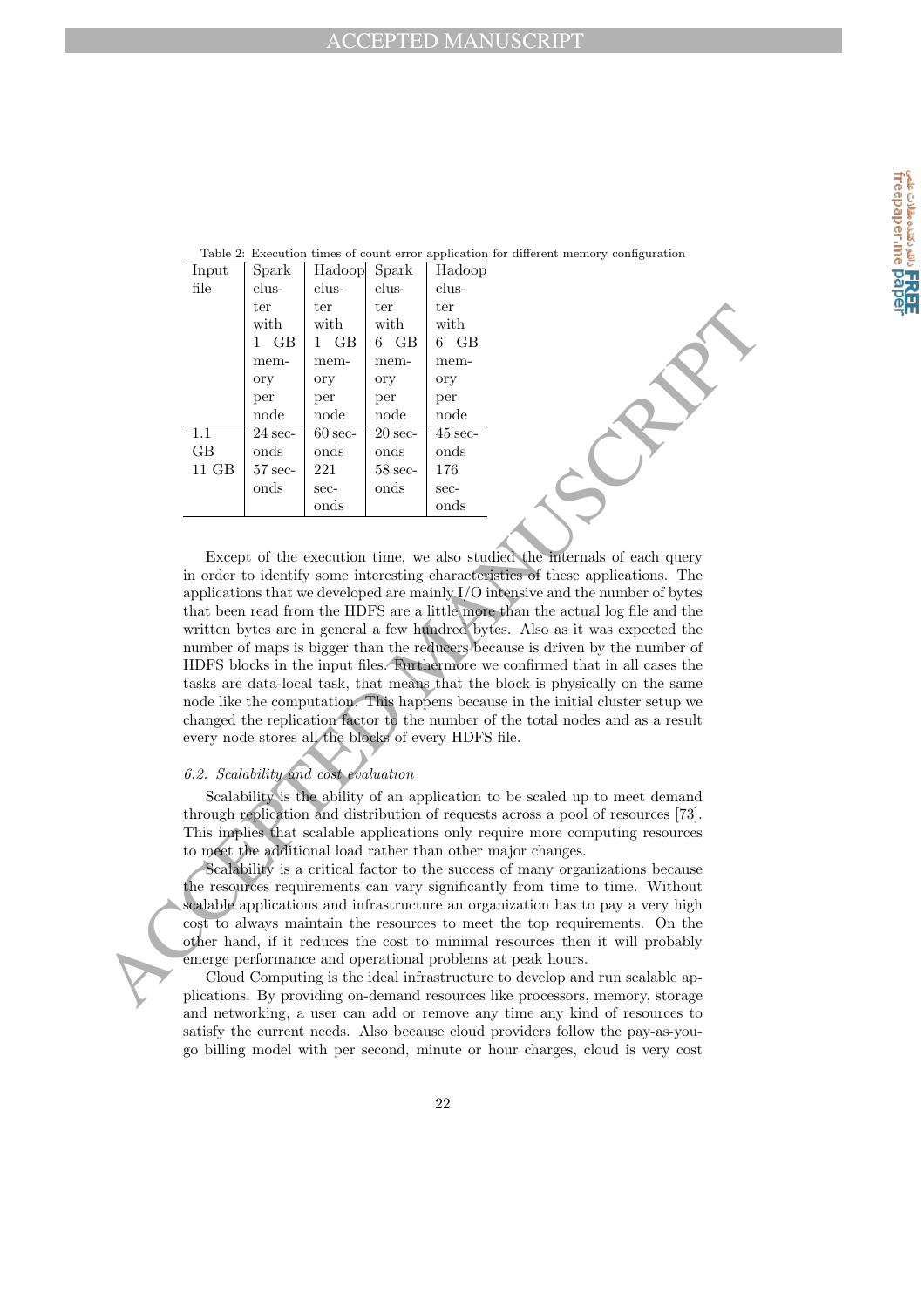

effective too.

However, not every application or computing framework is scalable optimized and maybe there are some factors or a point that the additional resources do not lead to equivalent performance improvement. As a result the evaluation of scalability of a cloud services is very important and it was studied as a quality attribute in many different ways and in various aspects [74]. We evaluated Hadoops and Spark's scalability by investigating how different factors, such as number of cluster nodes and dataset size affect it.

We performed experiments by executing more than ten different realistic log file analysis applications in Hadoop and Spark with real log data and we took measurements for every case. In these experiments we used three datasets of 1.1, 5.5 and 11 GB each, with cluster size variation from one to five slave nodes.

Figure 19 presents the mean execution time of all applications in Hadoop and how the size of the input file and the number of active nodes in the cluster affect it. In Figure 20 we see how the same changes in the size of the input file and the number of nodes affect Spark applications execution time. At first glance we see in both Figure 19 and Figure 20 that Spark and Hadoop follow similar pattern although Spark is faster.

In Figures 19 and 20 we observe that for the same number of nodes when the input file from 5.5 GB increased to 11 GB the execution time almost was doubled. Also we see that for the two biggest files when the number of nodes dropped from four to two, the execution time almost was doubled too. On the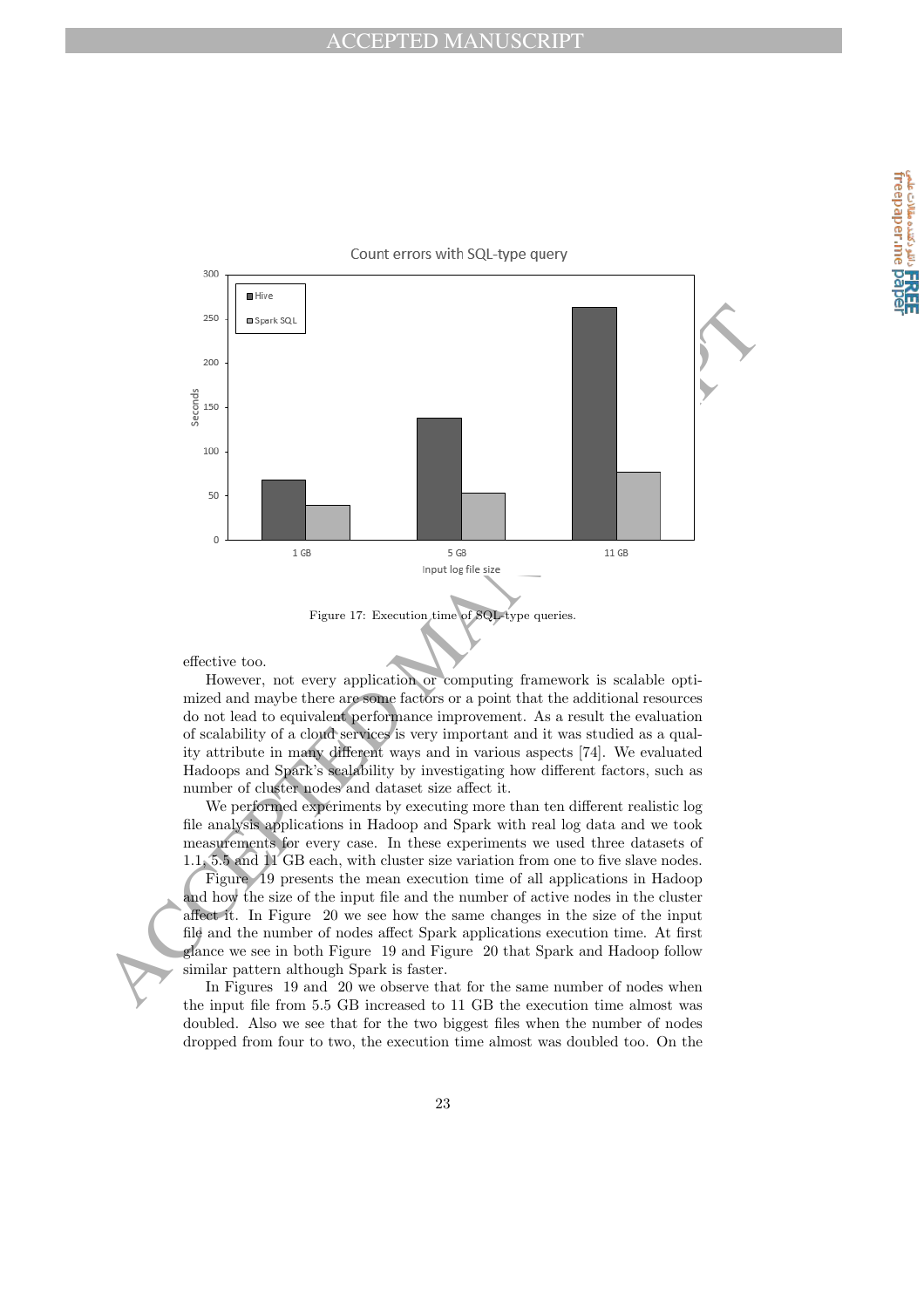# ACCEPTED MANUSCRIPT

Calle Colline outstoor PREE



Figure 19: Execution time of error finding application and queries in all frameworks.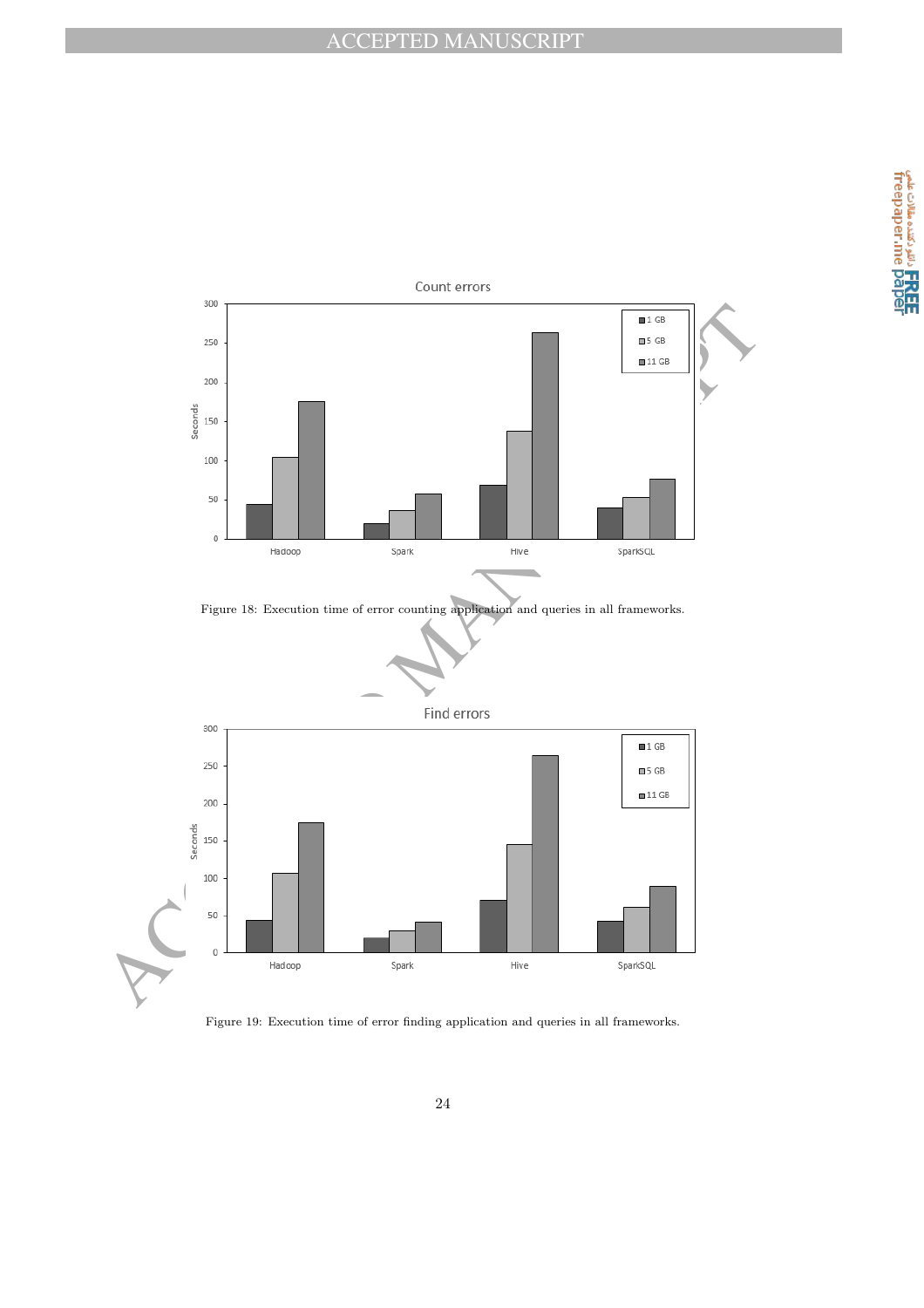

Figure 20: Mean execution times of Hadoop applications.

other hand we see a different behavior for the small file of 1.1 GB. This happens because the file is relatively small and the extra nodes cannot improve further the execution time.

In Figures 19 and 20 we observe also that especially for the smaller file and for three to five active slave nodes the total execution time is almost the same. Although the difference in execution time from three to five nodes is very small it comes with a big cost. In our study we used a free IaaS (Okeanos) and we used nodes with same computing and storing capabilities. If we assume that the renting cost for every node is the same, it seems reasonable to make a small sacrifice in total execution time in order to succeed a big cost improvement.

For the specific log analysis applications we study how we could take advantage of the scalability observations and achieve a significant cost reduction by accepting a burden in execution time. For the specific infrastructure and case studies we can achieve a mean 40% cost reduction by accepting a 11-19% burden in execution time, or 20% cost reduction by accepting a 1-6% burden in execution time for Hadoop applications. Also for Spark applications we can achieve a mean 40% cost reduction by accepting a 11-28% burden in execution time, or 20% cost reduction by accepting a 5-9% burden in execution time for the different input files.

In Figure 19 we observe also a superlinear speedup from one to two slave nodes for the 11GB input file. Gunther et al. studied in depth this phenomenon and they characterized it as quite common performance illusion [75]. After several experiments with Terasort benchmark and Hadoop, they identified an I/O bottleneck that causes the Hadoop framework to restart the Reduce task file-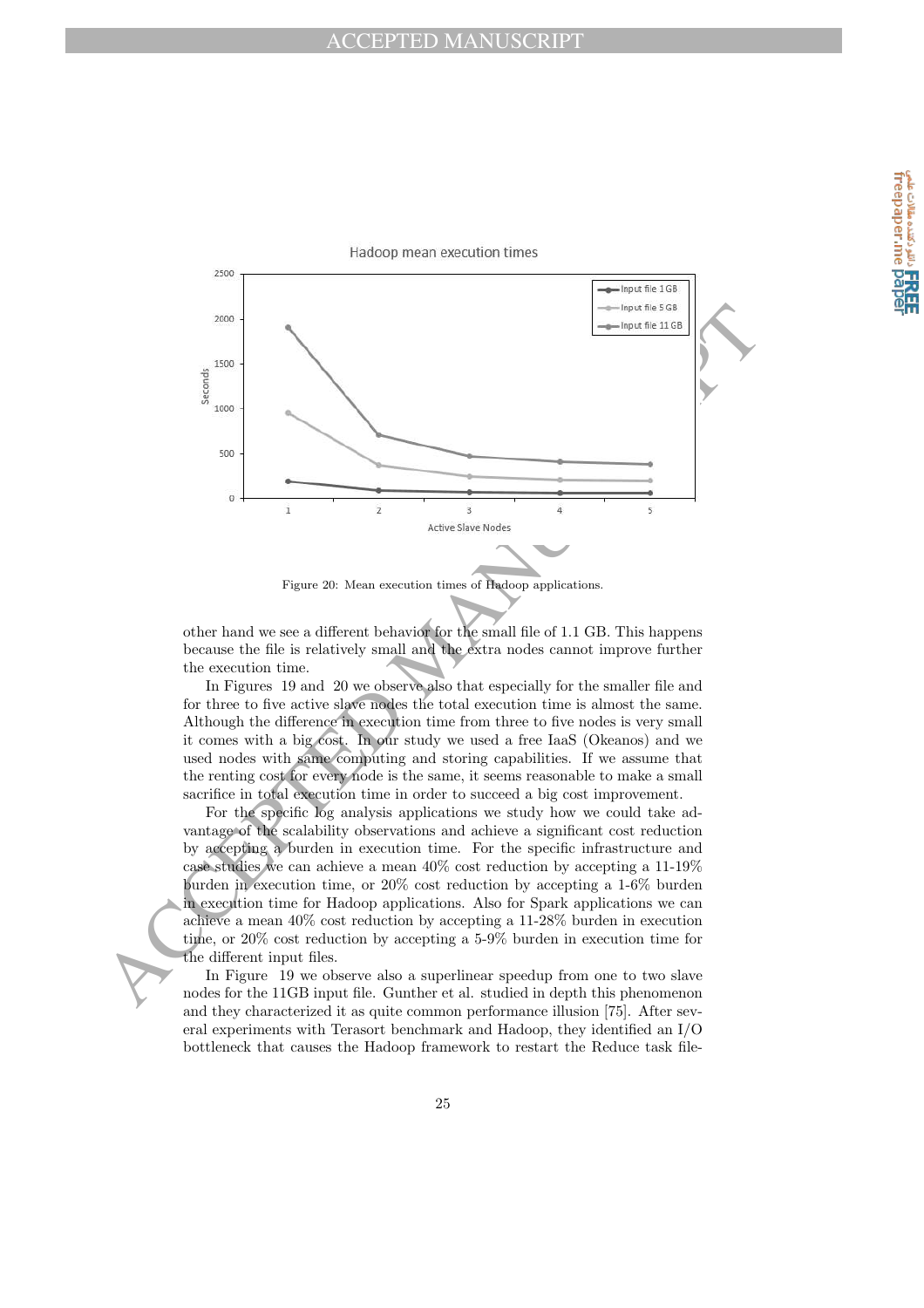

write, which stretches the measured runtimes and leads to superlinear speedup measurements.

From these experiments we can safely conclude that both frameworks have great scalability and can handle the increasing computing demands for log file analysis under the condition that the cost of required additional nodes is affordable. Also we can take into consideration that we can achieve a significant cost reduction by taking advantage of the utilization measurements.

#### 6.2.1. Resource utilization

We will compare the resource utilization of the two frameworks by presenting the experimental utilization results for the same application in both frameworks. We ran the count error application with input log file of 5.5 GB and we recorded CPU, main memory, disk and network utilization information per second from all the nodes of the cluster. We executed the application for different cluster configuration with the same input file and we took the measurements that appear in Figures 21, 22, 23 and 24.

In Figure 21 we see the mean percentage utilization of the processors of the cluster for different number of active nodes. We took measurements for the percentage of CPU utilization that occurred while executing at the user level (%usr), percentage of CPU utilization that occurred while executing at the system level (%sys), percentage of time that the CPUs were idle during which the system had an outstanding disk I/O request (%iowait), percentage of time spent in involuntary wait by the virtual CPUs while the hypervisor was servicing another virtual processor (%steal), percentage of time spent by the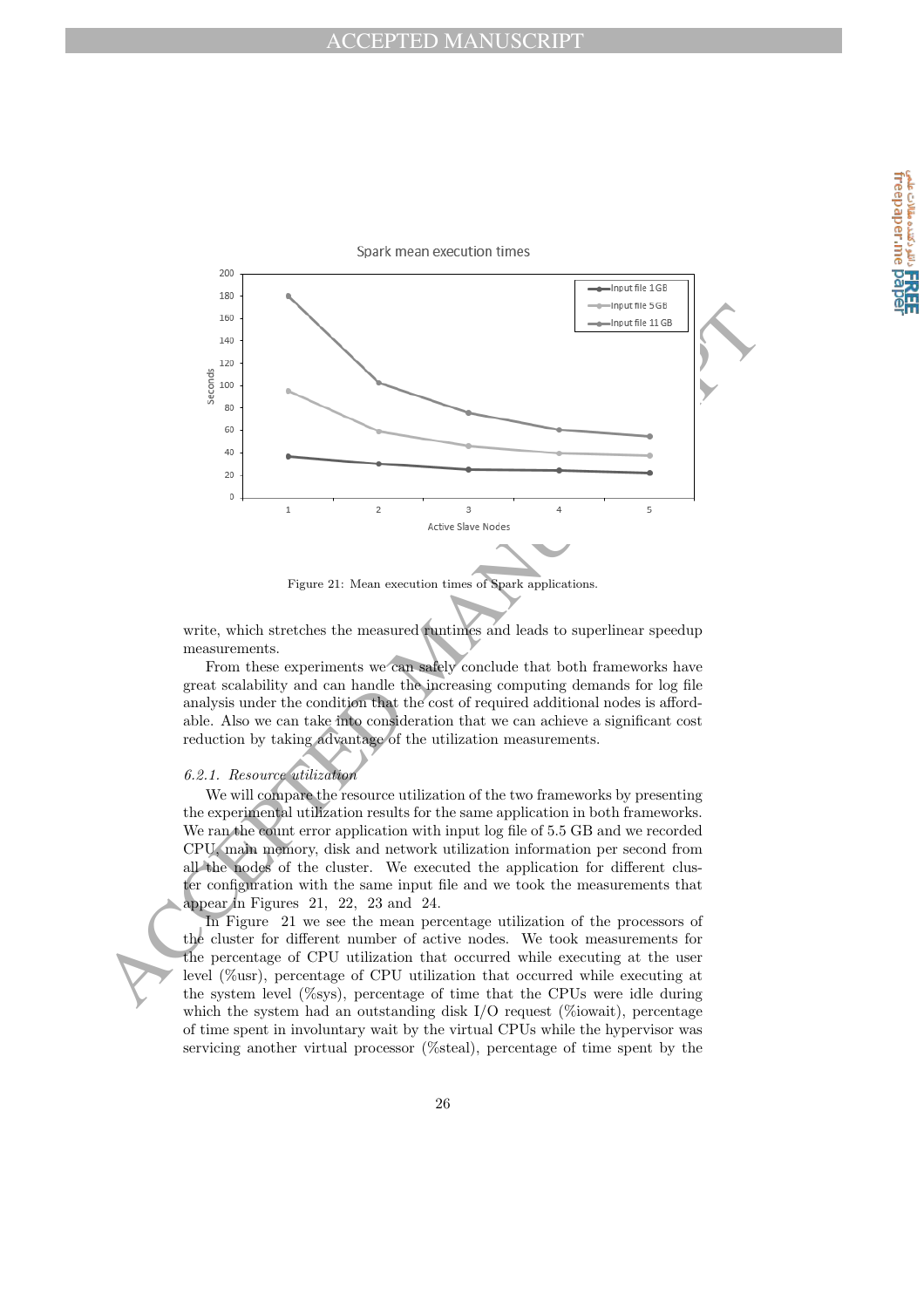# ACCEPTED MANUSCRIPT





Figure 23: Memory utilization.

In Figure 22 we see the KiloBytes of memory needed for current workload in relation to the total amount of memory. By this way we can clearly see that Spark does better memory usage than Hadoop does. As we mentioned before Spark uses more effectively the main memory and achieves better performance.

In Figure 23 we see the mean number of KiloBytes received  $(rxkB/s)$  and transmitted (txkB/s) per second. We observe that Spark uses on average more network resources than Hadoop does. This is reasonable because Spark processes the same amount of data and makes almost the same network transfers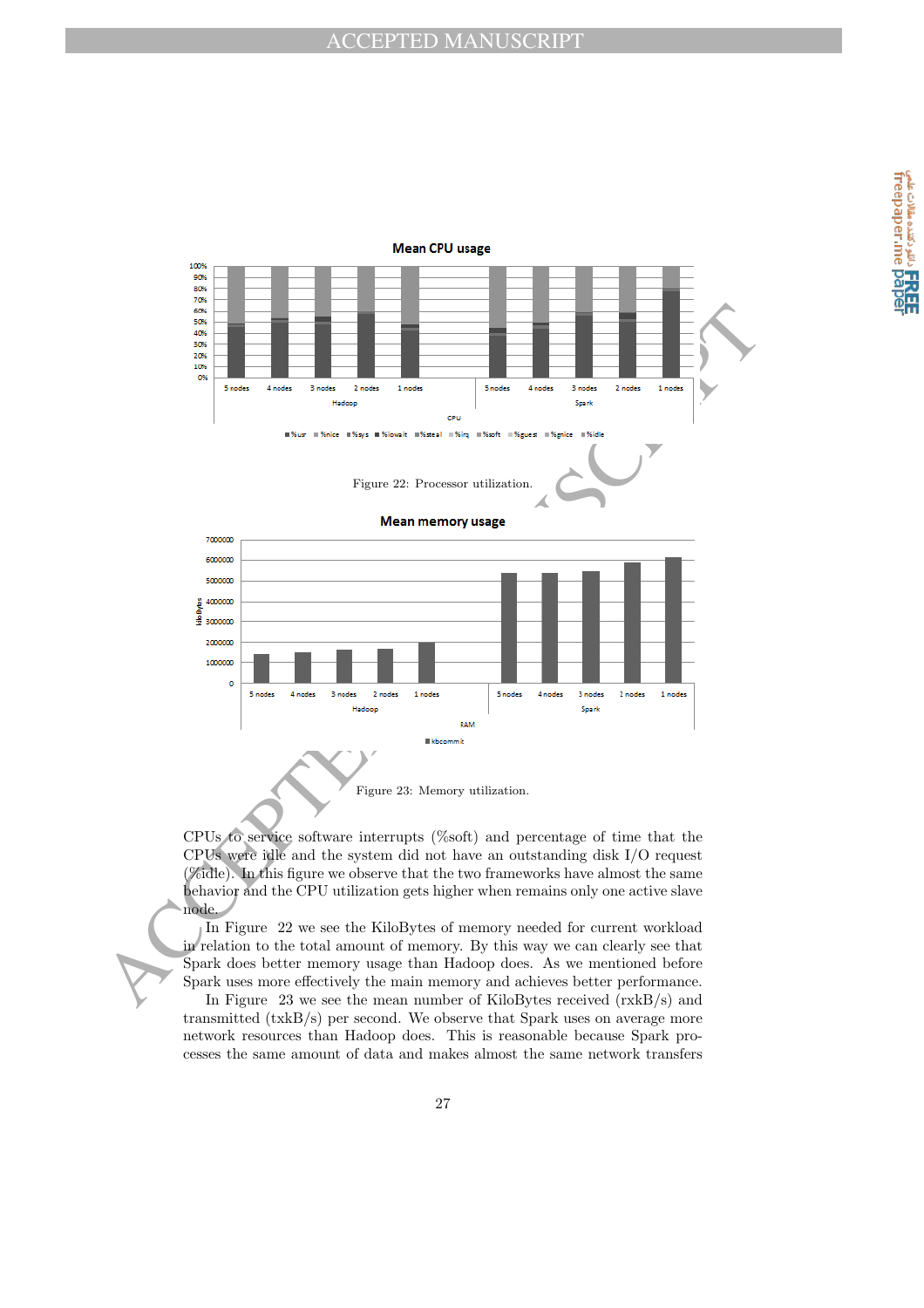

# Mean network usage

as Hadoop but in significantly less time.

Finally in Figure 24 we see the mean number of total reads (rtps) and writes (wtps) requests per second that were issued to the disk. In first look we see that on average Spark uses disk more than Hadoop does, which is quite strange. This may happens because in our experiments Spark processes the same amount of data and makes the same disk accesses as Hadoop but in significantly less time. Also we observe that the majority of requests in both frameworks are read requests; this may vary from application to application and happens to the specific occasion because we measure the mean disk usage of a word count type application.

Also from these experiments we see that Hadoop is much more resource saving, which means that in a cloud environment it could allow other co-executing applications to run without interference. So we ran at the same time a Hadoop and Spark application at the same cluster to study how the performance of the one is affected by the other. We executed the count error application with input files of 1.1 GB and 11 GB with five active slave nodes, the results are in Table 3. We observed that when we ran together the two applications, Hadoop's execution time is better than Spark's execution time. This happens because Spark is more resource consuming and when executed with other application does not have enough resources to perform optimally.

## 6.2.2. Power Consumption

Ideally for accurate monitoring of power consumption every node of the cluster should be measured by physical watt-meters. Nevertheless due to the size of cloud computing infrastructures, the virtualization techniques and the special features of cloud computing frameworks, monitoring of power consumption is not a trivial task.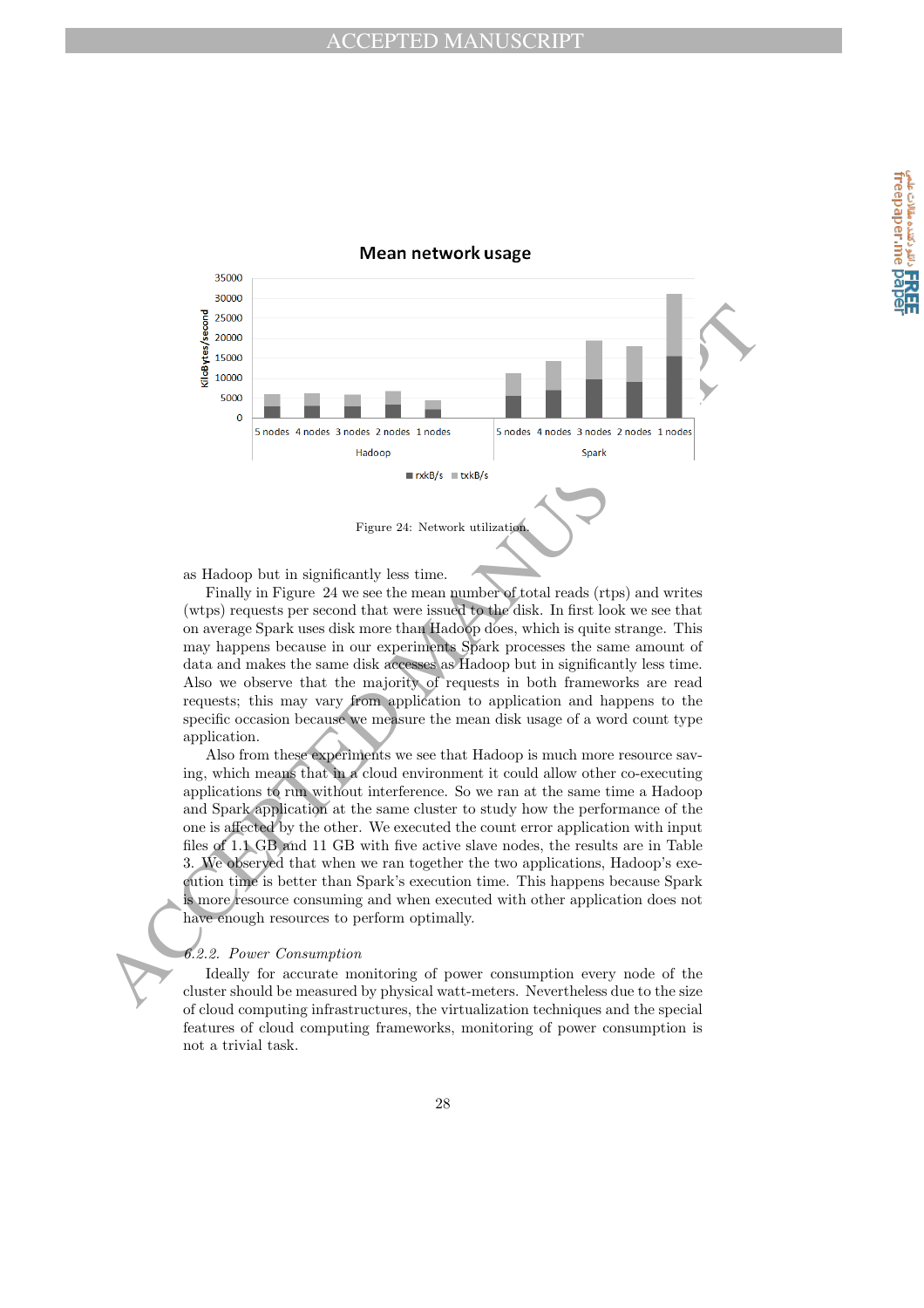

Table 3: Execution times of count error application for different memory configuration.

| Input file | Spark alone |             | Hadoop alone Spark execution times with Hadoop | Hadoop execution |
|------------|-------------|-------------|------------------------------------------------|------------------|
|            |             |             |                                                | times with Spark |
| $1.1$ GB   | 20 seconds  | 45 seconds  | 240 seconds                                    | 180 seconds      |
| $11$ GB    | 58 seconds  | 176 seconds | 570 seconds                                    | 540 seconds      |
|            |             |             |                                                |                  |

To evaluate and compare the power consumption of Hadoop and Spark we requested from our IaaS provider (Okeanos) to physically monitoring our computing resources power consumption but as we are told this was infeasible. As we could not get any power consumption data to make a power consumption estimation, we used a power consumption model to predict it. Because all worker nodes in our cluster are homogeneous we made the assumption that same tasks in different nodes consume the same power and that the number of VMs is the same on every physical machine. For example we assume that reading and writing to memory or disk consume the same energy in every node.

In our case every node has the same components but this is not the case in many cloud infrastructures, study [76] from Google claims that there are more than ten generations of physical machines with different specifications in its production cluster. Also the number of VMs on a physical machine can differ also, with much higher energy consumption when the number of VMs configured on a physical machine increased [77].

There are a lot of studies that investigated how components like the CPU, memory, network interfaces and disk affect power consumption [78]-[84]. The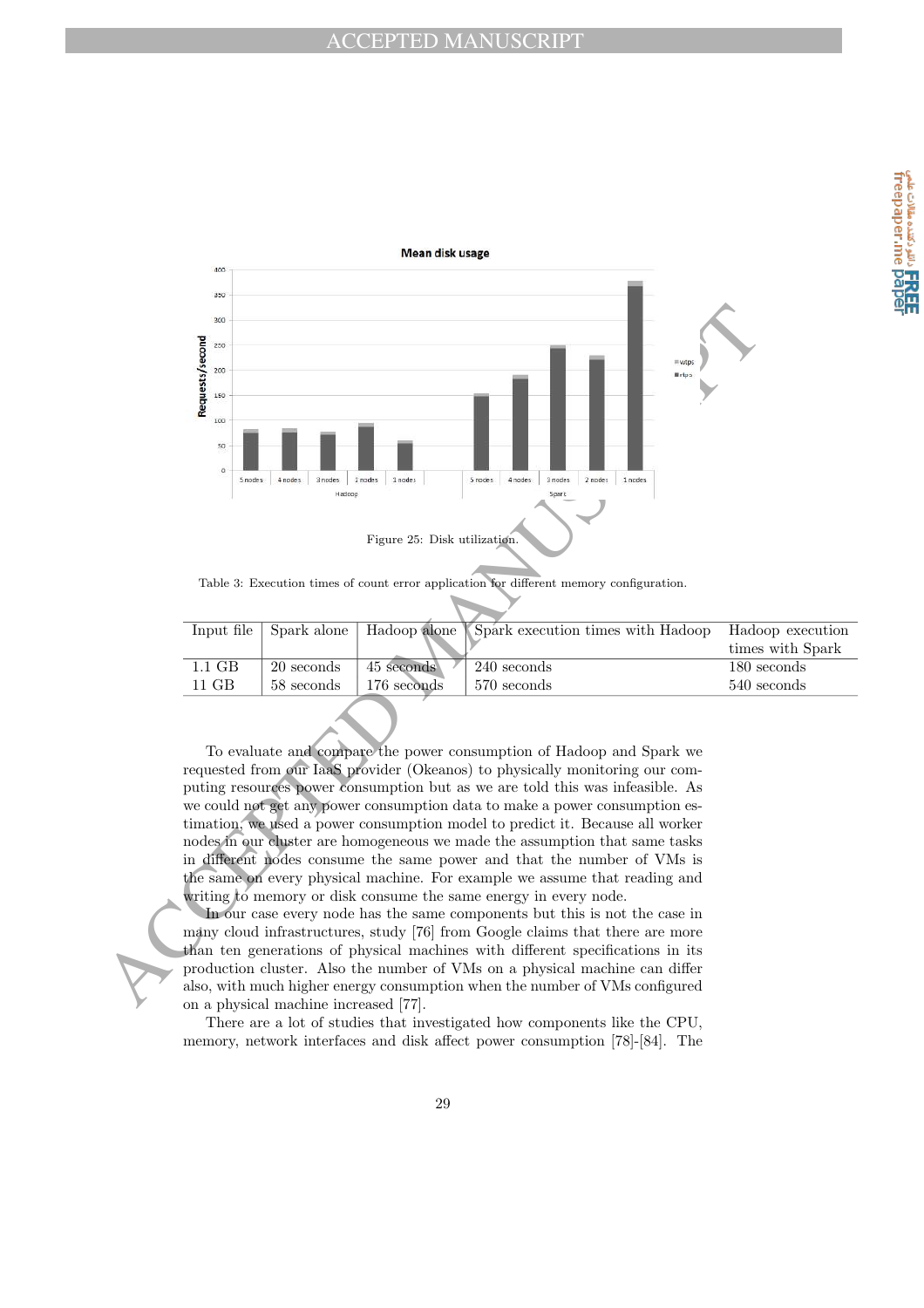CPU is considered the most power demanding component. There are detailed analytical power models like [85] which are real-time and highly accurate, but are not so general and portable because they are based on microarchitectural knowledge of a particular processor. Also these models rely on the assumption that CPU is the main power consumer, which is invalid for workloads that involve a large amount of I/O activity, as in the case of MapReduce [86].

In the CPU is the main power consumer, which is involded for weakends in<br>the model of the model on the control of the model on the model on the model on the model on the model on the control and the model on the model on Many studies are based on the correlation between power consumption and resource utilization. Like Lee and Zomaya [94] that in their model assume that the relation between CPU utilization and energy consumption is linear. Chen et al [89] propose a linear power model too. Their model take into consideration the power consumption from individual components to a single work node. Joulemeter [90] monitors the resource usage of VMs and then converts it to energy consumed based on the power model of each individual hardware component.

Bohra et al. [86] also proposed a power consumption model that is based on the correlation between the power consumption and components utilization. The authors proposed a four-dimensional linear weighted power model (eq. 1) for the total power consumption.

$$
P_{\text{total}} = c_0 + c_1 P_{\text{CPU}} + c_2 P_{\text{cache}} + c_3 P_{\text{DRAM}} + c_4 P_{\text{disk}} \tag{1}
$$

In eq. 1 the  $P_{\text{CPU}}$ ,  $P_{\text{cache}}$ ,  $P_{\text{DRAM}}$  and  $P_{\text{disk}}$  are specific performance parameters for CPU, cache, DRAM and disk, and  $c_0, c_1, c_2, c_3, c_4$  are weights.

In [87] Chen et al. modified the proposed model of Bohra et al. to the following model:

$$
P_{\text{total}} = P_{\text{idle}} + c_1 P_{\text{CPU}} + c_2 P_{\text{HDD}} \tag{2}
$$

We also further modify the Chen et al. model by adding the contribution of network hardware and the model transformed to eq. 3.

$$
P_{\text{total}} = P_{\text{idle}} + c_1 P_{\text{CPU}} + c_2 P_{\text{RAM}} + c_3 P_{\text{HDD}} + c_4 P_{\text{Network}}
$$
(3)

To compare Spark and Hadoop-MapReduce power consumption we applied our proposed model based on the CPU, memory, disk and network utilizations. We assumed that the hardware weights are the same for Hadoop and Spark applications. Based on the utilization measurements for the count errors application with input file of 5.5 GB and five slave nodes cluster, we found the relationships of power consumption of Hadoop and Spark for the specific configuration (eq. 4) .

$$
P_{\rm S} = P_{\rm CPUHadoop} + 1.9 P_{\rm RAMHadoop} + 3.8 P_{\rm HDDHadoop} + 1.9 P_{\rm NetworkHadoop} \quad (4)
$$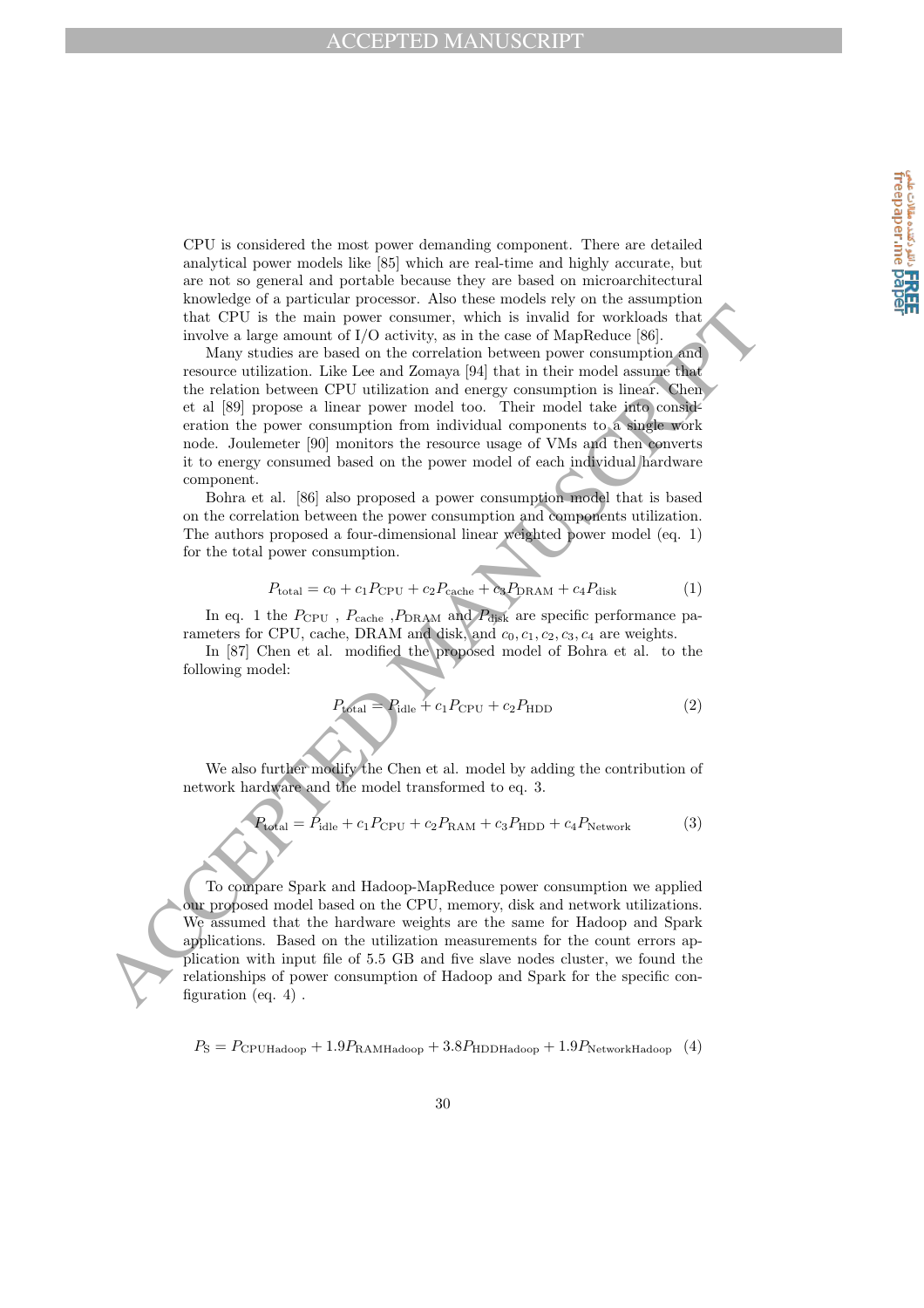Where  $P<sub>S</sub>$  is the Spark power consumption,  $P_{\text{CPUHadoop}}$  is the cpu power consumption of Hadoop,  $P_{\text{RAMHadoop}}$  is the memory power consumption of Hadoop,  $P_{\rm HDDHadoon}$  is the disk power consumption of Hadoop, and  $P_{\rm NetworkHadoon}$  is the network power consumption of Hadoop.

The<br>paradog, is the disk power consumption of Hodoco, and Two<br>constraines is the resultion of the consumption of Hodoco, and However and<br>consumption of Hodoco, and However consumption, as considered in several,<br>could expe Subsequent studies like [91] proved that there is no linear relationship between CPU utilization and power consumption, as considered in several works [92], [93]. They conducted experiments and they found that utilization has an impact on power consumption but the impact is not linear in all cases. The relation can be linear if the type of workload is the same and the external environment is the same also.

Also study [91] showed that the energy used with the different ethernet link's data rates are not proportional to utilization. The authors even indicated that for some network devices, moving data consumes less energy than doing nothing. So, their findings are opposite to other studies like [94] which stated that switch power consumption depends on the number of sent bits.

The modeling of the energy consumption of cloud infrastructure is a complex task depending on various contexts (e.g. rack position ). It is a hot topic with several studies and many of them are in conflict. As future work we could further improve our proposed model and validate it by using physical wattmeter measurements.

#### 6.3. Discussion

We experimentally compared Hadoop and Spark and we evaluated the performance of them by investigating the execution time, scalability, resource utilization, cost and power consumption. From these experiments we concluded that Spark outmatch Hadoop in almost all cases. However Hadoop-MapReduce was built for batch processing and it is more suitable and cost-effective for truly Big Data processing.

From our application developing experience with Hadoop and Spark, we found that Spark applications are more easily to develop than Hadoop MapReduce. Spark has also build-in modules for stream processing, machine learning and graph processing that can been combined in the same application. For these reasons Spark can be used for more complicated and powerful applications.

Also with our experiments we demonstrated that Hadoop and Spark can coexist in the same cloud infrastructure and access and process the same HDFS data without any problem. According to the needs, the size of the data and available resources, a user can select Spark or Hadoop to process the HDFS data or even he can choose to run both of them at the same time.

### 7. Conclusions

In this work we studied the analysis of log files with the two most widespread frameworks in cloud computing, the well-established Hadoop and the rising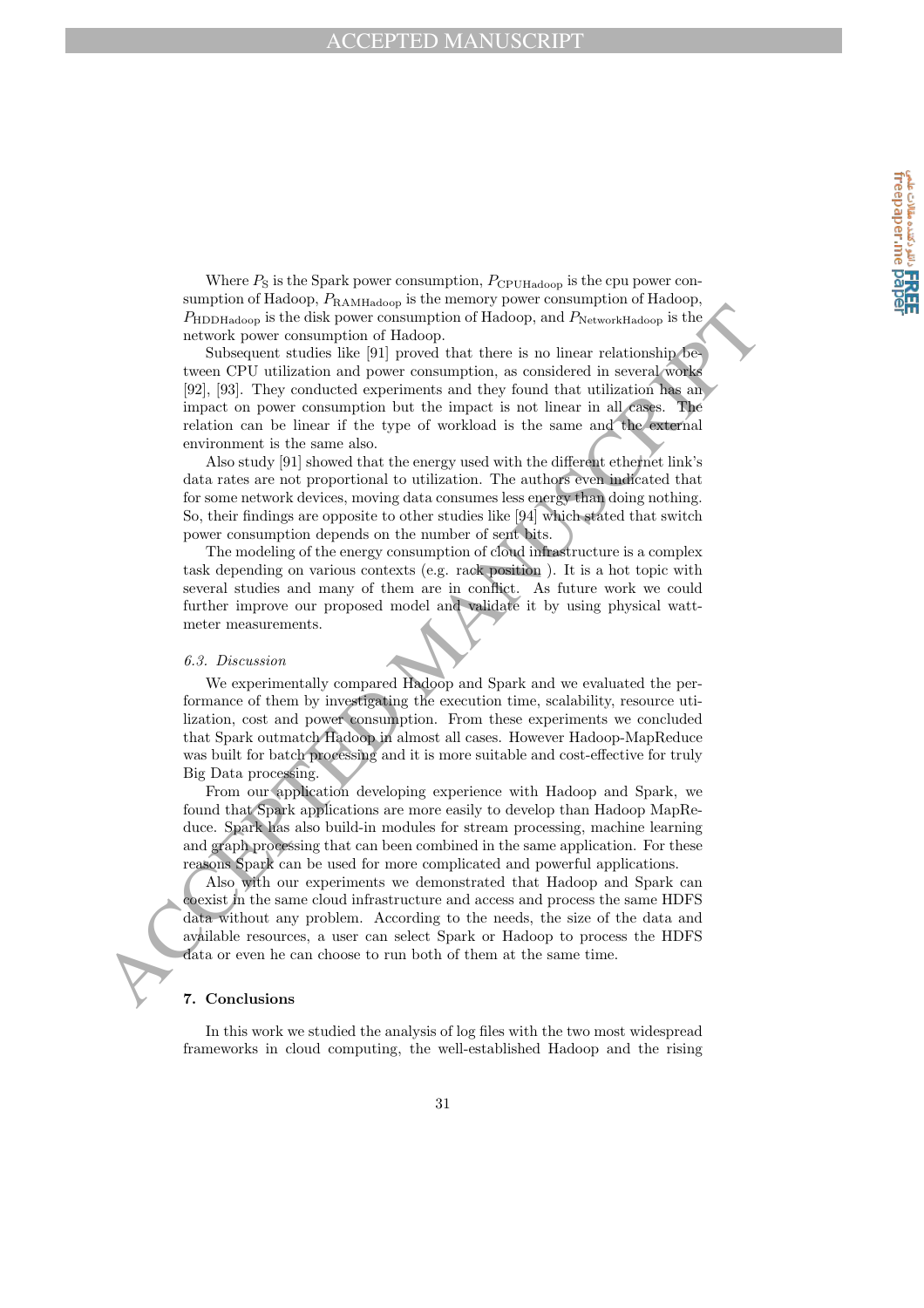Spark. In order to evaluate the performance of the frameworks we developed, executed and evaluated the performance of realistic log analysis applications in both of them.

Hadoop is one of the first frameworks for cloud computing, is widely known and is used for years by many big companies. Over the years Hadoop evolved and improved in order to meet the new era needs. These new needs led also to the creation of Spark. Spark is faster and more flexible than Hadoop. Spark achieved to dramatically reduce the execution time by saving the intermediate results in memory instead of the disk. Also, Spark except of MapReduce functions, supports a wide range of new capabilities that can be combined to generate new hitherto been impossible applications.

We conducted several experiments with different number of slave nodes, size of input file and type of application in order to confirm Sparks best performance. Initially we studied the total execution time of Hadoop and Spark log analysis applications and we analyzed the factors that affect it. We found that Spark due to the effective exploitation of main memory and the use of efficiency optimizing techniques is faster than Hadoop in every case.

Also as both frameworks were originally designed for scalability we conducted experiments in order to test the scalability of the two frameworks. In the experimental results we observed that the doubling of the active slave nodes leads almost to the halving of total execution time and the doubling of the input file leads almost to the doubling of total execution time for both frameworks. With these observations we made some cost estimations for the two frameworks and we investigated how we can achieve a significant cost reduction by accepting a burden in execution time.

and is used for years by many big companis. Over the years Hodeoy evolved the creation of Space. Some is a factor and move of the creation of Space is the step and move for the creation of the step and move forcellele tam Finally we took measurements related to the mean resource utilization of the cluster. From the various experiments we concluded that Spark has a higher mean utilization of the available resources compared to Hadoop. As it was expected Spark has higher memory utilization than Hadoop because saves intermediate results to memory. Also we found that Spark has a higher mean disk and network utilization which was quite unexpected. These unexpected experimental results can be explained by the fact that Spark processes the same amount of data but in significantly less time than Hadoop does and this leads to larger mean values of utilization related parameters. We also proposed a power consumption model and bu using the utilization measurements we compared the power consumption of the two frameworks under specific experimental configuration.

The overall experiments showed Sparks best performance. However, the applications were implemented in such a way to make possible the comparison between the two frameworks. As future work could be implemented applications that make full use of Spark capabilities in order to evaluate the performance of the framework for more complex log analysis applications.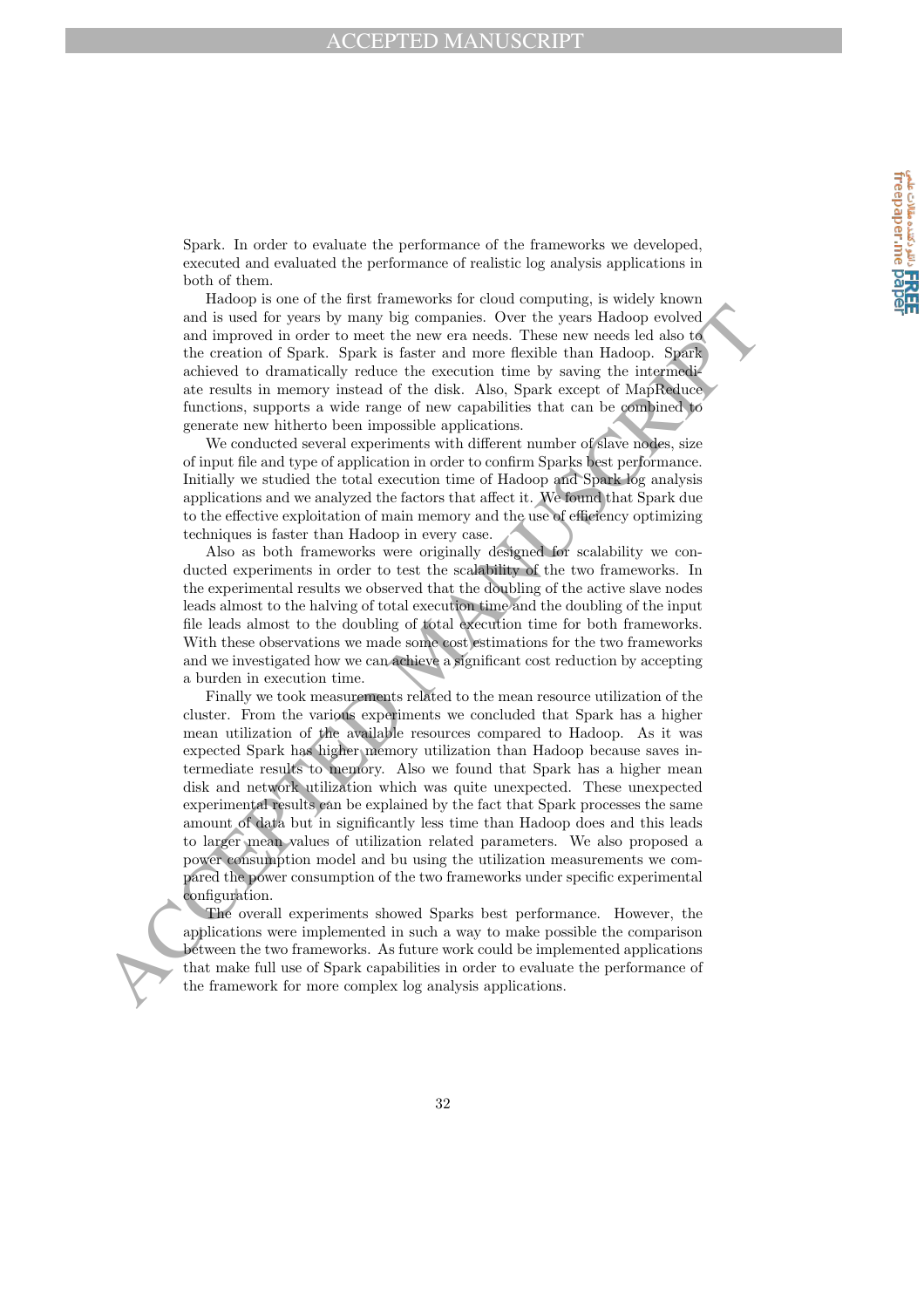### Acknowledgements

The authors would like to thank Okeanos the GRNETs cloud service for the valuable resources.

### References

- [1] https://www.facebook.com/notes/facebook-engineering/ scaling-facebook-to-500-million-users-and-beyond/409881258919
- [2] https://code.facebook.com/posts/229861827208629/ scaling-the-facebook-data-warehouse-to-300-pb/
- [3] P. Kumar, A. Bhardwaj, A. Doegar, Big Data Analysis Techniques and Challenges in cloud Computing Environment, International Journal of Advance Foundation And Research In Science & Engineering (IJAFRSE) Volume 1, Special Issue , ICCICT 2015.
- References<br>
(1) https://www.facebook.con/notes/facebook-engineering/<br>
scaling-facebook-to-500-million-users-and-beyond/408881259882<br>
(2) https://code.facebook.com/notes/22988182798829<br>
(2) https://code.facebook.com/notes/ [4] I.A. Moschakis, H.D. Karatza, A meta-heuristic optimization approach to the scheduling of Bag-of-Tasks applications on heterogeneous Clouds with multi-level arrivals and critical jobs, Simulation Modelling Practice and Theory, Elsevier, Vol. 57, Pages: 1 - 25, 2015.
	- [5] B. Kotiyal, A. Kumar, B. Pant, R. Goudar, 'Big Data: Mining of Log File through Hadoop, IEEE International Conference on Human Computer Interactions (ICHCI'13), Pages: 1-7, Chennai, India, 23 Aug - 24 Aug 2013.
	- [6] C. Wang, C. Tsai, C. Fan, S. Yuan, A Hadoop based Weblog Analysis System, 7th International Conference on Ubi-Media Computing and Workshops (U-MEDIA 2014), Pages: 72-77, Ulaanbaatar, Mongolia, 12-4 July 2014.
	- [7] S. Narkhede, T. Baraskar, HMR log analyzer: Analyze web application logs over Hadoop MapReduce, International Journal of UbiComp (IJU), Vol.4, No.3, Pages: 41-51, July 2013.
	- [8] H. Yu, D. Wang, Mass Log Data Processing and Mining Based on Hadoop and Cloud Computing, 7th International Conference on Computer Science and Education (ICCSE 2012), Pages: 197, Melbourne, Australia, 14-17 July 2012
	- [9] J. Wei, Y. Zhao, K. Jiang, R. Xie, Y. Jin, Analysis farm: A cloud-based scalable aggregation and query platform for network log analysis, International Conference on Cloud and Service Computing (CSC),Pages: 354 - 359, Hong Kong, China, 12 - 14 Dec 2011.
	- [10] J. Yang, Y. Zhang, S. Zhang, D. He, Mass flow logs analysis system based on Hadoop, 5th IEEE International Conference on Broadband Network and Multimedia Technology (IC-BNMT), Pages: 115 - 118, Guilin, China, 17-19 Nov. 2013.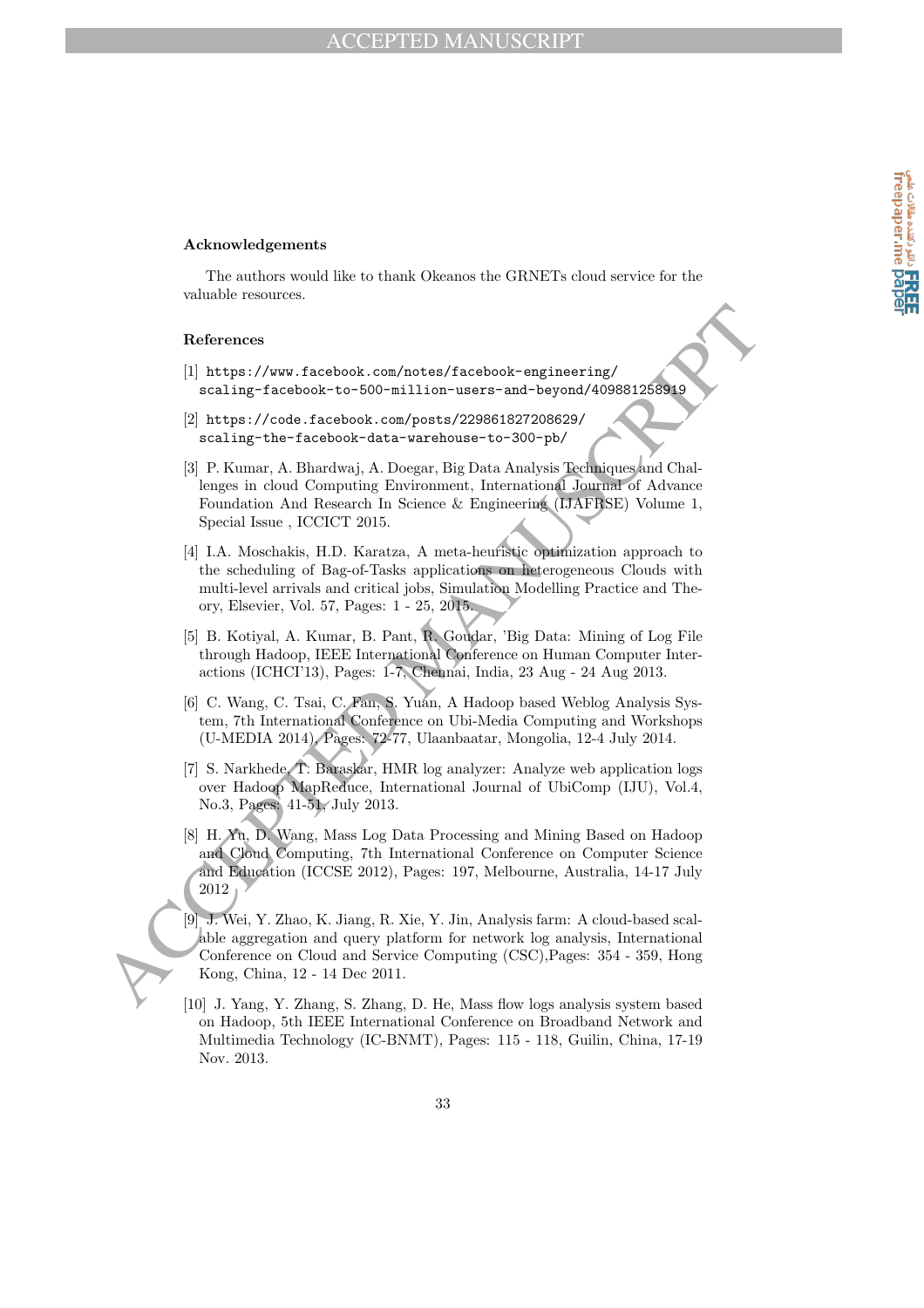- [11] X. LIN, P. WANG, B. WU, Log analysis in cloud computing environment with Hadoop and Spark, 5th IEEE International Conference on Broadband Network and Multimedia Technology (IC-BNMT 2013), Pages: 273 276, Guilin, China, 17-19 November 2013.
- [12] Y. Liu, W. Pan, N. Cao, G.i Qiao, System Anomaly Detection in Distributed Systems through MapReduce-Based Log Analysis, 3rd International Conference on Advanced Computer Theory and Engineering (ICACTE), Pages: V6-410 - V6-413, Chengdu, China, 20-22 Aug. 2010.
- [13] S. Vernekar, A. Buchade, MapReduce based Log File Analysis for System Threats and Problem Identification, Advance Computing Conference (IACC), 2013 IEEE 3rd International, Pages: 831 835, Patiala, India, 22-23 February 2013.
- [14] M. Kumar, M. Hanumanthappa, Scalable Intrusion Detection Systems Log Analysis using Cloud Computing Infrastructure, 2013 IEEE International Conference on Computational Intelligence and Computing Research (ICCIC), Pages: 1-4, Tamilnadu, India, 26-8 December 2013.
- 191 Y. Lin, W. Pan, N. Cao, G.<br/>i Qioo, System Anomaly Detection in Dietyrbither System Anomaly Moph<br/>decompeter and Momed Computer Theory and Engineering (ICACTE)<br/>Pages: V6-410 V6-413, Chengchu, China, 29-22 [15] H. Kathleen, R. Abdelmounaam, SAFAL: A MapReduce Spatio-temporal Analyzer for UNAVCO FTP Logs, IEEE 16th International Conference on Computational Science and Engineering (CSE), Pages: 1083 - 1090, Sydney, Australia, 3-5 Dec. 2013.
	- [16] M. Assunoa, R. Calheirosb, S. Bianchic, M. Nettoc, R. Buyya, Big Data Computing and Clouds: Trends and Future Directions, Journal of Parallel and Distributed Computing Volumes 7980, May 2015, Pages 315, Special Issue on Scalable Systems for Big Data Management and Analytics
	- [17] A. Oliner, A. Ganapathi, W. Xu, Advances and challenges in log analysis, Communications of the ACM, Volume 55 Issue 2, February 2012, Pages 55-61, ACM New York, NY, USA
	- [18] http://wiki.apache.org/hadoop/
	- [19] Dr. Anton A. Chuvakin, Kevin J. Schmidt, Christopher Phillips, Partricia Moulder, Logging and Log Management: the authoritative guide to understanding the concepts surrounding logging and log management, Elsevier Inc. Waltham, 2013.
	- [20] G.L. Stavrinides, H.D. Karatza, A cost-effective and QoS-aware approach to scheduling real-time workflow applications in PaaS and SaaS clouds, In Proceedings of the 3rd International Conference on Future Internet of Things and Cloud (FiCloud'15), Rome, Italy, Aug. 2015.
	- [21] https://databricks.com/spark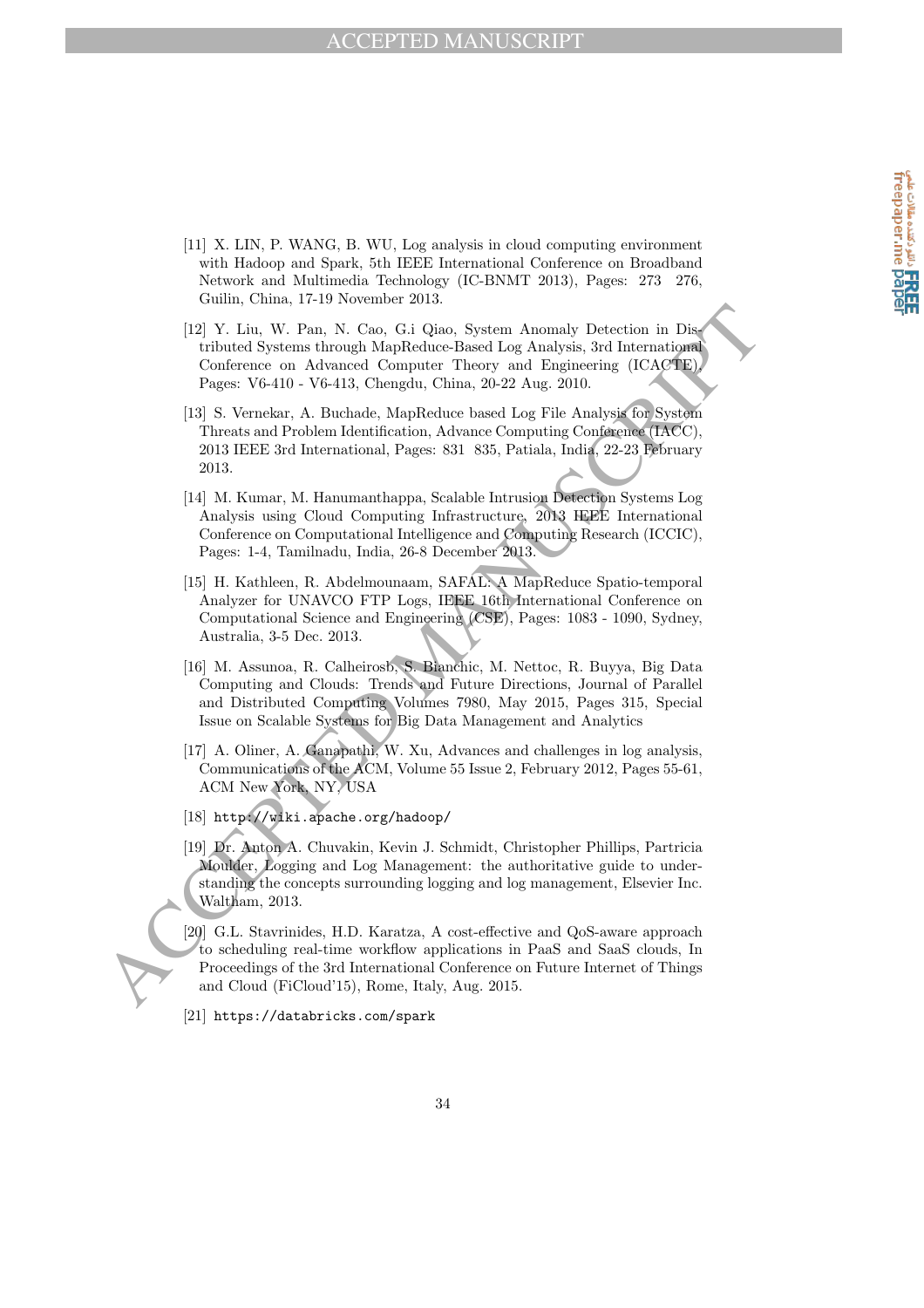- [22] I. Mavridis and H. Karatza, Log File Analysis in Cloud with Apache Hadoop and Apache Spark, 2nd International Workshop on Sustainable Ultrascale Computing Systems (NESUS 2015), Pages: 51 - 62, Krakow, Poland, 10-11 Sept. 2015.
- [23] Jorge Pinto Leite, Analysis of Log Files as a Security Aid, 6th Iberian Conference on Information Systems and Technologies (CISTI), Pages: Lousada, Portugal, 15-18 June 2011.
- [24] http://httpd.apache.org/docs/1.3/logs.html
- [25] http://www.rfc-base.org/rfc-1413.html
- [26] D. Jayathilake, Towards Structured Log Analysis, 9th International Joint Conference on Computer Science and Software Engineering (JCSSE 2012), Pages: 259 264, Bangkok, Thailand, 30 May 1 June 2012.
- [27] http://www.loggly.com
- [28] http://www.splunkstorm.com/
- [29] http://wiki.apache.org/hadoop/PoweredBy
- [30] https://amplab.cs.berkeley.edu/software/
- [31] R. Xin, J. Rosen, M. Zaharia, M. J. Franklin, S. Shenker, I. Stoica, Shark: SQL and Rich Analytics at Scale, SIGMOD 2013, Pages 13-24, New York, USA, 22-27 June 2013.
- [32] http://nutch.apache.org/
- [33] G. Sanjay, G. Howard, L. Shun-Tak, "The Google File System", 19th ACM Symposium on Operating Systems Principles, Lake George, NY, October, 2003.
- 23] Jorge Pinto Leite, Analysis of Log Files as a Security Aid, 6th Boring Conference on Information Systems and Technologies (CISTI), Pages: Analysis Joseph Leiter/Artride agents. 27 and 2011.<br>
23 http://http://artende.o [34] J. Dean, S. Ghemawat, "MapReduce: Simplified Data Processing on Large Clusters", OSDI'04: Sixth Symposium on Operating System Design and Implementation, San Francisco, CA, December, 2004.
	- [35] http://hortonworks.com/hadoop/YARN/
	- [36] http://wiki.apache.org/hadoop/PoweredByYARN
	- [37] http://hadoop.apache.org/docs/r2.4.1/hadoop-project-dist/ hadoop-hdfs/HdfsUserGuide.html
	- [38] http://hive.apache.org/
	- [39] http://mahout.apache.org/
	- [40] http://zookeeper.apache.org/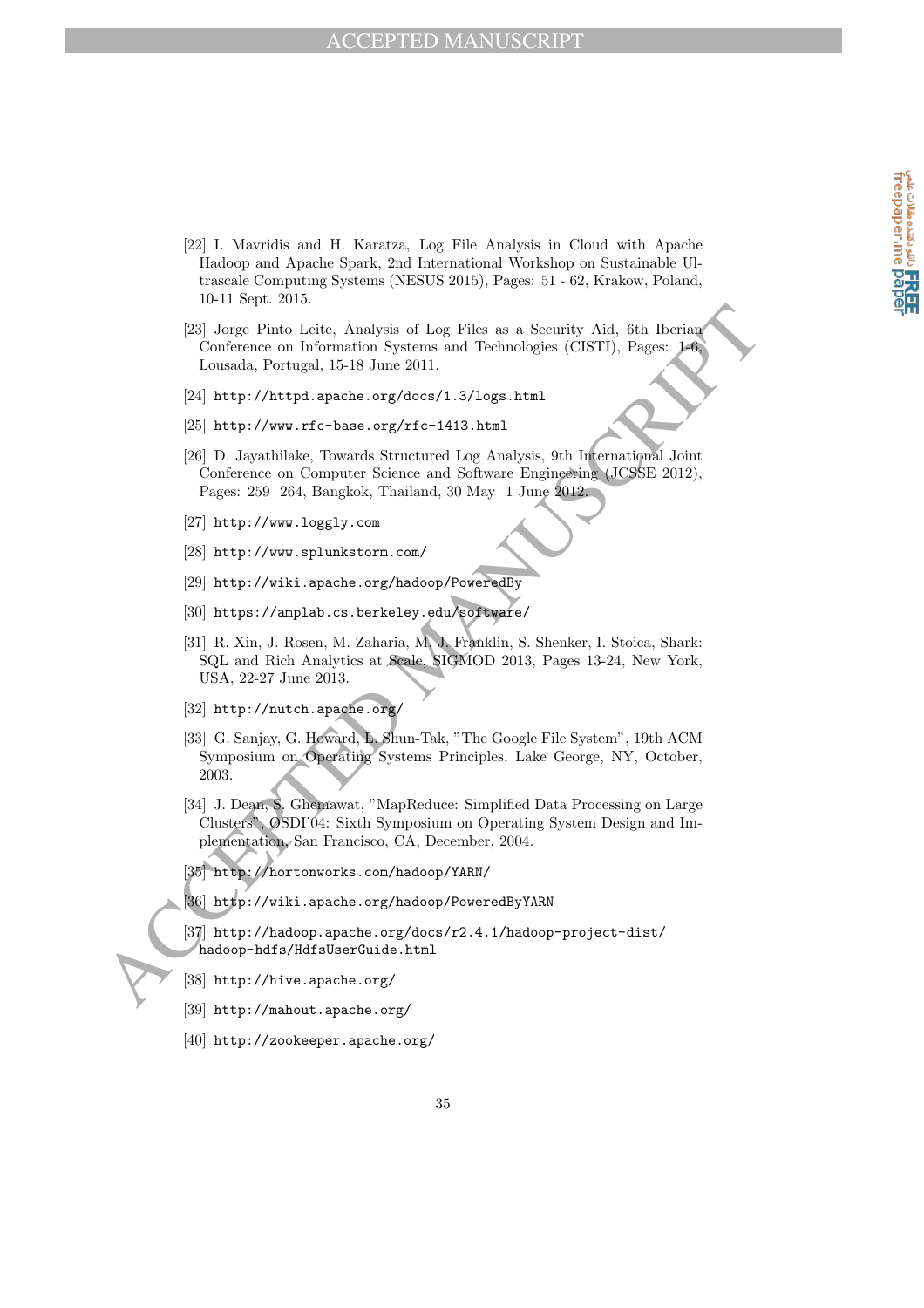- [41] http://hadoop.apache.org/docs/r1.2.1/hdfs\_design.html
- [42] L. Wang, J. Tao, R. Ranjan, H. Marten, A. Streit, J. Chen and D. Chen, " G-Hadoop: MapReduce across distributed data centers for data-intensive computing, " Future Generation Computer Systems, vol. 29, no 3, pp. 739- 750, 2013.
- [43] https://blogs.apache.org/foundation/entry/the\_apache\_ software\_foundation\_announces50
- [44] http://databricks.com/blog/2014/11/05/ spark-officially-sets-a-new-record-in-large-scale-sorting.html
- [45] https://spark.apache.org/
- computing. "Putter Generation Computer Systems, vol. 29, no 3, pp. 739, 750, 2013.<br>
T50, 2013.<br>
(iv) https://dasabriche.org/foundation/entry/the.apache.org/foundation/entry/the.apache.org/foundation.amount.ess0<br>
ord to th [46] M. Zaharia, M. Chowdhury, T. Das, Ank. Dave, J. Ma, M. Mc-Cauley, M. J. Franklin, Sc. Shenker and Ion Stoica, Resilient Dis tributed Datasets: A Fault-Tolerant Abstraction for In-Memory Cluster Computing, 9th USENIX conference on Networked Systems Design and Implementation, pp. 2-2, CA, USA, 2012.
	- [47] http://spark.apache.org/docs/latest/programming-guide.html
	- [48] M. Zaharia, M. Chowdhury, M. J. Franklin, Sc. Shenker and Ion Stoica, Spark: Cluster Computing with Working Sets, 2nd USENIX conference on Hot topics in cloud computing, pp.10-12, CA, USA, 2010.
	- [49] http://hortonworks.com/big-data-insights/ how-facebook-uses-hadoop-and-hive/
	- [50] https://cwiki.apache.org/confluence/display/Hive/Home\ %3bjsessionid=927BDD2EDCF18C51E97AE25AEAE7EF27
	- [51] http://www.cloudera.com/content/www/en-us/documentation/ archive/cdh/4-x/4-2-0/Hue-2-User-Guide/hue2.html
	- [52] Michael Armbrust, Reynold S. Xin, Cheng Lian, Yin Huai, Davies Liu, Joseph K. Bradley, Xiangrui Meng, Tomer Kaftan, Michael J. Franklin, Ali Ghodsi, Matei Zaharia, Spark SQL: Relational Data Processing in Spark, SIGMOD '15: ACM SIGMOD International Conference on Management of Data, Pages: 1383 1394, Melbourne, Australia, 31 May 4 June 2015.
	- [53] https://databricks.com/blog/2014/03/26/ spark-sql-manipulating-structured-data-using-spark-2.html
	- [54] V. Koukis, C. Venetsanopoulos, N. Koziris, okeanos: Building a Cloud, Cluster by Cluster, IEEE Internet Computing, vol. 17, no 3, pp.67-71, 2013
	- [55] Ev. Koukis and P. Louridas, okeanos IaaS, EGI Community Forum 2012 / EMI Second Technical Conference, Munich, Germany, March 2012.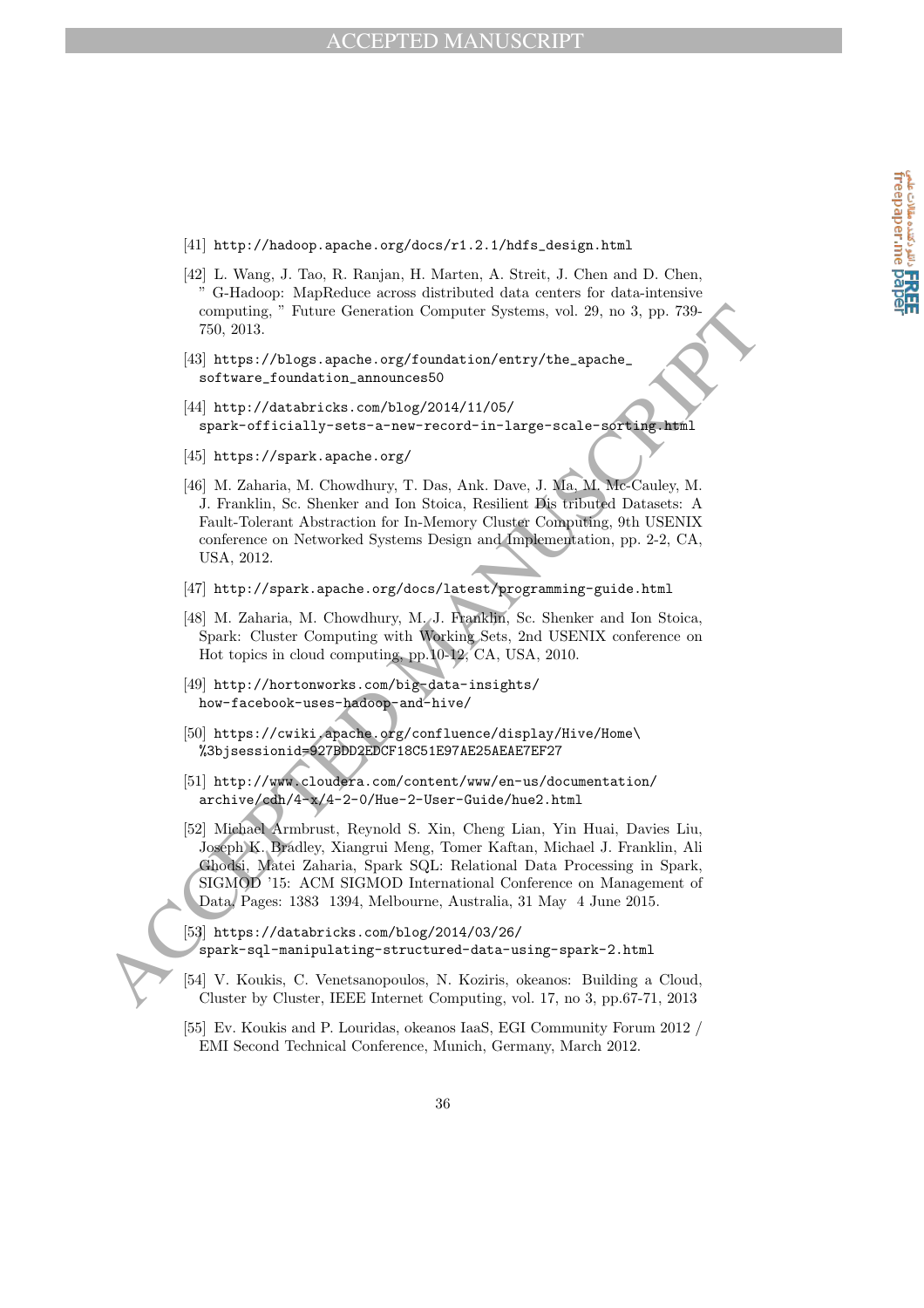- [56] https://wiki.apache.org/hadoop/FAQ#Does\_Hadoop\_require\_SSH.3F
- [57] https://hive.apache.org/javadocs/r0.10.0/api/org/apache/ hadoop/hive/serde2/SerDe.html
- [58] http://sebastien.godard.pagesperso-orange.fr/
- [59] M. Massiea, B. Chunb, D. Cullera, The ganglia distributed monitoring system: design, implementation, and experience, Parallel Computing, vol. 30, no 7, pp.817-840, 2004
- [60] K. Fatemaa, V. C. Emeakaroha, Ph. D. Healya, J. P. Morrisona, Th. Lynnb, A survey of Cloud monitoring tools: Taxonomy, capabilities and objectives, Journal of Parallel and Distributed Computing, vol. 74, no 10, pp. 2918-2933, 2014
- [61] D. Trihinas, G. Pallis, M. Dikaiakos, JCatascopia: Monitoring Elastically Adaptive Applications in the Cloud, Cloud and Grid Computing (CCGrid), 2014 14th IEEE/ACM International Symposium on Cluster, Chicago, Illinois, USA, 26-29 May 2014.
- [62] F. Lau, S. H. Rubin, M. H. Smith, and L. Trajkovic., Distributed Denial of Service Attacks, IEEE International Conference on Systems, Man, and Cybernetics, Pages: 2275-2280, Nashville, TN, USA, October 2000.
- [63] http://www.w3.org/Protocols/rfc2616/rfc2616-sec10.html
- [64] J.Conejero, B. Caminero, C. Carron, Analysing Hadoop Performance in a Multi-user IaaS Cloud, High Performance Computing and Simulation (HPCS), Pages 399 - 406, Bologna, Italy, 21-25 July 2014
- [65] G. Velkoski, M. Simjanoska, S. Ristov, M. Gusev, CPU Utilization in a Multitenant Cloud, IEEE EUROCON 2013, Pages 242-249, Zagreb, Croatia, 1-4 July 2013
- [8] http://sebaratien.godard\_pagesperso-orange.fr/<br>
[8] Mt. Massin, B. Cullera, The sanglia distributed monitoring way<br>
system: design, implementation. and experience, Bradiel Computing way<br>
30, no 7, pp.817-840, 2004<br>
(e [66] L. Gu, H. Li, Memory or Time: Performance Evaluation for Iterative Operation on Hadoop and Spark, 2013 IEEE 10th International Conference on High Performance Computing and Communications and 2013 IEEE International Conference on Embedded and Ubiquitous Computing (HPCC EUC), Pages 721-727, Zhangjiajie, China, 13-15 Nov. 2013
	- [67] P.R. Magalhaes Vasconcelos, G. Azevedo de Araujo Freitas, Performance analysis of Hadoop MapReduce on an OpenNebula cloud with KVM and OpenVZ virtualizations, 2014 9th International Conference for Internet Technology and Secured Transactions (ICITST), Pages 471-476, London, 8-10 Dec. 2014
	- [68] Eug. Feller, Lav. Ramakrishnan, Chr. Morin, Performance and energy efficiency of big data applications in cloud environments: A Hadoop case study,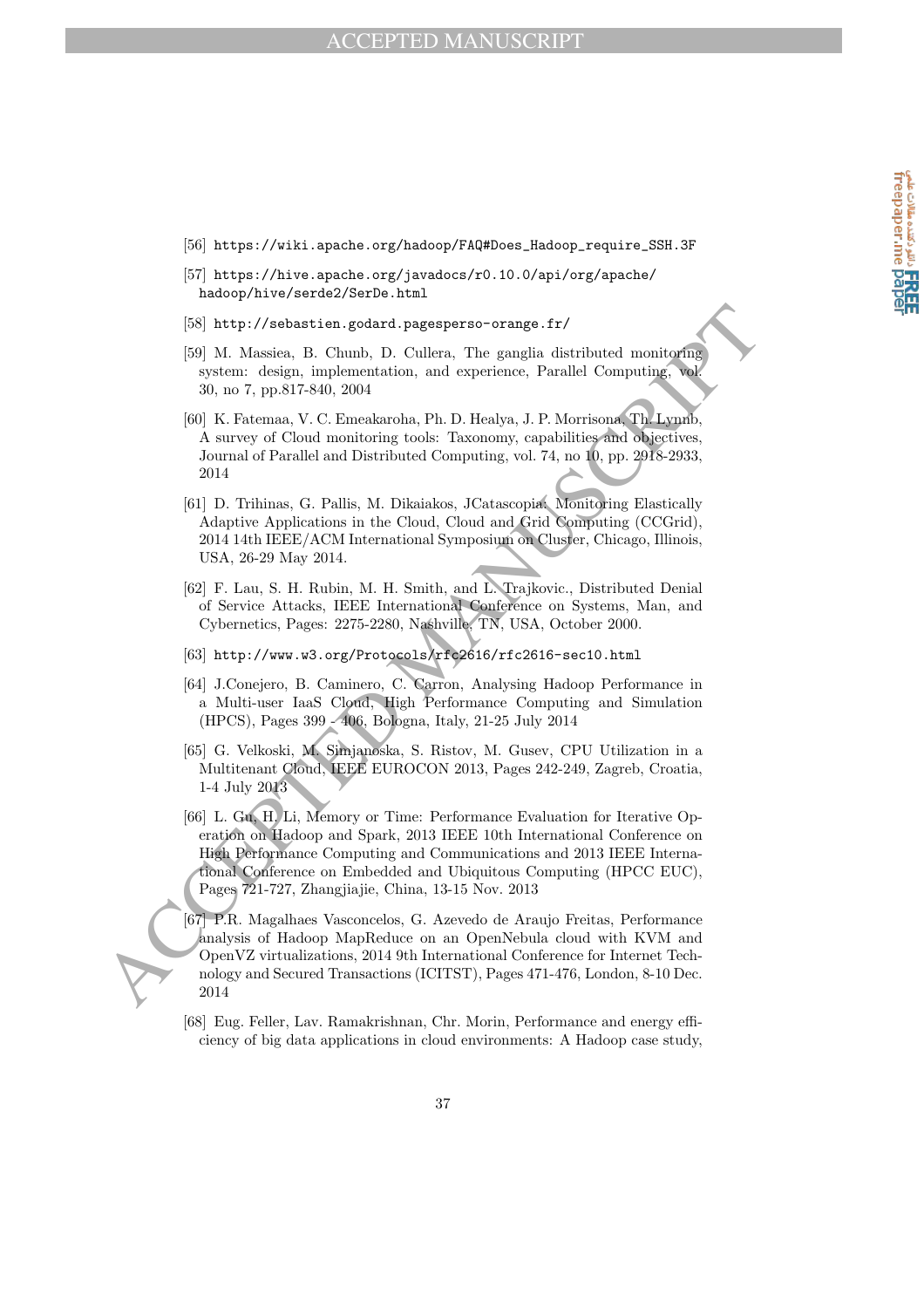Journal of Parallel and Distributed Computing Special Issue on Scalable Systems for Big Data Management and Analytics, vol. 7980, Pages 8089, May 2015

- [69] B.G. Batista, J.C. Estrella, M.J. Santana, R.H.C. Santana, S. Reiff-Marganiec, Performance Evaluation in a Cloud with the Provisioning of Different Resources Configurations, 2014 IEEE World Congress on Services (SERVICES), Pages 309-316, Anchorage, Alaska, June 27-July 2 2014
- [70] B. El Zant, M. Gagnaire, Performance evaluation of Cloud Service Providers, 2015 International Conference on Information and Communication Technology Research (ICTRC2015), Pages 302-305, Paris, France, May 17-19 2015
- [69] B.G. Battsta, J.C. Estrella, M.J. Santan, R.R.H.C. Santan, R. Reift (N. Santan, R. Reift (N. Santan, 2011)<br>
Herena Roomesc Configuration, 2014 IEEE/Weld Congress on Service (SERVICES), Pages 306-316, Anchorage, Alask [71] J. Gao, P. Pattabhiraman, B. Xiaoying, W.T. Tsai, SaaS Performance and Scalability Evaluation in Clouds, 2011 IEEE 6th International Symposium on Service Oriented System Engineering (SOSE), Pages 61-71, Irvine, USA, 12-14 Dec. 2011
	- [72] T. Jiang, Q. Zhang, R. Hou, L. Chai, S.A. Mckee, Z. Jia, N. Sun, Understanding the behavior of in-memory computing workloads, 2014 IEEE International Symposium on Workload Characterization (IISWC), Pages 22-30, Raleigh, USA, 26-28 Oct. 2014
	- [73] T.C. Chieu, A. Mohindra, A.A. Karve, Scalability and Performance of Web Applications in a Compute Cloud, 2011 IEEE 8th International Conference on e-Business Engineering (ICEBE), Pages 317-323, Beijing, China, 19-21 Oct. 2011
	- [74] J. Y. Lee, S. D. Kim, Software Approaches to Assuring High Scalability in Cloud Computing, 2010 IEEE 7th International Conference on e-Business Engineering (ICEBE), Pages 300-306, Shanghai, China, 10-12 Nov. 2010
	- [75] N. Gunther, P. Puglia, K. Tomasette, Hadoop Superlinear Scalability The perpetual motion of parallel performance, Communications of the ACM, Vol. 58 No. 4, Pages 46-55
	- [76] C. Reiss, A. Tumanov, G. R. Ganger, R. H. Katz and M. A. Kozuch, "Heterogeneity and dynamicity of clouds at scale: Google trace analysis", Third ACM Symposium on Cloud Computing, New York, NY, USA, 2012
	- [77] R. Ghosh, V.K. Naiky and K.S. Trivedi, Power-performance trade-offs in IaaS cloud: A scalable analytic approach, 41st IEEE/IFIP International Conference on Dependable Systems and Networks (DSN 2011), pp. 152-157, 2011.
	- [78] A. Carpen-Amarie, A. Orgerie, Chr. Morin, Experimental Study on the Energy Consumption in IaaS Cloud Environments, 6th International Conference on Utility and Cloud Computing (UCC), 2013 IEEE/ACM, 9-12 Dec. 2013, Dresden, Germany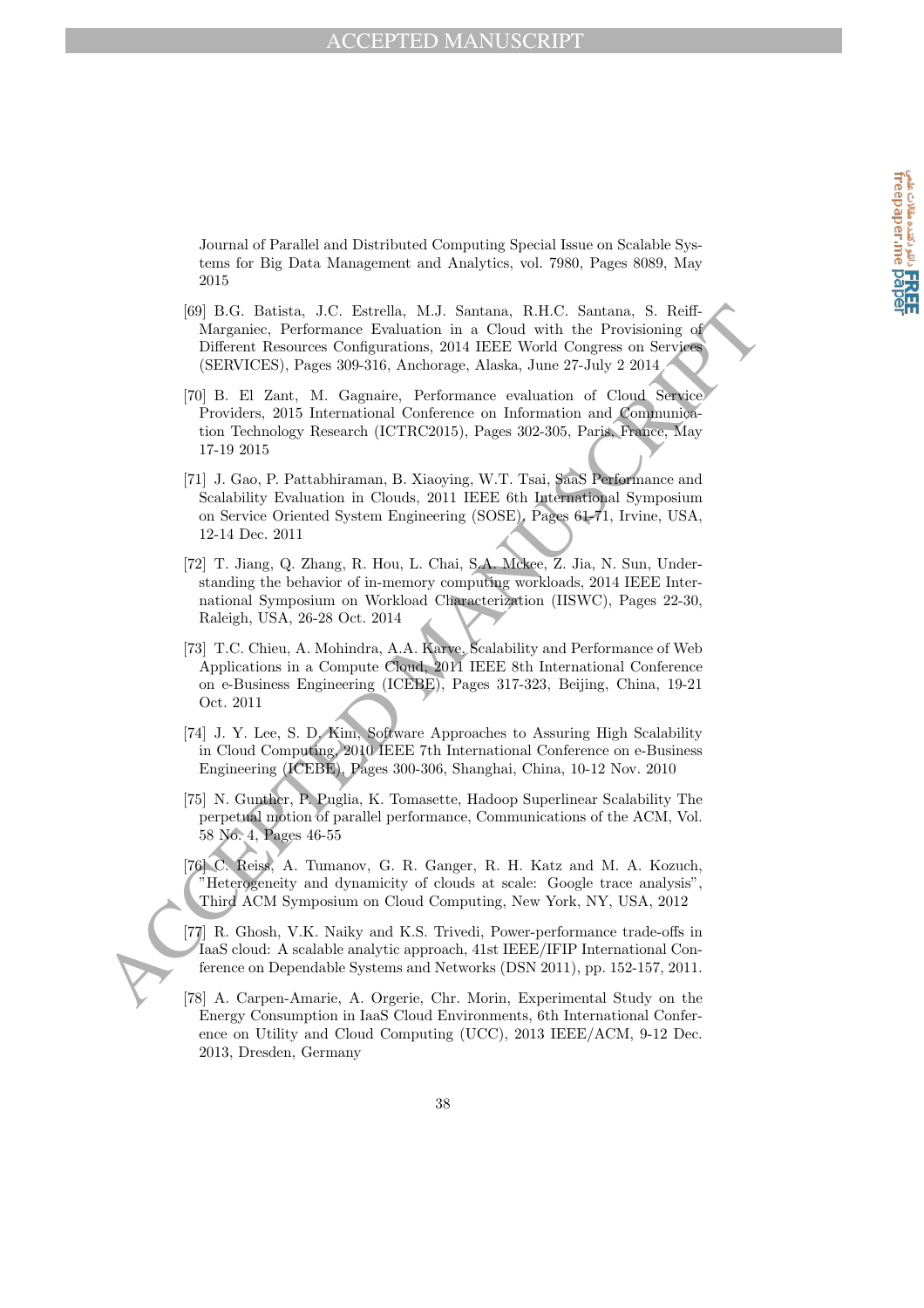- [79] X. Fan, W. Weber, and L. Barroso, Power provisioning for a warehousesized computer, in Proc. of Int. Symposium on Computer architecture (ISCA), 2007, pp. 1323.
- [80] A.-C. Orgerie, L. Lefevre, and J.-P. Gelas, Demystifying energy consumption in grids and clouds, in Proc. of Int. Green Computing Conf., Aug. 2010, pp. 335342.
- [81] J. Yue, Y. Zhu et al., Evaluating memory energy efficiency in parallel  $i/c$ workloads, in IEEE Cluster, 2007, pp. 2130.
- [82] M. Jimeno, K. Christensen, and B. Nordman, A network connection proxy to enable hosts to sleep and save energy, in Proc. of Int. Performance, Computing and Comm. Conf. (IPCCC), Dec. 2008, pp.101110.
- [83] M. Allalouf, Y. Arbitman et al., Storage modeling for power estimation, in Israeli Experimental Systems Conference (SYSTOR), 2009.
- [84] A. Hylick, R. Sohan et al., An analysis of hard drive energy consumption, in Proc. of the Int. Sym. on Modeling, Analysis and Simulation of Comp. and Telecomm. Systems (MASCOTS), Sep. 2008, pp. 110
- [85] R. Joseph, Margaret Martonosi, Run-time power estimation in high performance microprocessors, ISLPED '01 Proceedings of the 2001 international symposium on Low power electronics and design Pages 135-140, New York, NY, USA 2001
- [80] A. C. Orgetic, I. Lefevre, and J. P. Gelss, Denystifying emergy consumption<br>of the mirals and clouds, in Proc. of Int. Green Computing Conf, Aug. 2010,<br>pp. 335342.<br>
[81] J. Y. Zhu et al., Evaluating memory energy eff [86] A. Bohra and V. Chaudhary, VMeter: Power modelling for virtualized clouds," International Symposium on Parallel & Distributed Processing, Workshops and Phd Forum (IPDPSW), 2010 IEEE,vol., no., pp.1-8, 19-23 April 2010.
	- [87] Q. Chen, P. Grosso, K. van der Veldt, C. de Laat, R. Hofman, H. Bal, Profiling energy consumption of VMs for green cloud computing, Autonomic and Secure Computing (DASC), 2011 IEEE Ninth International Conference on Dependable, 12-14 Dec. 2011, Sydney, Australia.
	- [88] Y.C. Lee and A.Y. Zomaya, Energy efficient utilization of resources in cloud computing systems, Journal of Supercomputing Online First, pp. 1-13, 2010.
	- [89] Q. Chen, P. Grosso, K.V.D. Veldt, C.D. Laat, R. Hofman and H. Bal, Profiling energy consumption of VMs for green cloud computing, 9th IEEE International Conference on Dependable Autonomic and Secure Computing (DASC 2011), pp. 768-775, 2011.
	- [90] A. Kansal, F. Zhao, N. Kothari and A.A. Bhattacharya, Virtual machine power metering and provisioning, 1st ACM Symposium on Cloud Computing (SoCC 2010), pp. 39-50, 2011.